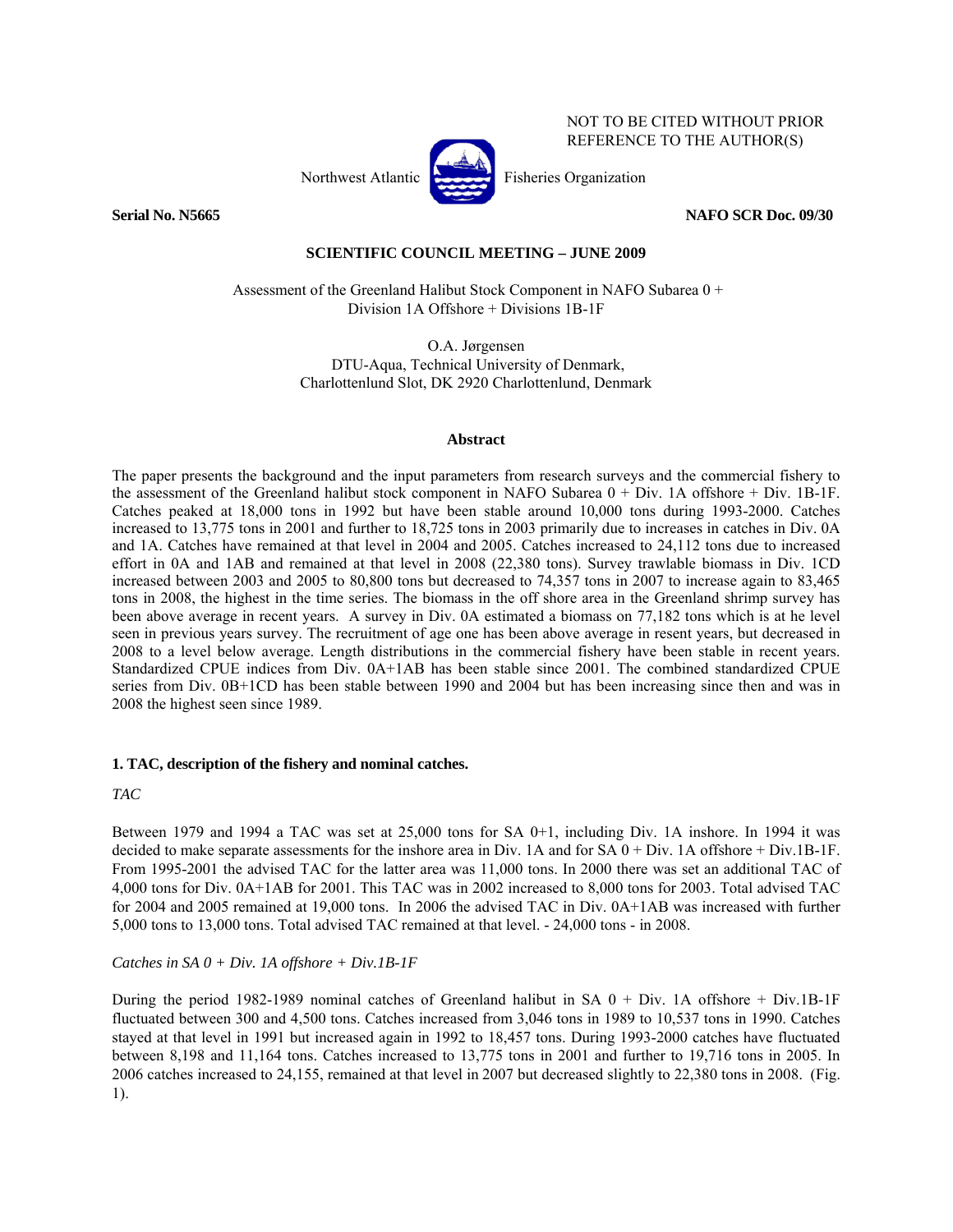The increase in catches from 1989 to 1990 was due to a new trawl fishery by Canada and Norway and increased effort by Russia and Faeroe Islands in Div. 0B, while the increase from 1991 to 1992 was caused by a further increase in effort by Russia in Div. 0B and an increase in fishing activity in SA 1. The increase in catches between 2000 and 2003 and from 2005 to 2006 was primarily due to an in increase in effort in Div. 0A and Div. 1A. The distribution of catches between Div. 0A and Div. AB and Div. 0B and Div.1C-F has been stable in recent years.

#### *Catches in SA 0*

 In 1983 annual catches in SA 0 were about 4,500 tons. Catches then dropped to a level of 1,000 tons or lower, where they remained until they increased from 907 tons in 1989 to 9,498 tons in 1990. Catches decreased in 1991 to 8,606 tons, to increase again in 1992 to 12,788 tons. Catches then decreased gradually to 3,183 tons in 1995 and fluctuated between 3,924 and 5,438 tons between 1996 and 2000. Until 2000 almost all catches in SA 0 were taken in Div. 0B. In 2001 a commercial fishery started in Div. 0A. Catches in SA 0 increased to 8,107 tons in 2001 and further to 9,201 tons in 2003 and stayed at that level in 2004 and 2005. Catches increased to 12,167 in 2006 but decreased slightly to 11,489 tons in 2007 and further to 10,800 tons in 2008 (Table 1).

The increase in catches seen since 2000 was mainly due to an increased effort in Div. 0A where catches increased from a level of about 300 ton, where they have been since 1996 (trial fishery not officially reported), to 3,073 tons in 2001 and further to 4,142 tons in 2003. Catches stayed at that level in 2004 and 2005. In 2006 catches increased to 6,634 tons due to increased effort, but decreased to 6,173 tons in 2007 and further to 5,093 tons in 2008.

The catches in Div. 0A in 2008 were taken by trawl (1,701 tons) and twin trawl (1,269 tons), while 2,124 tons was taken by gill net. The single trawl catches were more than doubled while the twin trawl catches were halved compared to 2006 and 2007. The gill net catches were reduced by approximately 600 tons compared to 2007. The long lines fishery in the area has apparently stopped. The fishery was prosecuted by Canadian vessels.

Catches in Div. 0B 2008 amounted to 5,706 tons which is at the level seen in recent years. Offshore gillnetters took 1,150 tons while single- and double trawlers took 1,780 tons and 2,848 tons, respectively. The small longline fishery in the area has apparently stopped in 2008. All catches were taken by Canadian vessels.

#### *Catches in SA1*

The catches in Subarea 1 (Div. offshore 1A + Div. 1B-1F) were below 2,500 tons during 1982-1991. In 1992 catches increased to 5,669, decreased to 3,870 tons in 1993 to increase again in 1994 to the 1992 level. During 1995-1999 catches were around 5,000 tons. Catches increased to 5,726 tons in 2000, stayed at that level in 2001 and increased further to 9,524 tons in 2003 and stayed at this level in 2004 and 2005. Catches increased to 11,945 tons in 2006 due to increased effort by Greenland in Div. 1AB. and stayed at that level in 2007 and 2008 (11,580 tons). Almost all catches have been taken offshore (Table 2). The inshore catches in 2008 in Div. 1B-1F amounted to 51 tons.

Catches in Div. 1AB (mainly in Div. 1A) increased gradually from 575 tons in 2001 to 3,963 tons in 2003 and stayed at that level in 2004-2005. Catches increased again in 2006 to 6,223 and stayed at that level during 2007-2008 (6,249 tons in 2008). All catches were taken off shore by trawlers from Faeroe Islands, Russia (SCS 09/12) and Greenland (SCS 09/17).

Catches in Div 1CD have been stable around 5,600 tons in recent years and was 5,361 tons in 2008. Catches were taken by vessels from Greenland (SCS 09/17), Norway, EU-Germany (SCS 09/11), Russia (SCS 09/12) and Faeroe Islands. Almost all catches offshore were taken by trawl except about 19 tons taken by a longliner. 51 tons were taken inshore in Div. 1B-1F, mainly by gill net.

#### **2. Input data**

# 2.1 Research trawl survey

*Div. 1C-1D GHL-survey*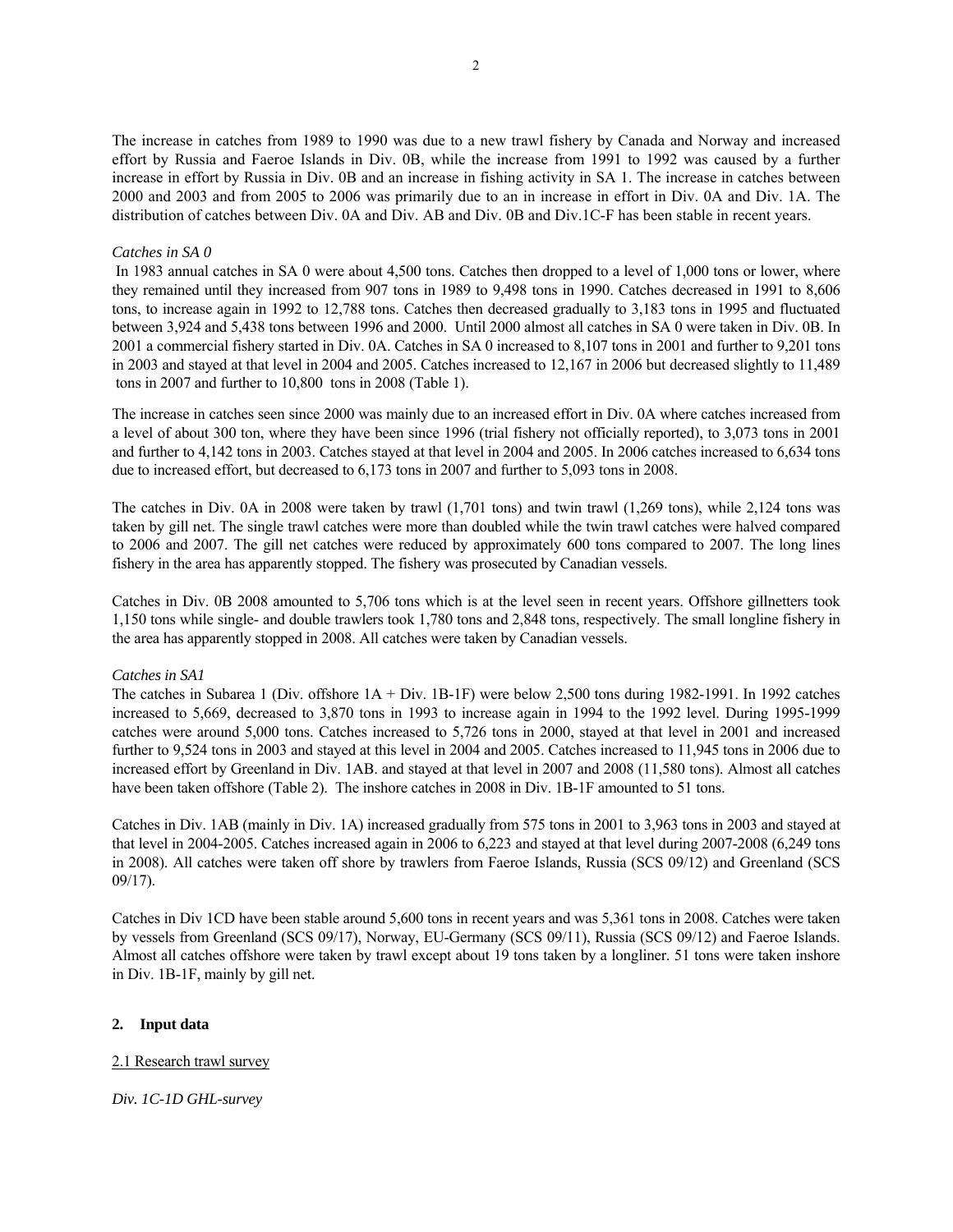Since 1997 Greenland has conducted stratified random bottom trawl surveys in September-October for Greenland halibut in NAFO Div. 1C-D at depth between 400 and 1500 m. In 2008 a total 70 hauls were made (SCR 09/16). The biomass and abundance of Greenland halibut in Div. 1C-D increased from 74 357 tons and 67.427\*10<sup>6</sup> individuals in 2007 to 83 465 tons and 72.004\*106 individuals in 2008 (Fig. 2ab). The increase in biomass was seen in all strata in Div. 1C and the shallow strata in Div. 1D, while biomass and abundance decreased slightly in stratum 1200-1400 m and  $1400-1500$  m in Div. 1D. The mean catch per km<sup>2</sup> swept increased from 1.48 tons in 2007 to 1.60 in 2008, which is the highest in the time series (Fig. 2c). The abundance has been rather stable since 2002 but showed a slight increase between 2007 and 2008 and is above average for the time series. The highest densities were found at 1000-1200 m in Div. 1C and 800-1400 m in Div. 1D. The overall length distribution in Div. 1CD was dominated by a mode at 47-49 cm.

#### *Canadian deep sea survey in Baffin Bay (Div. 0A)*

Canada has conducted surveys in the southern part of Div. 0A in 1999, 2001, 2004, 2006 and 2008. The biomass has increased gradually from 68,700 tons via 81,000 tons to 86, 200 tons in 2004. The biomass decreased to 52,271 tons in 2006 (Fig. 2d). However, the survey coverage was not complete and two of the four strata missed fell within the depths 1001-1500 m and accounted for 11,000 – 13,000 tons of biomass in previous surveys. Therefore, the 2006 estimates are considered to be lower than the most recent surveys but comparable to the estimate from 1999. Biomass and abundance were in 2008 estimated to be 77182 tons (S.E. 8465) and 1.16 x 10<sup>8</sup> (S.E. 1.1 x 10<sup>7</sup>), respectively. Mean biomass per tow was  $1.67$  t/km<sup>2</sup>, higher than in 2006 and 1999 but lower than was observed in 2001 and 2004. Mean abundance per tow was 2598 per km<sup>2</sup>, an increase over estimates in 2004 and 2006 but lower than was observed in 1999 and 2001. The overall length distribution ranged from 6 cm to 99 cm with a relatively flat top on the distribution (the mode stretched between 33 cm and 39 cm) and is most similar to that seen in 2006 and 1999. (SCR 09/26).

#### *Greenland shrimp-survey*

Since 1988 annual trawl surveys with a shrimp trawl have been conducted off West Greenland in July-September. The survey covers the area between  $59^{\circ}$ N and  $72^{\circ}30^{\circ}$ N (Div. 1A-1F), from the 3-mile limit to the 600-m depth contour line. The survey area was restratified in 2004 based on better information about depths and all biomass and abundance indices have been recalculated. The recalculation did not change the trends in the development of the different stocks.

Estimated total trawlable biomass of Greenland halibut in the offshore areas (not including Disko Bay) has fluctuated between 9,258 and 31,100 tons during 1992 – 2007. In 2008 the biomass was estimated as 20,519 tons which is a minor increase compared to 18,882 tons in 2007 and above average for the time series which dates back to 1992. The abundance was estimated at 311 mill. which is at the level generally seen since 1999. The abundance decreased in Div. 1BN, the traditional nursery area, while it increased in Div. 1AN. As in almost all years most of the abundance was comprised of one-year-old fish (SCR 09/20).

In the inshore Disko Bay the biomass was estimated at 9,140 tons, which is the lowest level seen since 2002 and is well below the level seen during 2003-2006. The abundance was estimated as  $50*10^6$  which is only 1/3 of the level in 2007 and the lowest estimate seen since 1998.

The biomass in the nursery area (1AS and 1B) was estimated at 10,236 tons compared to 12,522 in 2007. The abundance was estimated at 161 mill compared to 200 mill. in 2007.

#### *Recruitment*

A recruitment index was provided from the Greenland shrimp trawl survey. By means of the Petersen-method ages 1, 2 and 3+ were separated in the survey catches. The number of one-year-old fish in the total survey area including Disko Bay increased gradually from 1996 to a peak of 500 million in 2001. The number of one-year old fish estimated in 2008 was 251 mill which is a decrease compared to 337 mill. in 2007. The decline is caused by the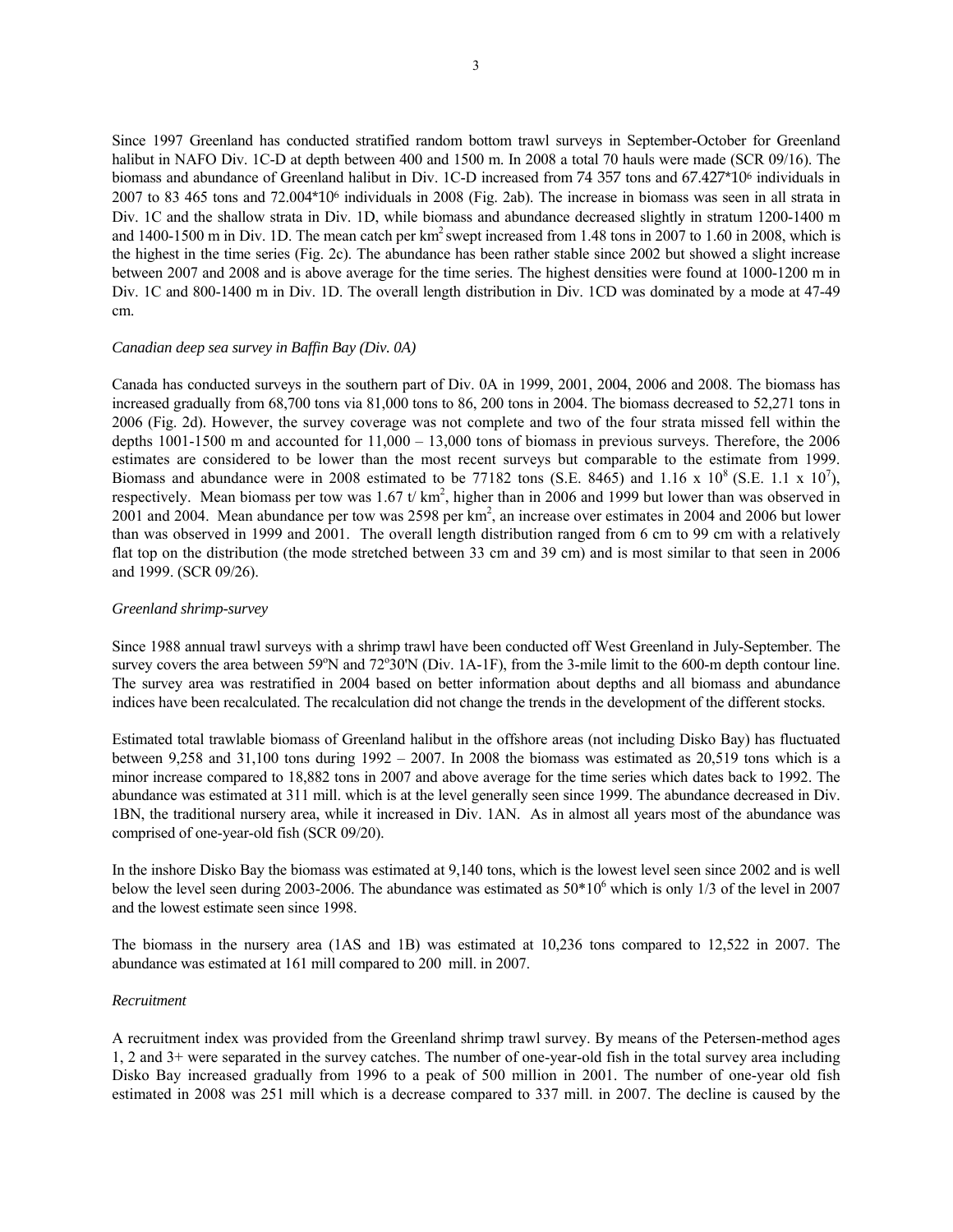decline in abundance in inshore Disko Bay (Fig. 3).

Further, a recruitment index was provided from the off shore nursery area in Div. 1AS-1B. Catches were standardized as catch in number per hour as described in Bech (1995). Data were plotted by year classes to visualize the relative year class strength and development in relative abundance (Fig. 4). In recent years the allocation of stations in the shrimp trawl survey has been changed in order to minimize the variance in the estimation of biomass and abundance of shrimp. To minimize the effect of that the CPUE index has been recalculated using stations > 300 m only. This generally increases the mean number per tow but do not the trend in the index.

The recruitment index declined since the relatively large 1991 year-class, but the recruitment has been above the level in the 1980'. The recruitment increased again with the 1995-year class, which was the largest on record. The 1996 year-class seemed to be small but the recruitment has increased gradually until the 2000 year-class. Since then the recruitment has been around or a little above average. The recruitment of the 2007 year-class was estimated as 412 ageone caught per hour, some what below the average for the time series (559). In 2008 the abundance doubled in Div. 1AN and about half the abundance in the off shore area was found in this area. The abundance is mainly composed by 1 year old fish and these fish are not included in the recruitment index that only includes the traditional nursery area (1AS-1B). The off shore recruitment is hence probably underestimated (SCR 09/20).

In Disko Bay the recruitment has been good in recent years although the recruitment of year classes 2002-2005 has been gradually decreasing. The recruitment increased again in 2007 and the 2006 year class was the third largest on record. In 2008, the recruitment of the 2007 yea class was the lowest seen since 1993.

Generally there is a steep decline between CPUE at age 1 and age 2 and 3+ which also was observed in the 2008 survey. Further, it has been noted, that the year-classes estimated to be a very strong year-class at age 1 have not shown up in as a particularly strong year-classes at age 5-8 in the fishery catches or in the 1CD survey for Greenland halibut.

In order to get better information about age groups 2-5 (app. 20-42cm), and hence better information about the recruitment to the fishery, a number of fixed stations at depths > 600 m in Div. 1AB have been fished annually since 2006. In 2008 in total 1190 Greenland halibut were caught at 9 stations with depths between 662 and 898 m. The length ranged between 12 and 98 cm with a dominance of fish between 21 and 45 cm. Unfortunately there has been no aging of Greenland halibut from the Greenland surveys in 2008, but this corresponds probably to the ages 3-5, the ages which generally speaking are missing in the shrimp survey and the survey for Greenland halibut in Div. 1CD. The length distributions don't, however, show any clear trends in recruitment

#### *SSB/Recruitment*

The relation between the spawning stock in numbers (age 10+) in Div. 1CD, estimated from the joint Japan/Greenland survey and the Greenland halibut survey and recruitment, given as the number of fish age 1 in the total survey area, estimated from the Greenland shrimp trawl survey, is shown in Fig. 5. The over all recruitment of the 2007 year-class was the second lowest seen since the mid 90'. The decline in recruitment is caused by a decline in recruitment in inshore Disko Bay. Note that there was no survey in 1996.

# 2.2 Biological information

Maturity information for Greenland halibut from the NAFO Subarea 0 is updated with information from surveys conducted in 2006 and 2008 and trends re-examined with emphasis on Div. 0A. *L*<sub>50</sub> estimates for Div. 0A Greenland halibut for the two most recent years (2006 and 2008) were slightly less than that from previous years (1999 and 2004). Most estimates for Div. 0A were higher than for Div. 0B for both males and females. The most recent data show that very few fish collected in the surveys are mature (the vast majority being immature for both sexes), results that are consistent with previous information available on maturity in Div. 0A.

#### 2.3 Commercial fishery data.

# *Length distribution*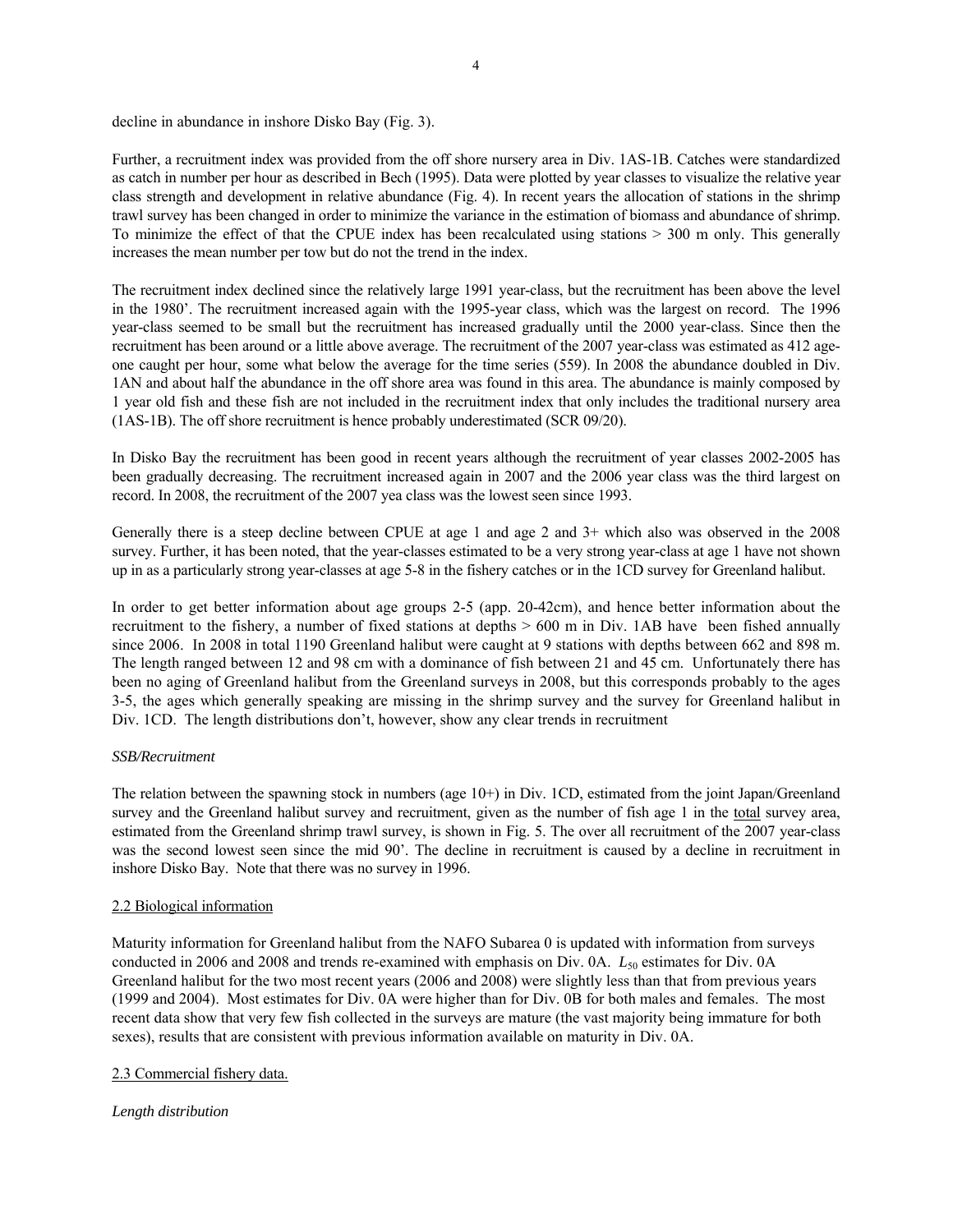#### *SA 0*

Length distributions were available from the gill net, single trawl and twin trawl fishery in Div.0A and 0B.

The catch in the gill net fishery in Div. 0A was dominated by a mode at 63 cm, similar to that seen in previous years. The length distributions in the single and twin trawl fishery were very similar with modes around 48 cm (Fig. 6a) as seen in previous years.

The length distribution from the gill net fishery in Div. 0B showed a mode at 65 cm. The mode has been around the mid 60' s in recent years. The length distributions in the single and twin trawl fishery were very similar with modes around 48-50 cm, for both types of gear, as seen in recent years (Fig. 6b).

# *SA1*

Length frequencies were available from Greenland and Russian trawl fisheries in Div. 1A (SCR 09/13), from Greenland fisheries in Div. 1C, and from EU, Greenland, Russian (SCS 09/12) and Norwegian trawl fisheries in Div. 1D.

In Div. 1A the Russian catch composition showed a mode at 50 cm, but with more small fish than in Div. 1D. The mode was at 44-46 cm in the Greenland fishery. In recent years the trawl catches have been dominated by fish on 48-52 cm (Fig 7). The sex ratio in the Russian fishery was 1.2:1 males to females. Most of the fish were immature.

In Div. 1D the catches by Russia, Norway, EU-Germany and Greenland showed clear modes around 49-50 cm (Fig. a). The mode in catches has been within this range for several years. The sex ratio in the Russian catches was 1.8:1 males to females. 78.3% and 31.2% of the females were found in an early stage of maturing (SCR 09/13).

#### *Age distribution*

Catch at age was available from the Russian trawl fishery in Div. 1A and 1D based on a combined Div. 1A+1D key, with the majority of the samples from Div.1D. Age readings were based on scales. In Div. 1A ages 5-7 were dominating as in previous years (Fig. 9), while ages 8-9 were dominating in Div. 1D where thee also were more old fish in the catches compared to Div. 1A (Fig. 10). In recent year age 7 use to be dominating in the trawl fishery in Div. 1D (SCR 09/13).

No catch-at-age information was available from SA0, and the catch-at-age and mean-weight-at-age, in Table 3 and 4, respectively, has not been updated.

#### *Catch rate*

The fleets used for standardization of catch rates are grouped according to NAFO's protocol (Appendix 1-6):

Code for country.

- 2 CAN-MQ Canada Maritimes & Quebec
- 3 CAN-N Canada Newfoundland
- 5 FRO Faroe Islands
- 6 GRL Denmark Greenland
- 7 E/DNK Denmark Mainland
- 8 E/FRA-M France Mainland
- 9 FRA-SP France St. Pierre et Miquelon
- 10 E/DEU Federal Republic of Germany
- 14 JPN Japan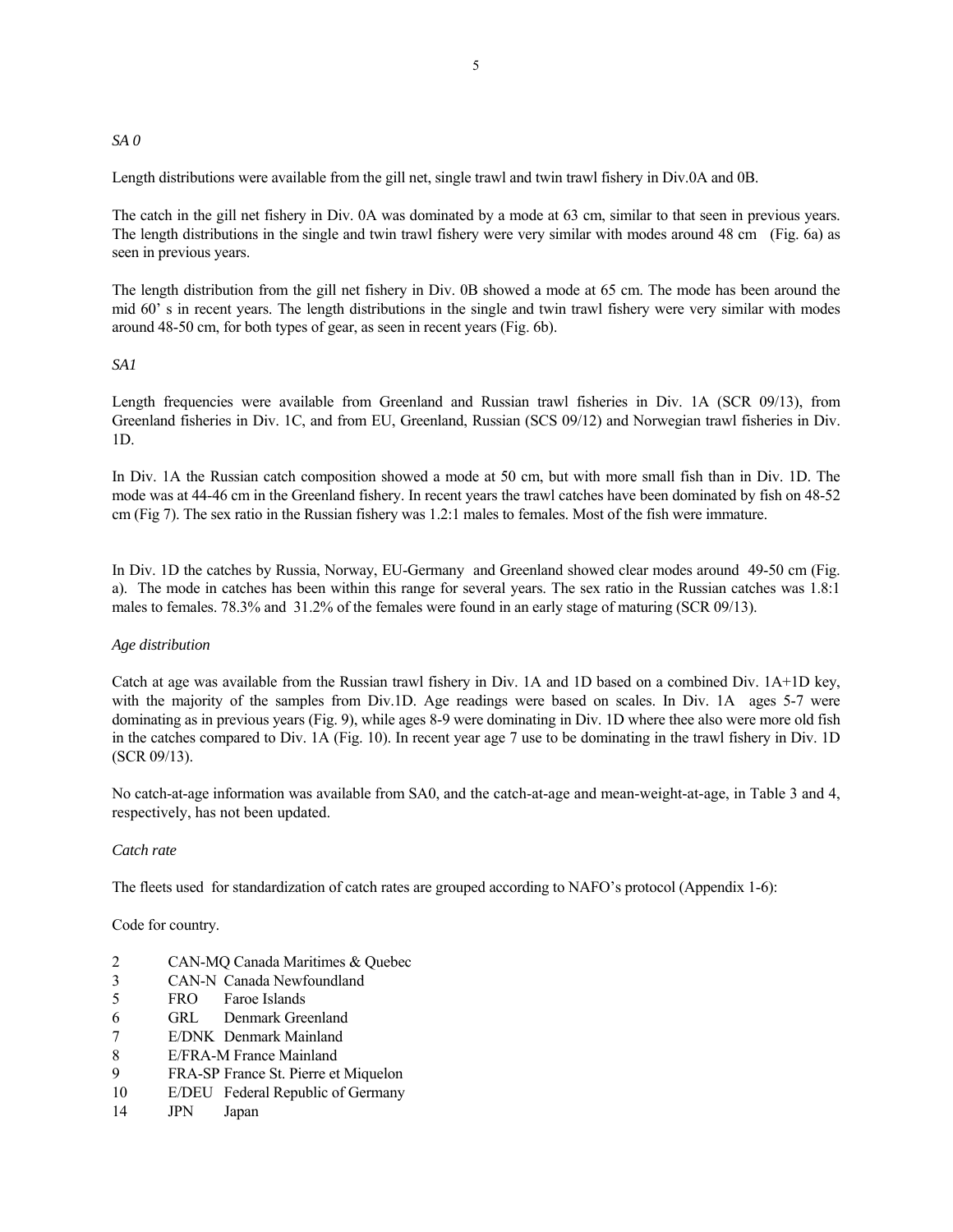| 15 | <b>NOR</b>   | Norway                           |
|----|--------------|----------------------------------|
| 16 | E/POL        | Poland                           |
| 18 | ROM          | Romania                          |
| 19 | E/ESP        | Spain                            |
| 20 | SUN          | Union Soviet Socialist Republics |
| 27 |              | <b>CAN-M Canada Maritimes</b>    |
| 28 |              | CAN-Q Canada Quebec              |
| 31 | E/LVA Latvia |                                  |
| 32 | E/EST        | Estonia                          |
| 33 |              | E/LTU Lithuania                  |
| 34 | RUS          | Russia                           |
| 38 | EU           | European Union                   |
| 39 | CAN          | Canada                           |
| 40 |              | CAN-CA Canada Central & Arctic   |

All vessels fishing in SA1 have been given the code 6 (Greenland).

Code for Trawl Gear: Bottom otter trawl (charters),8,OTB\* Bottom otter trawl (side or stern not specified),10,OTB Bottom otter trawl,12,OTB-2 Otter twin trawl,192,OTT

Code for Tonnage:

- 0 Not known
- 2 0-49.9
- 3 50-149.9
- 4 150-499.9
- 5 500-999.9
- 6 1000-1999.9
- 7 2000 and over

Ex. Code 401927 is 40: Canada Central & Arctic, 192: Otter twin trawl, 7: Over 2000 Gross Tonnage

Div. 0A

The General Linear Model used to standardize trawl catch rates for Div. 0B was applied to data from Div. 0A in 2008. Vessel/gear classes with fewer than 5 occurrences in the database were removed as were records where catches (t) and hours fished were less than 10. The standardized CPUE index declined slightly in 2007 but increased again (Fig. 12a. This increase could also be seen in the un-standardized catch rates for both single and twin trawl gears (Fig. 11a). Trawl gear catch rates have been relatively stable over the past 8 years (Fig. 12a) (Appendix 1).

#### Div. 0B

There have been frequent vessel changes in this fishery over the years and the catch from single and double trawl gear was often aggregated as "otter trawl" catch when this gear was first introduced to the fishery in the early 2000s. Very few of the vessels operating in the fishery in 2008 have been in the fishery for more than 3 years. A standardized catch rate is produced using a General Linear Model. The model was updated in 2008; two vessel/gear classes were removed due to fewer than 5 occurrences in the database while one vessel/gear class was added due to the introduction of two Class 5 vessels to the fishery in 2006. Also, catches (t) and hours fished with values less than 10 were removed. The overall CPUE index increased to the highest observed level in 2008 (Fig. 12c). The increase was seen for both single and twin trawlers (Fig. 11b). The standardized catch rates for the past 4 years are higher than those seen in the early 2000s and have returned to levels observed in the early-mid 1990s (Fig. 12c). (Appendix 4).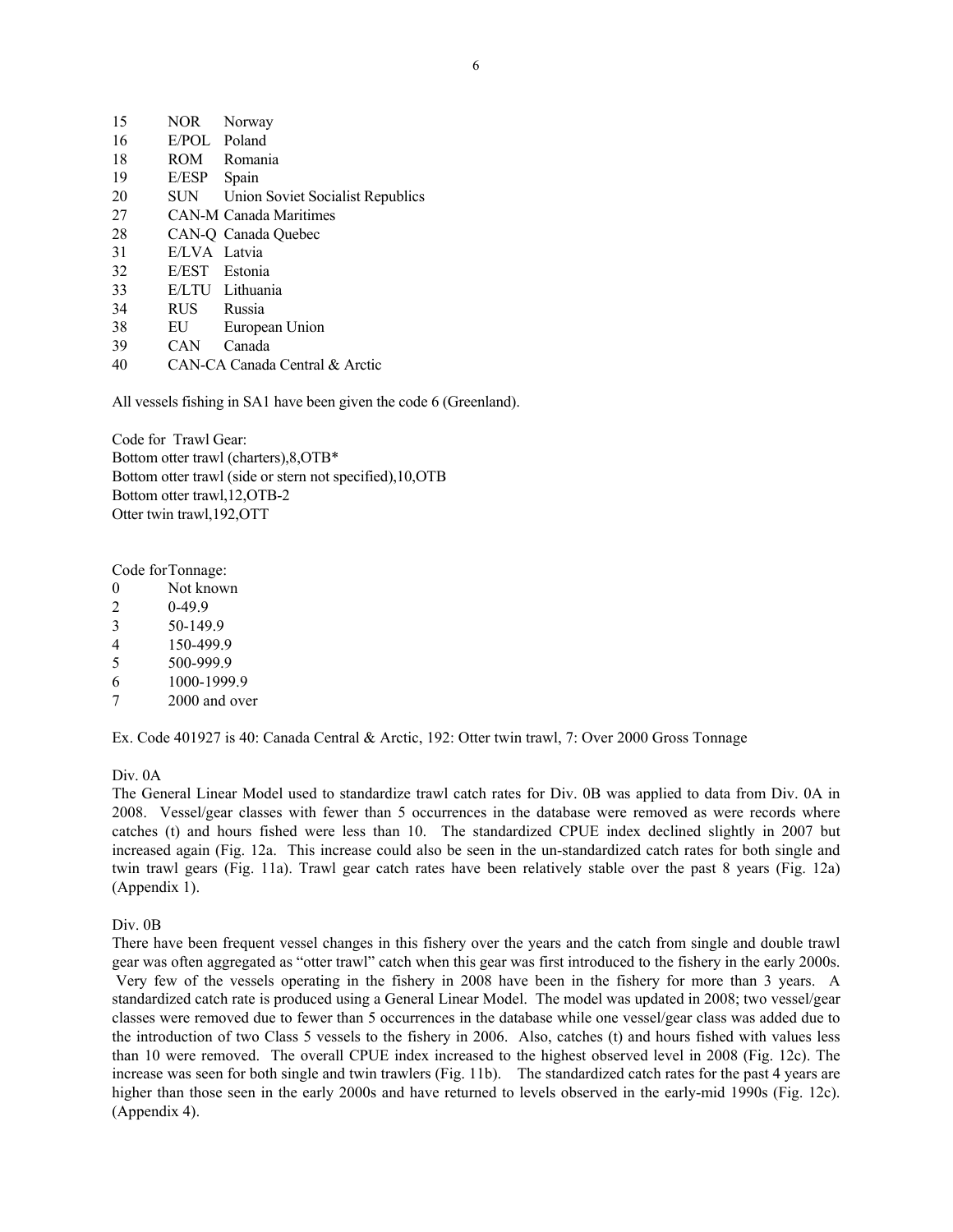#### SA1

Un-standardized catch rates were available for the Greenland trawl fishery in Div. 1A and 1D (SCS 09/17), and the EU-German fishery in Div. 1D (SCS 09/11). Further, catch rates were available from logbooks submitted to the Greenland authorities. Standardized catch rates were available from the trawl fishery in Div. 1AB and 1CD. Previously the fleets in the catch rate analysis have been grouped by nation, but information about gross tonnage is now available in the Greenland logbook database and the fleets are grouped based on size and gear according to NAFO's protocol. This has not changed the trends in the CPUE series but the SE and CV of the estimates have been reduced significantly. In the GLM model catches (t) and hours fished with values less than 10 are removed.

#### Div 1AB

Un-standardized catch rates from large (>2000 GT) trawlers in Div 1A have been relatively stable between 2001 and 2008 around 0.95 ton/hr. Catch rates decreased slightly for single trawlers while they increased slightly for twin trawlers between 2007 and 2008. CPUE for trawlers 1000-2000 Gross Tons single trawlers has been increasing since 2006 and is now slightly below the average for the time series (Fig.11c).

Standardized catch rate series, based on logbook data from the Greenland authorities, were available for the offshore trawl fishery in Div. 1AB for the period 2002-2008. Standardized catch rates in Div. 1AB has been declining in the last two years and was in 2008 at the level seen in 2006, but generally the catch rates have been rather constant (Fig. 12a, Appendix 2).

# Div. 1CD

In Div. the EU-German catch rate increased from 691 ton/hr in 2007 to 830 ton/hr in 2008, which is the highest in the time series, that dates back to 1996. The un-standardized catch rates for all fleets (grouped by Gross Tonnage) increased between 2007 and 2008 and are now among the highest in the time series. The high catch rates for > 2000 GT single trawlers in 1988 and 1989 is from a single large vessel (4000 GT) and the decrease in catch rates in 2007 for large > 2000 GT twin trawlers was caused by a significant decrease in catch rates from one out of two vessel. Further, the estimate for > 2000 GT single trawlers in 2007 is based on one vessel new in the fishery (Fig.11d).

Standardized catch rate series, based on logbook data from the Greenland authorities, were available for the offshore trawl fishery in Div. 1CD for the period 1988-2008 (Fig.12b). Standardized catch rates in Div. 1CD decreased gradually from 1989-1997 but have shown an increasing trend since then and the catch rates also increased slightly between 2007 and 2008 (Appendix 5).

Standardized catch rates based on individual vessels show almost the same trend, but with the highest observed CPUE in 2008.

#### Combined Div. 0A-1AB

The combined Div. 0A+1AB) standardized CPUE series increased slightly between 2007 and 2008, but has been stable since 2001 (Fig. 12a) (Appendix 3).

#### Combined Div. 0B-1CD

The combined (Div. 0B+1CD) standardized CPUE series has been stable in the period 1990-2001, decreased somewhat in 2002 but has increased again since then, and was in 2006 at the highest level seen since 1989. CPUE decreased very slightly in 2007, but increased significantly in 2008 to the highest level seen since 1989 (The high catch rates seen in 1988 and 1989 is from a single very large trawler fishing in Div. 1CD) (Fig. 12d) (Appendix 6).

It is not known how the technical development of fishing gear, etc. has influenced the catch rates. There are indications that the coding of gear type in the log books is not always reliable, which also can influence the estimation of the catch rates. Further, due to the frequency of fleet changes in the fishery in both SA0 and SA1 and change in fishing grounds in Div. 0A and 1A, both the un-standardized and the standardized indices of CPUE should, however, be interpreted with caution.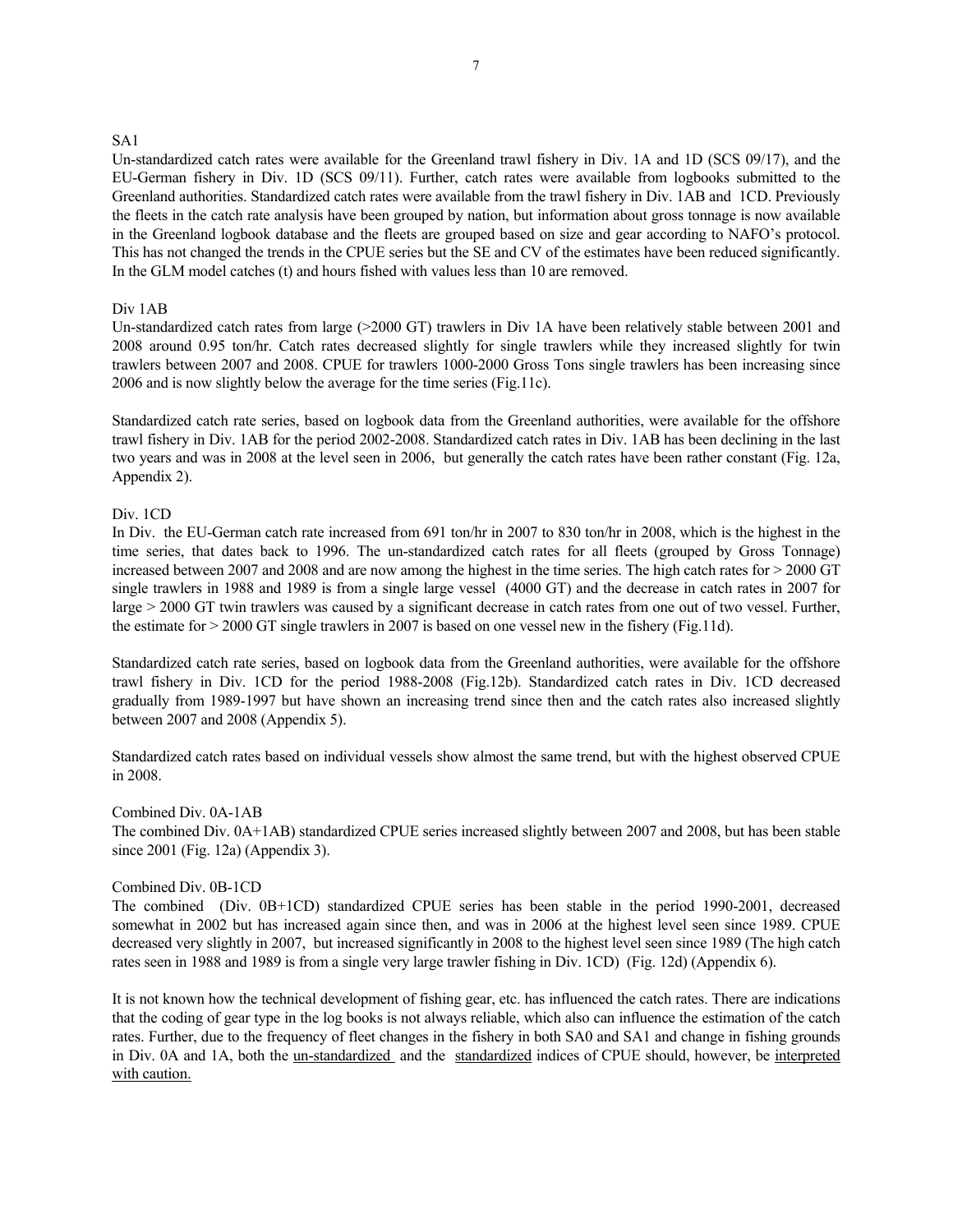#### 3. **Assessment**

#### 3.1 Yield per Recruit Analysis.

The level of total mortality has in 1994-1996 been estimated by means of catch-curves using data from the offshore longline fishery in Div. 1D. Z was estimated from regression on ages 15-21. A relative F-at-age was derived from the catch curve analysis, where the trawl, longline and gillnet catches were weighed and scaled to the estimated stock composition. In all three years STACFIS considered that the estimation of Z was based on too limited samples and represented too small a part of the fishery and that the outcome of the catch curve analysis was too uncertain to be used in the yield per recruit analysis. No age frequencies were available from the longline fishery in Div. 1D in 2008 fishery, and the catches only represented  $\leq 1$  % of the total catches in the assessment area, hence no catch-curve analysis were made.

#### 3.2 XSA.

#### *Extended Survivors Analysis*

An XSA has been run unsuccessfully several times during the 1990'ies, using a survey series covering 1987-1995 as tuning. STAFIS considered the XSA's unsuitable for an analytic assessment due to high log-catchability residuals and S.E.'s and systematic shift in the residuals by year. Further, a retrospective plot of  $F_{\text{bar}}$  showed poor convergence. In 1999 the XSA analyses was rerun including the latest two years surveys (1997-1998, new vessel and gear) but the outcome of the analysis did not improve.

An XSA analysis was run using the stock data for SA  $0+1$ , calibrated with trawl survey data (age 5-15) from the Greenland deep sea surveys (1997-2001) in Div. 1CD. The assessment results are considered to be provisional due to problems with the catch-at-age data and the short time series, the assessment is, however, considered to reflect the dynamics in the stock. The rate of exploitation has been relative stable in recent years between  $0.2$ - $0.3$  ( $F_{bar}$  7-13). The input parameters to the analysis and the outcome of the analysis is given in (SCR 02/68)

The XSA was run again in 2003 with the 2002 survey and catch data and updated catch data from 2001 (very small changes). The assessment results are considered to be provisional due to problems with the catch-at-age data and the short time series. The assessment is, however, considered to some extend to reflect the dynamics in the stock. The rate of exploitation has been relatively stable in recent years between 0.2-0.3 ( $F_{bar}$  7-13). The summary of the XSA is given in SCR (03/54).

The XSA was not run this year as no catch-at-age data were available for 2003-2008.

#### 3.3 Spawning stock/recruitment relations.

A spawning stock/recruitment plot based on the available observations from the joint Japan/Greenland survey and the Greenland survey is shown in Fig.5. No further analysis of spawning stock recruitment relationships have been made due to few observations distributed on two different surveys, poor estimate of spawning stock biomass (survey trawls only take a very small proportion of the mature fish, poor estimates of ages of old fish, the survey covers only a restricted part of the area covered by the assessment, and knife edge maturity ogive was applied). Further, the age of the recruits is poorly estimated (the Petersen method).

#### 3.4 ASPIC

ASPIC was run in 1999 with standardized CPUE data and a biomass index as inputs. Three CPUE series were available, one series covering Div. 0B during the period 1990-1998, one covering Div. 1CD during the period 1987- 1998 and a series combining the two data sets. The biomass index was from 1CD and covered the period 1987-1995 and 1997-1998. Several runs showed that the combined CPUE series from Div. 0B+1CD fitted the total catch data best in terms of  $r^2$  and "total objective function". Runs with biomass alone gave relatively bad fits in terms of "total objective function" and  $r^2$  and the modeled population trajectory declining drastically over the period. Runs with the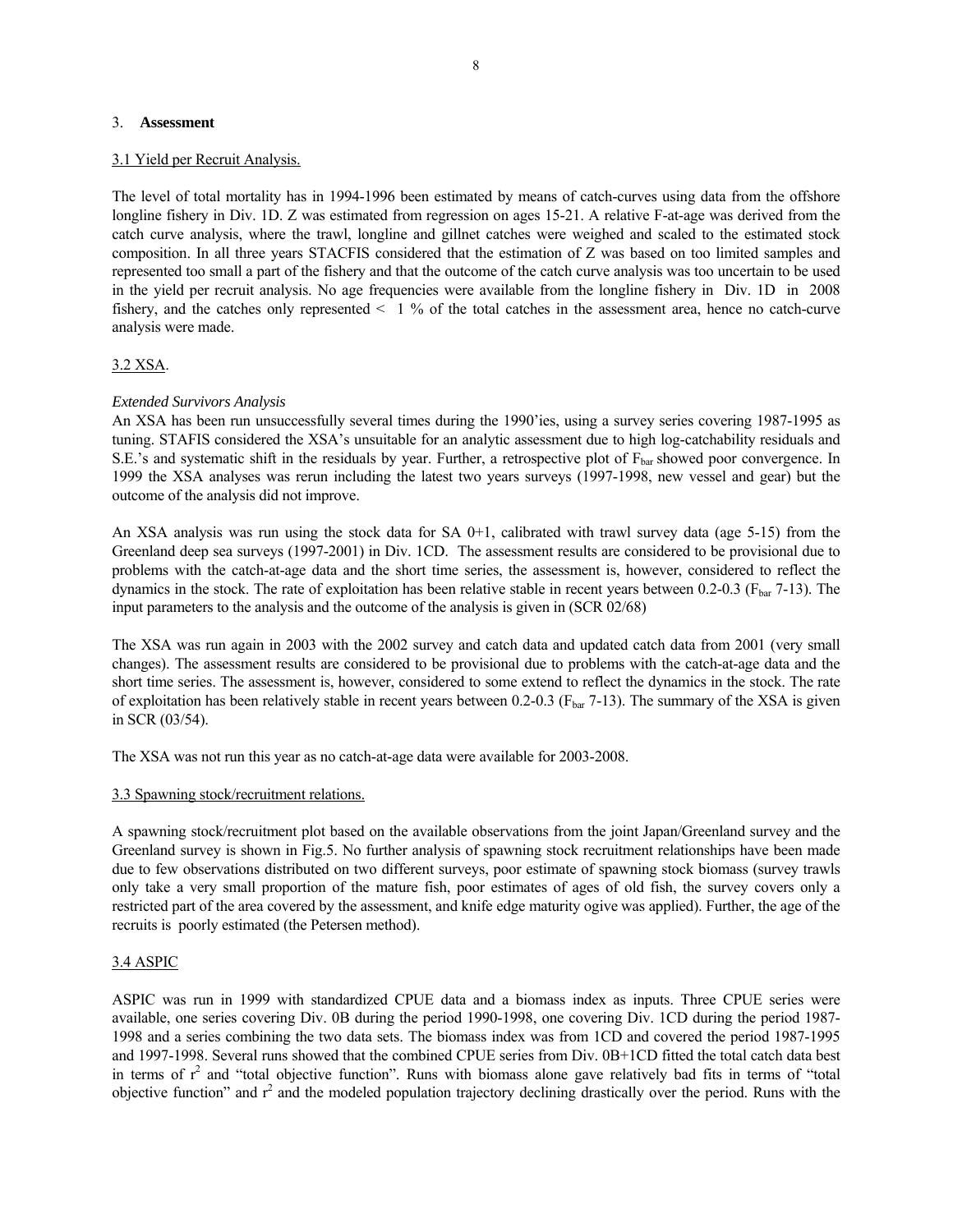CPUE series from 0B gave unrealisticly high  $B_{msy}$  and negative  $r^2$ . The run with the combined CPUE series showed, however, that sensitivity analysis should be run, because "the B1-ratio constraint term contributed to loss". Several runs with different realistic values for the constraint did not solve the problem. Further, the coverage index and nearness index was equal in all runs. Several runs with different constraints on r and MSY were tried but it did not change the outcome of the analysis. Removing the three first years from the input data gave negative  $r^2$ . To get measures of variance the run with the combined CPUE series was bootstrapped (500 re-samplings).

The results showed that estimated fishing mortalities 1987-1998 have been less than the (bias-reduced) estimate of F<sub>msy</sub> (0.22) except for one year (1992). A number of essential parameters are quite imprecisely estimated (r, q,  $F_{\text{msy}}$ ), and it is considered that the estimates of MSY and F<sub>msy</sub> were not precise enough to be used.

The input parameters from 2000-2006 (catches, survey biomass index, and CPUE index) have varied little compared to 1999. An ASPIC was run in 2009, but the outcome of the analysis did not change significantly from the analysis in 1999, mainly because there is very little contrast in the input data.

#### 3. 5. Estimation of relative F.

The present TAC for Div. 0B + Div 1C-F is 11 000 tons. Since 1992, catches have been around 5 500 tons in Div. 1CD and catches reached that level in Div. 0B in 2000. Survey results show that the distribution of biomass between Div. 0B and Div. 1CD is about 50:50. A relative  $F(F_r)$  (catch/survey biomass) estimated for Div. 1CD can therefore be used as a proxy for  $(F_r)$  for the whole of Div. 0B + Div. 1C-F, there being very little biomass or fishery in Div. 1EF

The mean F<sub>r</sub> in Div. 1CD for 1992-2007 was 1.34 (STD 0.42, min 1.01 max 2.67) in relation to F<sub>r</sub> in 2008. F<sub>r</sub> was in 2008 the lowest seen since 1991. An increase in TAC of 10%, 25% and 50%, respectively will lead to an increase in  $F_r$  relative to  $F_r$  in 2008 to 1.13, 1.28 and 1.54, respectively, under the assumption that the biomass is evenly distributed between Div. 0B and Div. 1CD and that the biomass remains at the same level as in 2008 and the higher TAC is completely taken. The input to estimation of  $F_r$  is in Appendix 7.

|         | <b>TAC</b> |      | .<br>2 1 2<br>$F_r$ relative to mean |
|---------|------------|------|--------------------------------------|
|         |            |      | 1992-2007                            |
| Current | 11 000     |      | 74.6%                                |
| 10%     | 12 100     | 1.13 | 84.4%                                |
| 25%     | 13 750     | 1.28 | 95.9%                                |
| 50%     | 16 500     | 1.54 | 115.0%                               |

F<sub>r</sub> relative to Fr in 2008 with different TAC and F<sub>r</sub> in percent in the mean of F<sub>r</sub> 1992-2007 (1.34) in Div. 1CD.

#### **4. Conclusion**

Since catches peaked with 18,000 tons in 1992 they have been stable at around 10,000 tons until 2000. Since then catches have gradually increased to 19,954 tons in 2003 and they stayed at that level during 2004-2005. The TAC was increased by 5,000 tons in 2006 and catches increased to 24,155 and the TAC has hence been taken. The increase in catches has been due to increased effort in Div. 0A and Div. 1A. Catches stayed at that level in 2007, - 23,416 tons. But decreased slightly to 22,380 tons in 2008.

The biomass index in Div. 0A has been stable during 1999-2008. The standardized CPUE series for Div. 0A and Div.1AB has been stable since 2001. Length frequencies in the fishery has been stable in recent years

The biomass in Div. 1CD increased between 2003 and 2005, but decreased slightly during 2006-2007 but increased to a record high level in 2008. The biomass index has shown an increasing trend since 2000.

The biomass in the Greenland shrimp survey has been decreasing since 2004, but the decrease is mainly seen in inshore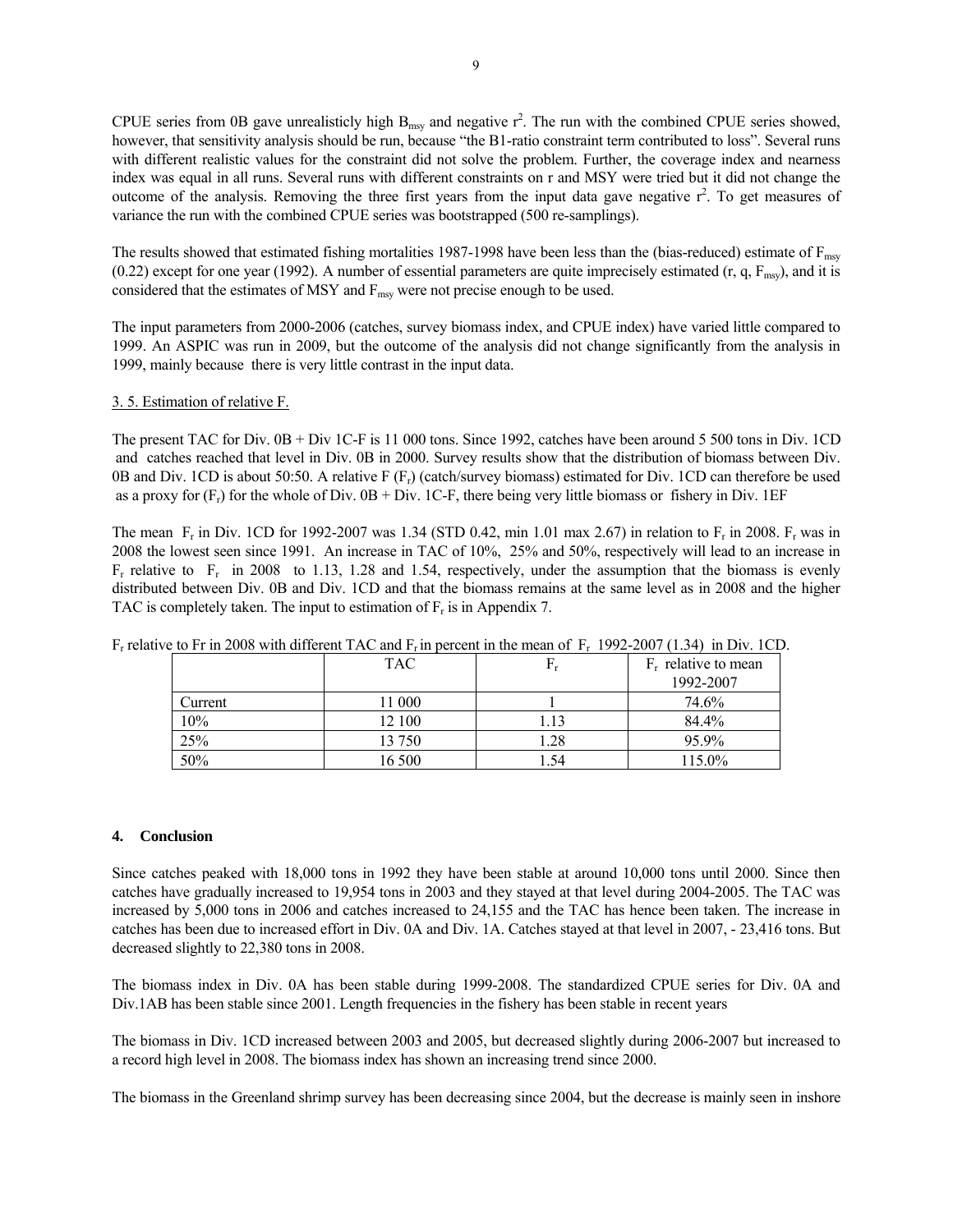Disko Bay. The biomass in the offshore area has been stable and above average both in the off shore area for the period 1992-2005.

The recruitment of age-one in the entire survey area decreased to the lowest level seen since 1997, but the decline in recruitment was mainly seen in Disko Bay. A recruitment index for the off shore nursery areas showed that the 2007 year class was a little below average, but the recruitment is probably underestimated.

Length compositions in the commercial catches have been stable in recent years.

A standardized CPUE series from Div. 0B has been increasing since 2002 and was the highest on record in 2008. In Div 1CD standardized catch rates have been increasing since 1997 and the CPUE also increased between 2007 and 2008 and is now the highest seen since 1989. The combined catch rate for Div. 1CD+0B has showed very little variation during the period 1988-2004, but with an increasing trend since the and the 2008 estimate is the highest seen since 1989.

#### **5**. **Biological reference points**

Yield per recruit analysis or other age-based methods are not available, for estimating biological reference points. Biomass indices and CPUE series are relatively short and show little variability and are not useful for estimating reference points.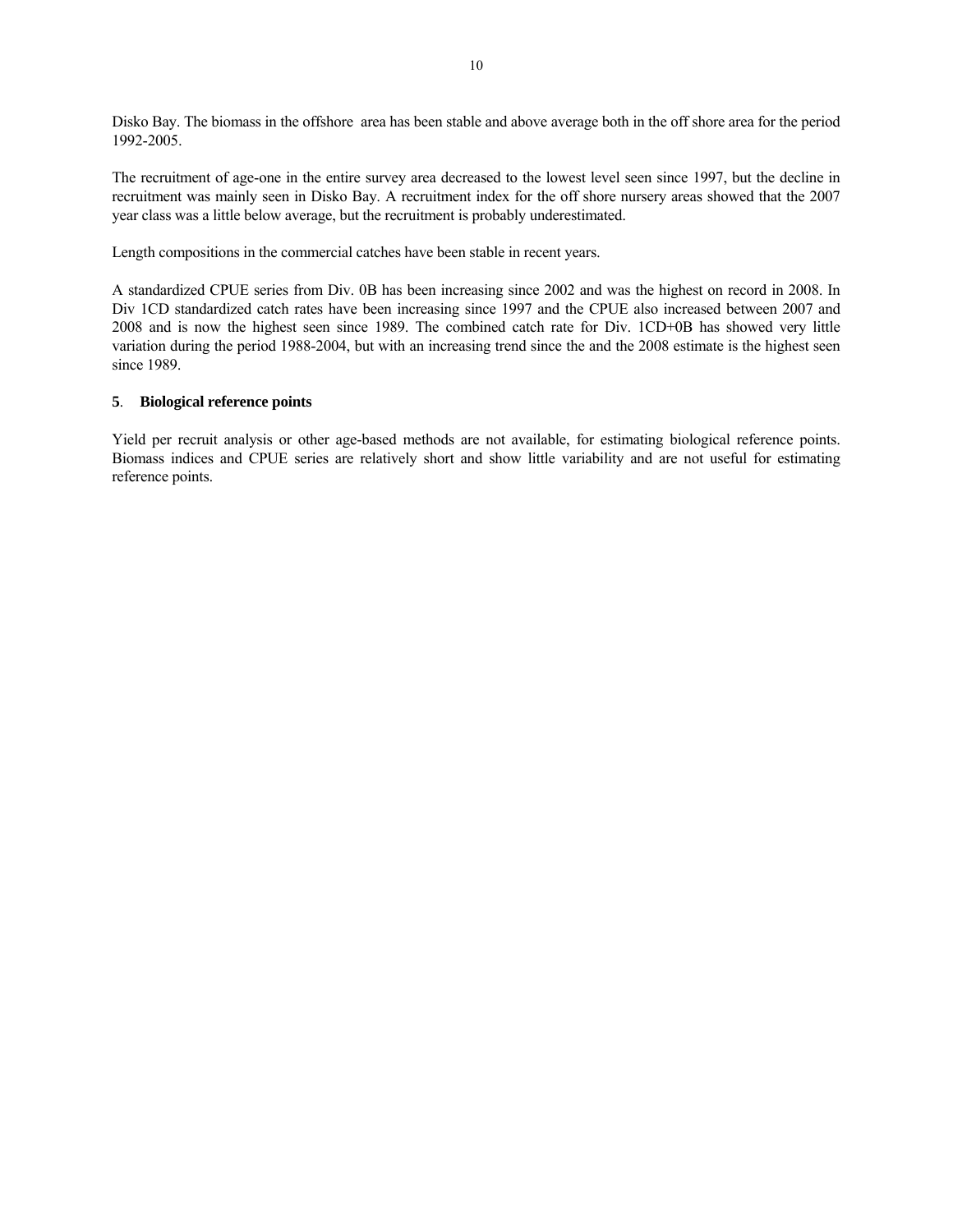#### **6**. **References**

Bech, G. 1995. Recruitment of Greenland halibut at West Greenland. NAFO SCR Doc. 95/19.

Jørgensen O.A.. 2009. Survey for Greenland Halibut in NAFO Divisions 1C-1D, 2008. NAFO SCR Doc. 09/16.

Lybert B.. 2009. Denmark/Greenland Research Report for 2008. SCS Doc. 09/17.

- Harris L.N., M.A. Treble and M.J. Morgan. 2009. An Update of Maturity for Greenland Halibut from Trawl Surveys of NAFO Subareas 0 with emphasis on Division 0A. NAFO SCR Doc. 09/25.
- Stein M. and H. Fock. 2009. German research report for 2008. SCS Doc. 09/11.
- Skryabin I. A., Fomin K. Y. and Vinnichenko V.I. 2009. Size-age and sex composition of Greenland halibut *Reinhardtius hippoglossoides* from the commercial catches in the area off the West Greenland in 2008. NAFO SCR Doc 09/13.
- Skryabin I. A., M.V. Pochtar, Fomin K. Y., Vinnichenko V.I. and Sigaev I.K. 2009. Russian Research Report for 2008. NAFO SCS Doc. 09/12.
- Sutton-Pande V. 2009. Canadian Research Report for 2008 Newfoundland and Labrador Region. NAFO SCS Doc. 09/13.
- Nygaard R., K. Sünksen O.A. Jørgensen. 2009. Biomass and Abundance of Demersal Fish Stocks off West Greenland Estimated from the Greenland shrimp survey, 1988-2008. NAFO SCR Doc. 09/20.
- Treble M. A. 2009. Report on Greenland halibut caught during 2008 trawl surveys in NAFO Division 0A. NAFO SCR Doc. 09/26.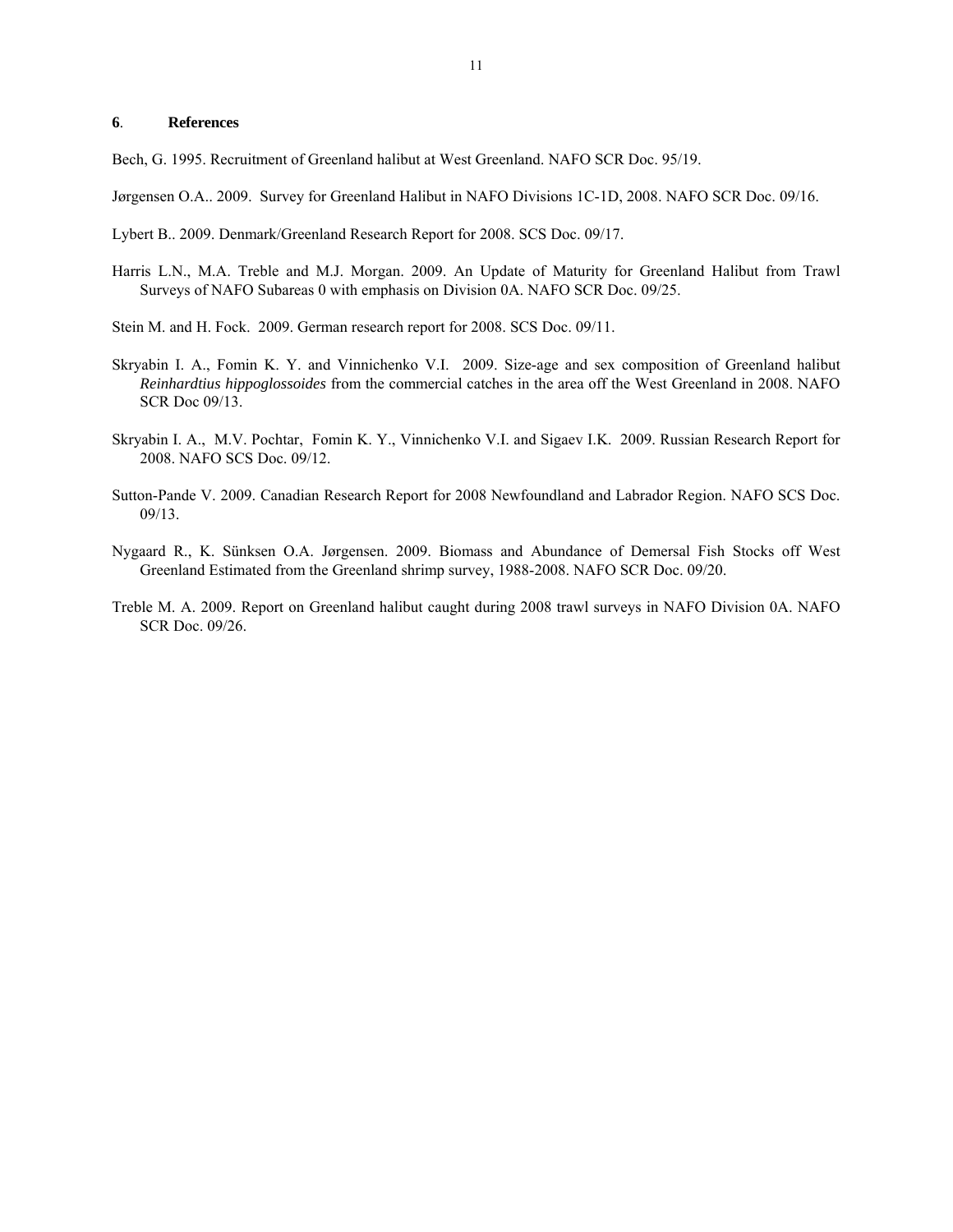|            | Year |                |     |                            |      |            |                |      |      |      |      |      |      |                 |              |                 |                 |      |      |                   |      |      |
|------------|------|----------------|-----|----------------------------|------|------------|----------------|------|------|------|------|------|------|-----------------|--------------|-----------------|-----------------|------|------|-------------------|------|------|
| Count.     | 87   | 88             | 89  | 90                         | 91   | 92         | 93             | 94   | 95   | 96   | 97   | 98   | 99   | 00 <sup>e</sup> | $01^{\circ}$ | 02 <sup>d</sup> | 03 <sup>f</sup> | 04   | 05   | 06                | 07   | 08   |
| 0A         |      |                |     |                            |      |            |                |      |      |      |      |      |      |                 |              |                 |                 |      |      |                   |      |      |
| <b>CAN</b> |      |                |     |                            |      |            |                |      |      |      |      |      |      |                 | 2628         | 3561            | 4142            | 3751 | 4209 | 6634              | 6173 | 5093 |
| POL        |      |                |     |                            |      |            |                |      |      |      |      |      |      |                 | 445          |                 |                 |      |      |                   |      |      |
| 0B         |      |                |     |                            |      |            |                |      |      |      |      |      |      |                 |              |                 |                 |      |      |                   |      |      |
| CAN        |      | $\overline{2}$ |     | 589                        | 256  | 2624       | 592            | 402  | 1889 | 2354 | 3868 | 3924 | 4267 | 5438            | 5034         | 3910            | 5059            | 5771 | 5789 | 5533              | 5316 | 5706 |
| <b>EST</b> |      |                |     |                            |      |            | 631            |      |      |      |      |      |      |                 |              |                 |                 |      |      |                   |      |      |
| <b>FRO</b> | 388  | 963            | 596 | 2252                       | 2401 | 463        | 1038           |      |      | 578  | 452  |      |      |                 |              |                 |                 |      |      |                   |      |      |
| JAP        |      |                |     | 113                        | 232  | 337        | 252            | 600  | 1031 | 500  |      |      |      |                 |              |                 |                 |      |      |                   |      |      |
| LAV        |      |                |     |                            |      |            | 84             |      |      |      |      |      |      |                 |              |                 |                 |      |      |                   |      |      |
| <b>NOR</b> |      |                |     | 282 5016 <sup>b</sup> 3959 |      |            | 373            |      |      |      |      |      |      |                 |              |                 |                 |      |      |                   |      |      |
| <b>RUS</b> |      | 59             | 29  | 1528                       | 1758 | 9364       | $4229^{\rm a}$ | 3674 | 261  | 854  |      |      |      |                 |              |                 |                 |      |      |                   |      |      |
| <b>TOT</b> | 388  | 1024           | 907 | 9498                       |      | 8606 12788 | 7199           | 4676 | 3181 | 4286 | 4320 | 3924 |      | 4257 5438       | 8107         | 7471            | 9201            | 9522 | 9998 | 12167 11489 10800 |      |      |

Table 1. Greenland halibut catches (metric tons) by year and country for Subarea 0 (Split on Div. 0A and 0B) from 1987 to 2005. Minor (300 ton or less) catches from Div. 0A are included in some of the 0B catches prior to 2001.

<sup>a</sup> The Russian catch is reported as area unknown, but has previously been reported from 0B

<sup>b</sup> Double reported as 10031 tons

 $\textdegree$  Excluding 445 tons double reported, and 2 tons reported by error

<sup>d</sup> Excluding 782 tons reported by error

e STACFIS estimate

f excluding 2 tons reported by error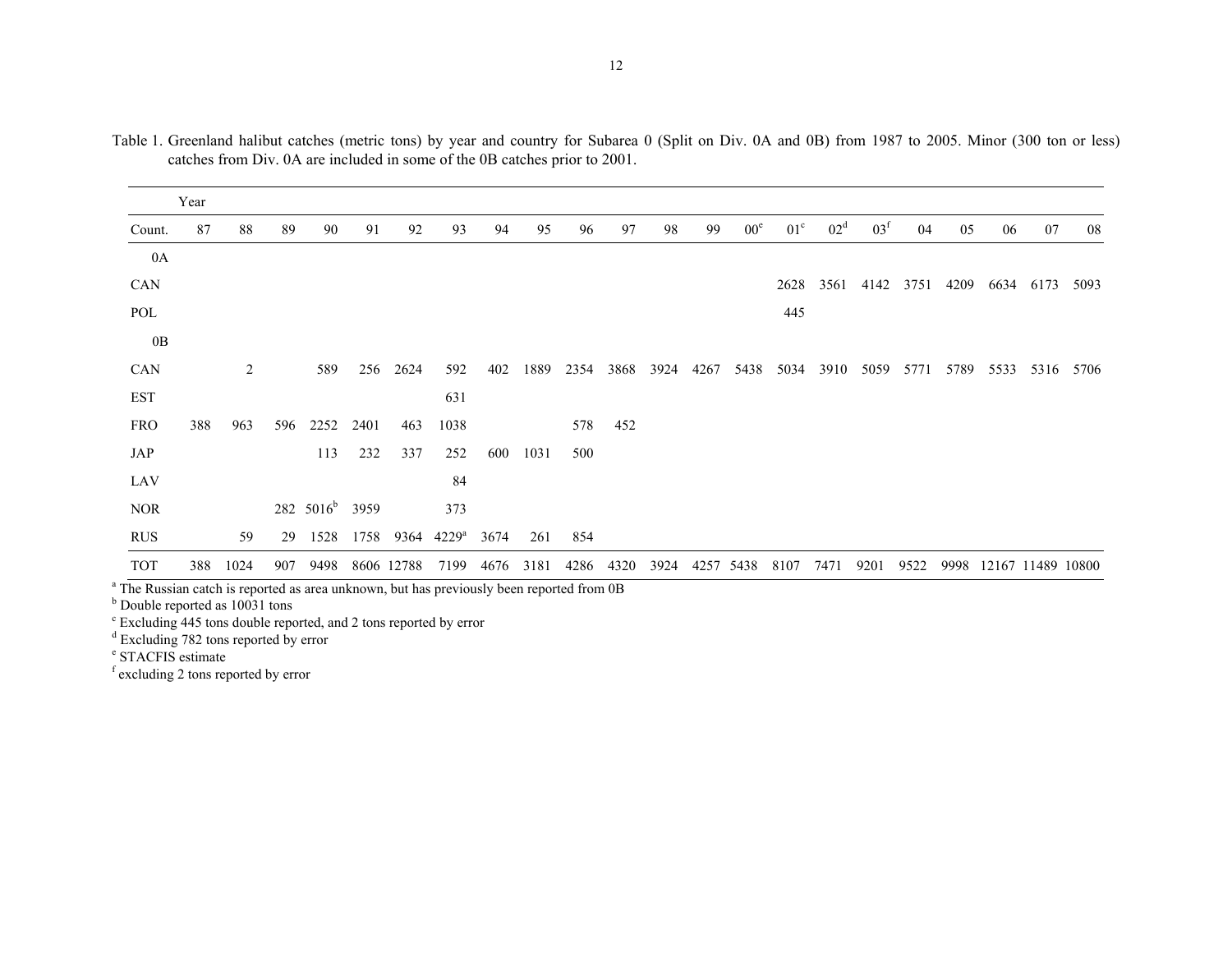| Coun.                                              | 87   | 88            | 89   | 90   | 91   | 92        | 93        | 94   | 95   | 96   | 97        | 98   | 99   | 00                                                                     | 01            | 02  | 03               | 04                      | 05                | 06       | 07                                                                                                 | 08               |
|----------------------------------------------------|------|---------------|------|------|------|-----------|-----------|------|------|------|-----------|------|------|------------------------------------------------------------------------|---------------|-----|------------------|-------------------------|-------------------|----------|----------------------------------------------------------------------------------------------------|------------------|
| 1AB                                                |      |               |      |      |      |           |           |      |      |      |           |      |      |                                                                        |               |     |                  |                         |                   |          |                                                                                                    |                  |
| GRL                                                |      |               |      |      |      |           |           |      |      |      |           |      |      |                                                                        |               |     |                  |                         |                   |          | 340° 1619° 3558° 3500° 3363 <sup>bc</sup> 5530 <sup>bc</sup> 5596 <sup>bc</sup> 5524 <sup>bc</sup> |                  |
| <b>RUS</b>                                         |      |               |      |      |      |           |           |      |      |      |           |      |      |                                                                        | 85            | 279 | 259              | 241                     | 549               | 565      | 575                                                                                                | 570              |
| <b>FRO</b>                                         |      |               |      |      |      |           |           |      |      |      |           |      |      | 96                                                                     | 150           | 150 | 146 <sup>b</sup> | 153                     | 125               | 128      | 125                                                                                                | $125^{\rm b}$    |
| <b>NOR</b>                                         |      |               |      |      |      |           |           |      |      |      |           |      |      |                                                                        |               |     |                  |                         |                   |          |                                                                                                    |                  |
| EU                                                 |      |               |      |      |      |           |           |      |      |      |           |      |      |                                                                        |               |     |                  | $73^e$ 141 <sup>e</sup> |                   |          |                                                                                                    |                  |
| 1CD                                                |      |               |      |      |      |           |           |      |      |      |           |      |      |                                                                        |               |     |                  |                         |                   |          |                                                                                                    |                  |
| GRL                                                | 1646 | 605           | 841  |      | 933  | 191       | 186       | 872  | 1399 |      |           |      |      | 1876 2312 2295 2529 <sup>a</sup> 2657 <sup>b</sup> 2022 2284 2059 2102 |               |     |                  |                         | 2380 <sup>b</sup> | $2430^b$ | $1805^{\rm b}$                                                                                     | $1480^b$         |
| <b>FRO</b>                                         |      |               |      | 54   | 123  | 151       | 128       | 780  |      |      | 127       | 125  | 116  | 147                                                                    | 155           | 150 | 135              | 150                     | 149               | 147      | 150                                                                                                | 150 <sup>b</sup> |
| <b>JPN</b>                                         |      | 856 1576 1300 |      | 985  | 673  | 2895 1161 |           | 820  | 323  |      |           |      |      |                                                                        |               |     |                  |                         |                   |          |                                                                                                    |                  |
| <b>NOR</b>                                         |      |               |      |      | 611  | 2432      | 2344 3119 |      | 2472 | 1785 | 1893      | 1338 | 1360 | 1590                                                                   | 1550          |     |                  | 1734 1423 1364          | $1456^{\rm b}$    | $1379^b$ | $1441^b$                                                                                           | $1452^b$         |
| <b>RUS</b>                                         |      |               |      |      |      |           | 5         |      | 296  | 254  |           | 543  | 552  | 792                                                                    | 829           |     |                  | 654 1328 1214           | 1147              | 1222     | 689                                                                                                | 763              |
| EU                                                 |      |               |      |      |      |           | 46        | 266  | 527  | 455  | 446       | 350  | 330  | 444 <sup>b</sup>                                                       | $537^{\rm b}$ |     | 536 $543^d$      | $665^{\rm t}$           | 549               | 544      | 1516                                                                                               | 1516             |
| Total                                              | 2502 | 2181          | 2141 | 1039 | 2340 | 5669      | 3870      | 5857 | 5017 |      | 4370 4778 | 4651 | 4887 |                                                                        | 5726 5668     |     | 7406 9524        | 9530                    | 9718              | 11945    | 11897                                                                                              | 11580            |
| <sup>a</sup> Excluding 7603 tons reported by error |      |               |      |      |      |           |           |      |      |      |           |      |      |                                                                        |               |     |                  |                         |                   |          |                                                                                                    |                  |

Table 2. Greenland halibut catches (metric tons) by year and country for Subarea 1 (Split on Div. 1AB and Div. 1CD) from 1987 to 2008. The Greenland catches are excl. inshore catches in Div. 1A. Offshore catches in Div. 1A prior to 2001 are negligible.

<sup>a</sup> Excluding 7603 tons reported by error

<sup>b</sup> Reported to the Greenland authorities

c Offshore catches

 $d$  Including 2 tons taken in an experimental fishery

e Spanish research fishery

f Includes 131 tons taken in Spanish research fishery

<sup>g</sup> Excludes 1366 tons reported from Div. 1A by error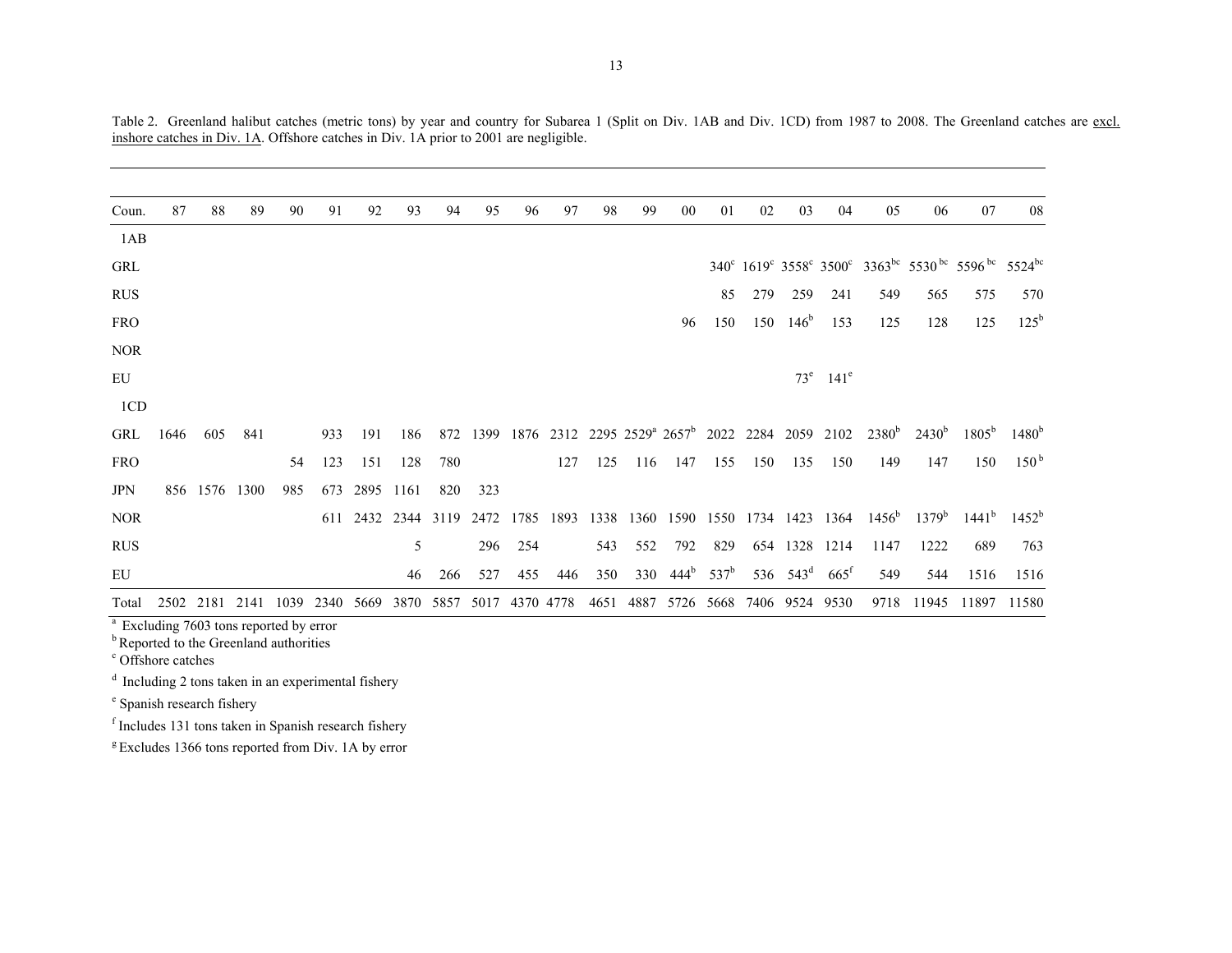Table 3. Catch-at-age in numbers. Not updated for 2003 - 2008.

| <b>YEAR</b>    | 1987           | 1988           | 1989             | 1990         | 1991             | 1992             | 1993                    | 1994           | 1995 | 1996 | 1997             | 1998             | 1999           | 2000  | 2001  | 2002  |
|----------------|----------------|----------------|------------------|--------------|------------------|------------------|-------------------------|----------------|------|------|------------------|------------------|----------------|-------|-------|-------|
| AGE            |                |                |                  |              |                  |                  |                         |                |      |      |                  |                  |                |       |       |       |
| 5              | $\overline{c}$ | 1              | 1                | 4            | 20               | 53               | 241                     | 254            | 152  | 151  | 41               | 71               | 262            | 415   | 69    | 570   |
| 6              | 31             | 29             | 36               | 87           | 318              | 678              | 651                     | 862            | 522  | 530  | 311              | 372              | 1092           | 1106  | 978   | 1975  |
| $\overline{7}$ | 182            | 190            | 244              | 592          | 1742             | 2967             | 2422                    | 2472           | 1628 | 1818 | 1556             | 677              | 1759           | 1677  | 3212  | 4252  |
| 8              | 296            | 354            | 409              | 1711         | 2679             | 4311             | 2356                    | 1692           | 940  | 1575 | 2110             | 1187             | 1174           | 1144  | 1802  | 1791  |
| 9              | 193            | 245            | 212              | 1356         | 1418             | 2604             | 1048                    | 954            | 558  | 660  | 1042             | 900              | 672            | 772   | 1154  | 617   |
| 10             | 77             | 115            | 75               | 711          | 533              | 951              | 590                     | 294            | 259  | 306  | 438              | 572              | 375            | 501   | 776   | 476   |
| 11             | 40             | 80             | 47               | 359          | 221              | 398              | 224                     | 183            | 228  | 160  | 232              | 422              | 234            | 443   | 503   | 347   |
| 12             | 18             | 61             | 48               | 195          | 144              | 231              | 130                     | 159            | 188  | 127  | 118              | 205              | 184            | 291   | 273   | 149   |
| 13             | 10             | 58             | 44               | 189          | 108              | 158              | 72                      | 125            | 104  | 64   | 96               | 153              | 172            | 178   | 101   | 209   |
| 14             | 9              | 46             | 42               | 115          | 60               | 85               | 59                      | 58             | 80   | 57   | 21               | 98               | 95             | 68    | 50    | 75    |
| 15             | 6              | 35             | 26               | 67           | 36               | 45               | 37                      | 55             | 85   | 39   | 13               | 19               | 61             | 75    | 21    | 168   |
| 16             | 3              | 15             | 12               | 17           | 6                | 23               | 26                      | 34             | 41   | 36   | 12               | 4                | 37             | 17    | 10    | 74    |
| 17             | 4              | $\overline{4}$ | $\mathbf{1}$     | 3            | $\overline{c}$   | $\mathbf{1}$     | $\overline{4}$          | 10             | 18   | 13   | $\boldsymbol{0}$ | $\boldsymbol{0}$ | 18             | 4     | 5     | 23    |
| $+gp$          | $\overline{c}$ | 1              | $\boldsymbol{0}$ | $\mathbf{0}$ | $\boldsymbol{0}$ | $\boldsymbol{0}$ | $\overline{\mathbf{c}}$ | $\overline{7}$ | 10   | 22   | $\boldsymbol{0}$ | $\boldsymbol{0}$ | $\overline{7}$ | 6     | 3     | 49    |
| <b>TOT</b>     | 873            | 1234           | 1197             | 5406         | 7287             | 12505            | 7862                    | 7159           | 4813 | 5558 | 5994             | 4688             | 6166           | 6717  | 8957  | 10917 |
| <b>TONS</b>    | 1295           | 2605           | 2207             | 10540        | 10982            | 18070            | 11423                   | 10144          | 8270 | 8982 | 9101             | 8693             | 9691           | 10689 | 13184 | 15136 |

Table 4. Catch weights at age (kg) Not updated for 2003-2008.

|       | 1987 | 1988  | 1989 | 1990  | 1991 | 1992  | 1993  | 1994  | 1995  | 1996  | 1997 | 1998  | 1999  | 2000 | 2001  | 2002  |
|-------|------|-------|------|-------|------|-------|-------|-------|-------|-------|------|-------|-------|------|-------|-------|
| AGE   |      |       |      |       |      |       |       |       |       |       |      |       |       |      |       |       |
| 5     | 0.29 | 0.29  | 0.29 | 0.33  | 0.34 | 0.33  | 0.58  | 0.43  | 0.49  | 0.52  | 0.36 | 0.50  | 0.54  | 0.53 | 0.48  | 0.48  |
| 6     | 0.51 | 0.51  | 0.51 | 0.54  | 0.54 | 0.56  | 0.72  | 0.62  | 0.66  | 0.69  | 0.55 | 0.74  | 0.70  | 0.72 | 0.67  | 0.70  |
| 7     | 0.74 | 0.74  | 0.74 | 0.79  | 0.79 | 0.80  | 0.96  | 0.91  | 0.94  | 0.94  | 0.86 | 1.00  | 0.98  | 1.00 | 0.91  | 0.96  |
| 8     | 1.08 | 1.08  | 1.08 | 1.10  | 1.12 | 1.13  | 1.26  | 1.26  | 1.34  | 1.38  | 1.27 | 1.24  | 1.28  | 1.29 | 1.30  | 1.30  |
| 9     | 1.41 | 1.42  | 1.42 | 1.52  | 1.57 | 1.59  | 1.80  | 1.72  | 1.81  | 1.91  | 1.83 | 1.54  | 1.66  | 1.71 | 1.76  | 1.85  |
| 10    | 1.97 | 2.05  | 2.00 | 2.11  | 2.27 | 2.28  | 1.43  | 2.19  | 2.37  | 2.48  | 2.38 | 2.22  | 2.25  | 2.26 | 2.29  | 2.20  |
| 11    | 2.58 | 2.80  | 2.68 | 2.94  | 3.22 | 3.02  | 3.25  | 2.73  | 2.89  | 3.18  | 3.01 | 3.08  | 2.74  | 2.84 | 2.91  | 2.82  |
| 12    | 3.52 | 3.88  | 3.73 | 3.90  | 4.24 | 4.02  | 4.10  | 3.43  | 3.62  | 4.04  | 3.84 | 3.84  | 3.68  | 3.59 | 3.51  | 3.32  |
| 13    | 4.64 | 5.01  | 4.87 | 4.96  | 5.50 | 5.33  | 5.26  | 4.48  | 4.44  | 5.05  | 4.93 | 4.74  | 4.73  | 4.23 | 4.31  | 3.93  |
| 14    | 5.79 | 6.16  | 6.20 | 6.26  | 6.82 | 6.76  | 6.17  | 5.75  | 5.61  | 5.95  | 5.69 | 6.04  | 5.58  | 5.19 | 5.60  | 5.20  |
| 15    | 6.61 | 7.44  | 7.65 | 7.96  | 8.33 | 7.76  | 7.42  | 6.58  | 6.65  | 7.34  | 6.79 | 6.60  | 6.68  | 5.85 | 6.09  | 5.38  |
| 16    | 7.99 | 8.88  | 9.36 | 9.90  | 9.89 | 8.58  | 8.04  | 7.36  | 7.77  | 8.64  | 8.00 | 13.45 | 7.75  | 7.32 | 7.08  | 7.02  |
| 17    | 9.56 | 9.86  | 9.56 | 11.86 | 9.56 | 11.95 | 9.24  | 9.42  | 10.19 | 9.18  |      |       | 9.08  | 5.60 | 8.94  | 8.61  |
| $+gp$ |      | 11.33 |      |       |      |       | 10.25 | 11.15 | 11.00 | 11.10 |      |       | 11.10 | 9.00 | 11.22 | 10.97 |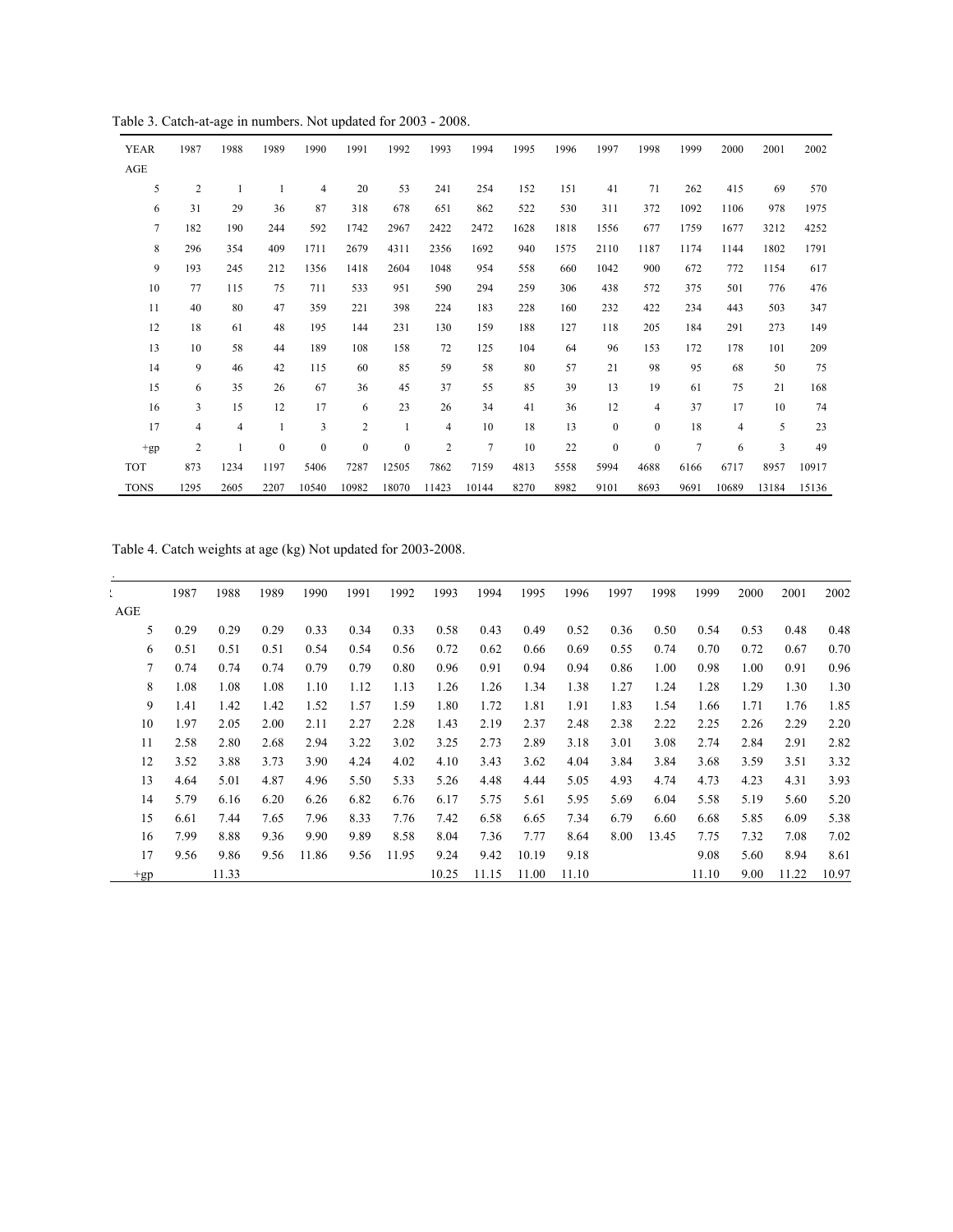

 Fig. 1. Catches in SA0 and Div. 1A offshore + Div. 1B-1F and recommended TAC. For TAC before 1995 see text.





Fig 2a. Biomass with S.E. from the Greenland deep sea survey in Div. 1CD.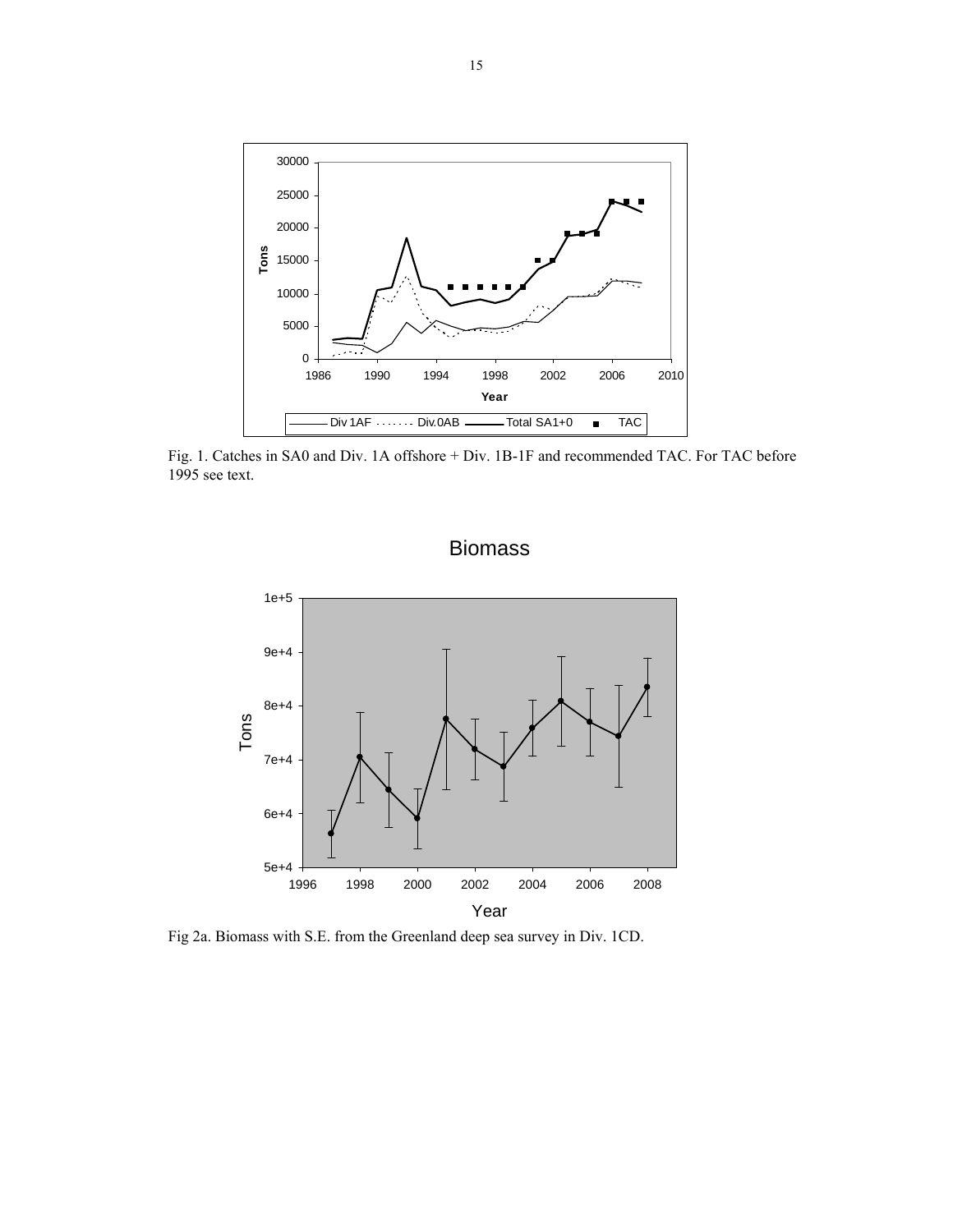Abundance



Fig 2b. Abundance with S.E. from the Greenland deep sea survey in 1CD.

**Catch** 



Fig 2c. Mean catch per km<sup>2</sup> swept with S.E. in the Greenland deep sea survey in Div. 1CD.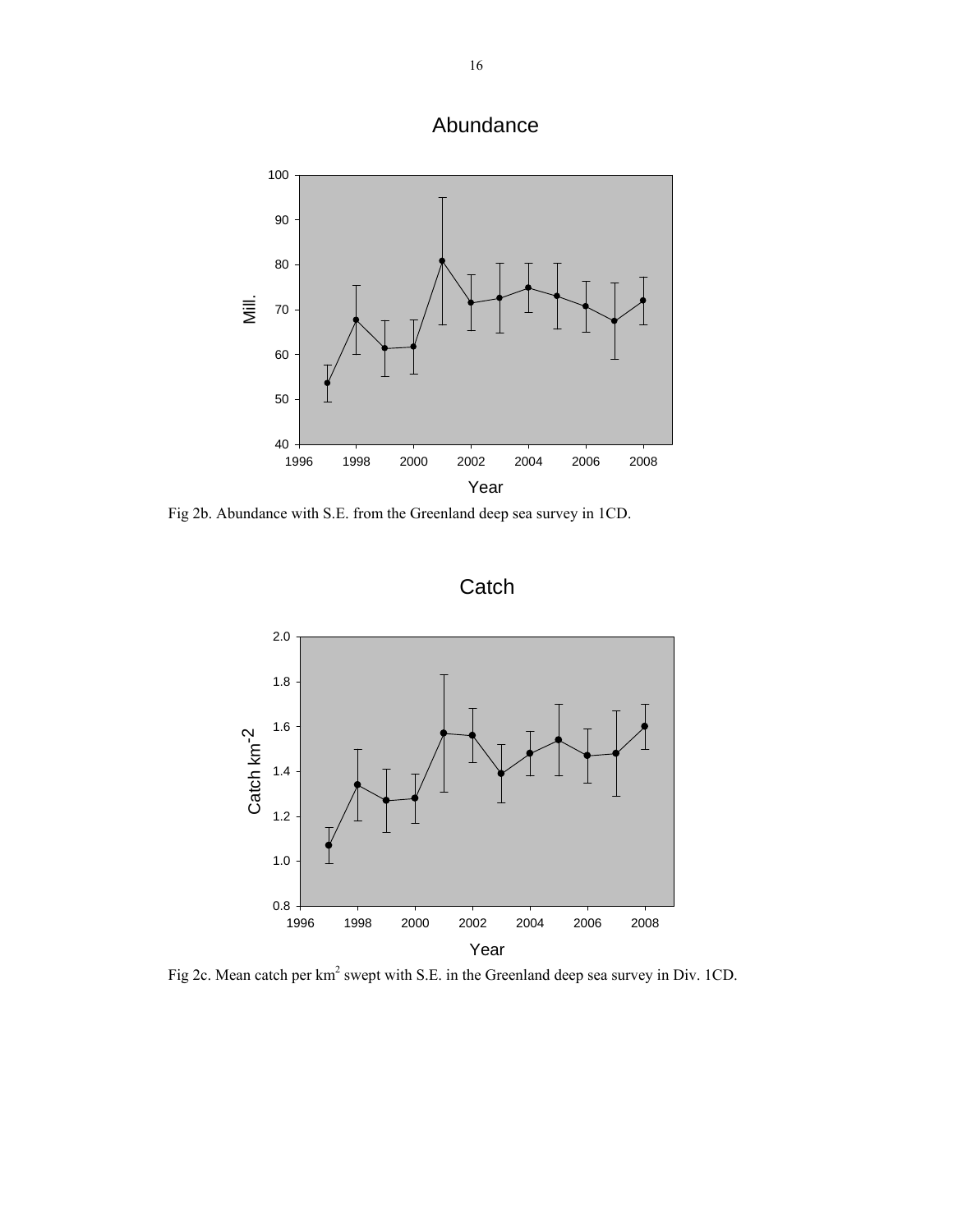

Fig. 2d. Biomass estimates from various surveys in SA 0 and 1. Note that the survey in Div. 0A in 2006 had incomplete coverage (see text).



Fig. 2e. Biomass estimates from the Greenland shrimp survey by most important Divisions and in total. Div. 1AX is inshore Disko Bay.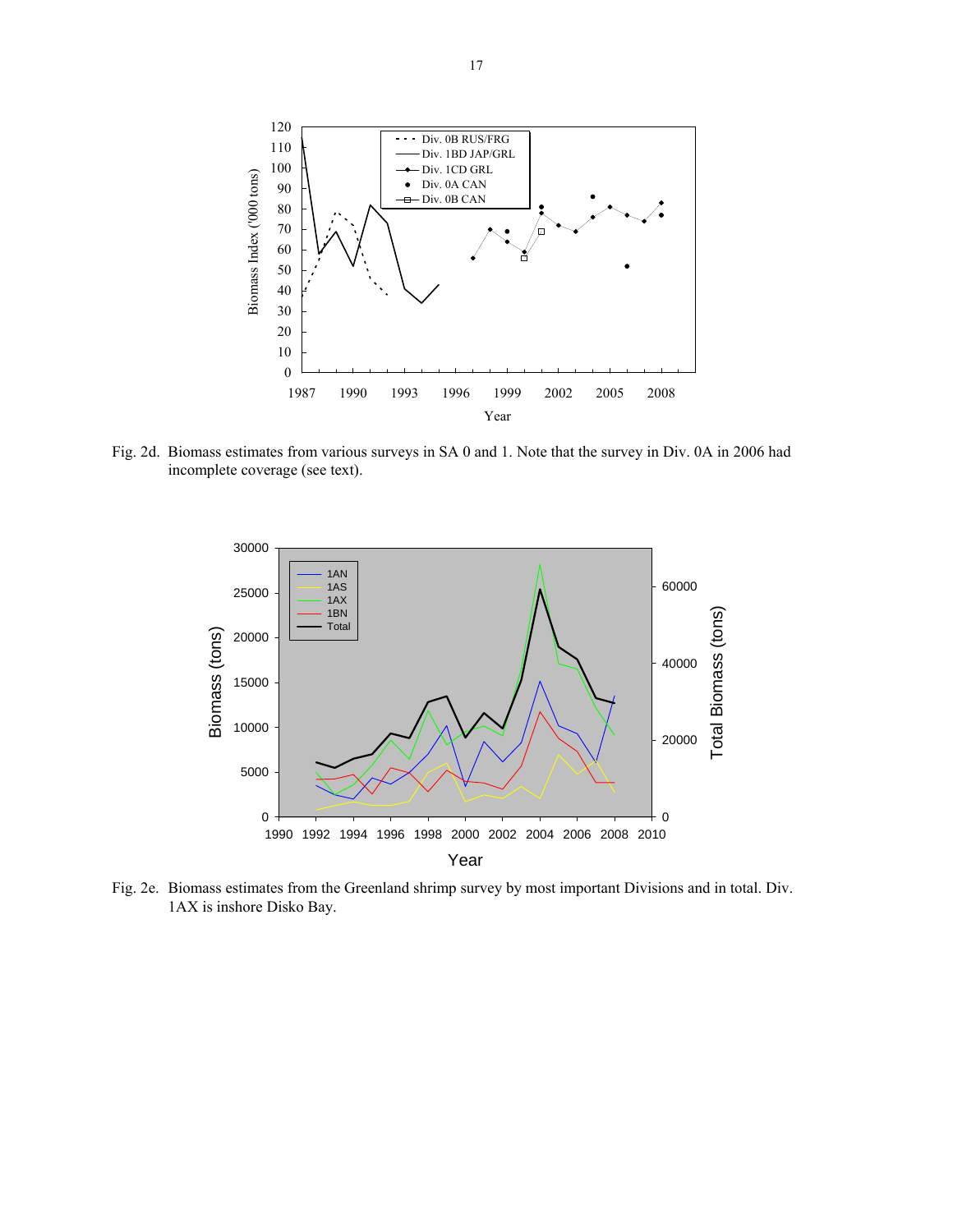

 Fig.3. Abundance of age-one Greenland halibut in the entire area covered by the Greenland shrimp survey including inshore Disko Bay and Div. 1AN (North of 70°N)



Fig. 4. Year-class strength of Greenland halibut of ages 1-3+ in number per hour trawled in the offshore nursery area (Div 1AS-1B, depths 300-600 m).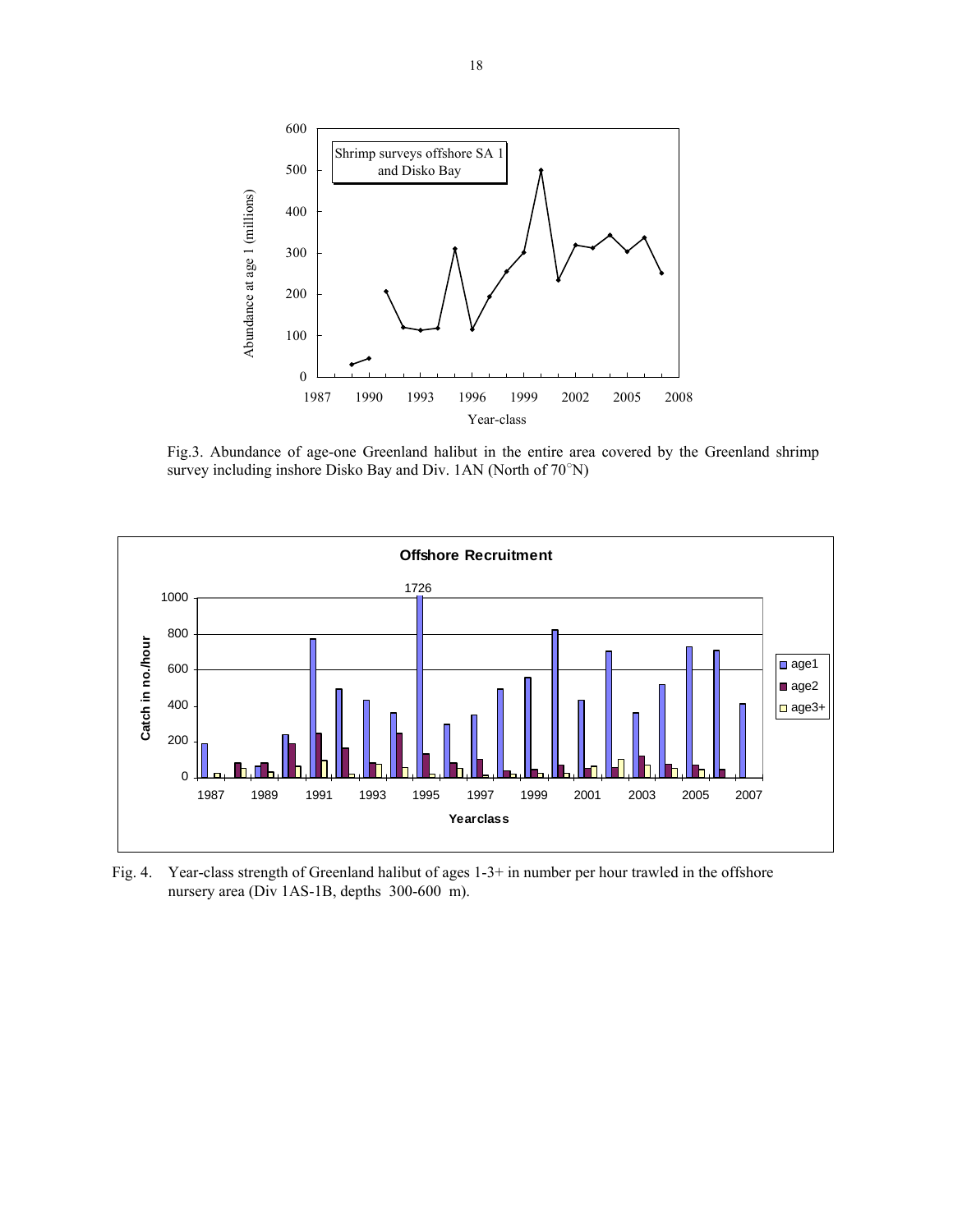

Fig. 5. Spawning stock in numbers (ages 10+ in Div.1CD from the joint Japan/Greenland survey and the Greenland survey (1997-2007) plotted vs. number of fish age 1 the following year estimated from the Greenland shrimp trawl survey including the Disko Bay. Figures denote year class. Note there was no deep sea survey in 1996.





Fig.6a. Length distribution from the fishery in Div 0A in 2008 in per mill ., 2 cm groups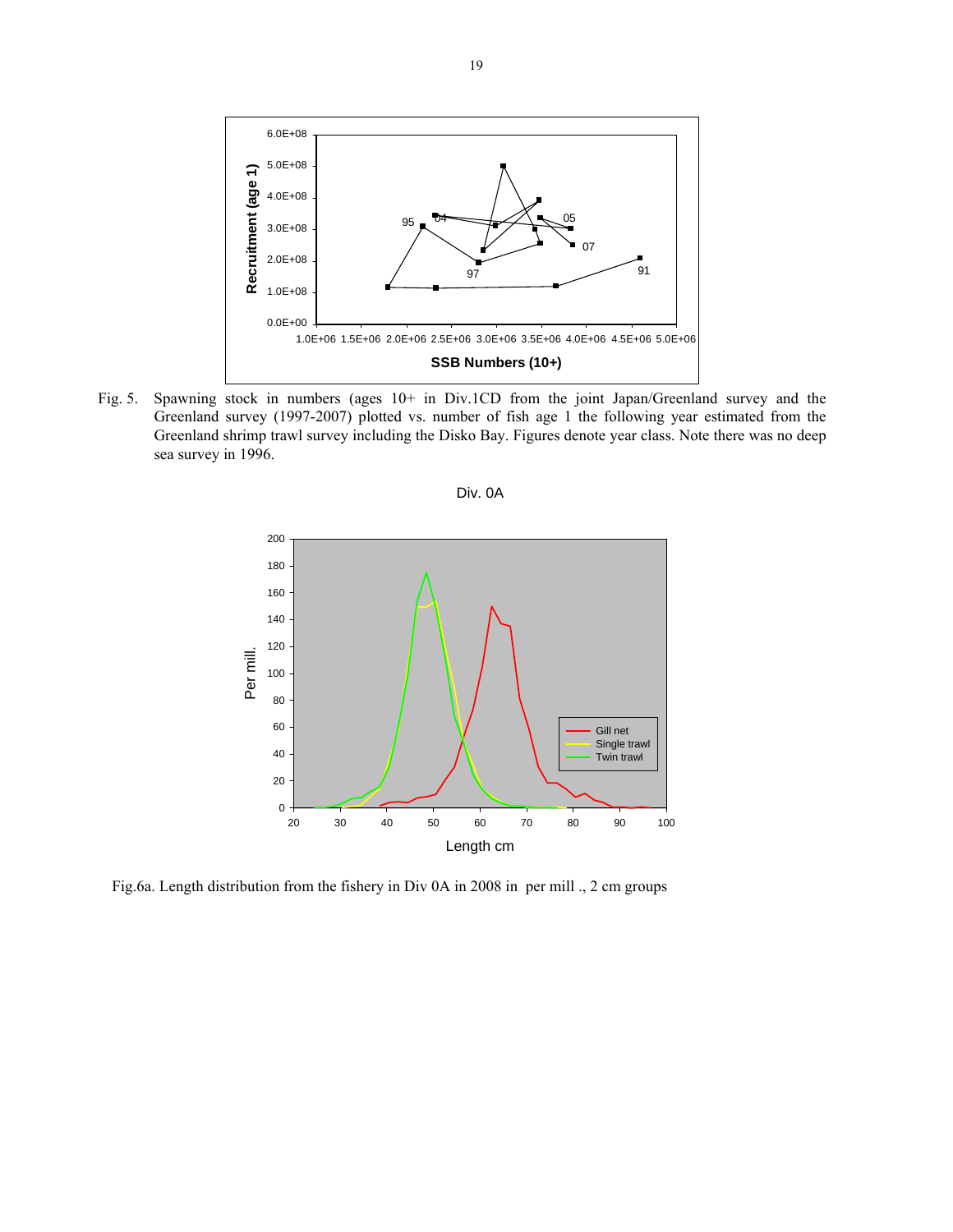



Fig.6b. Length distribution by gear from the fishery in Div 0B 2008 in per mill ., 2 cm groups

180 200



Greenland halibut 1AB

Fig. 7. Length distribution in the Greenland trawl fishery in Div. 1A in 2008 in percent, 1-cm groups.

Div. 0B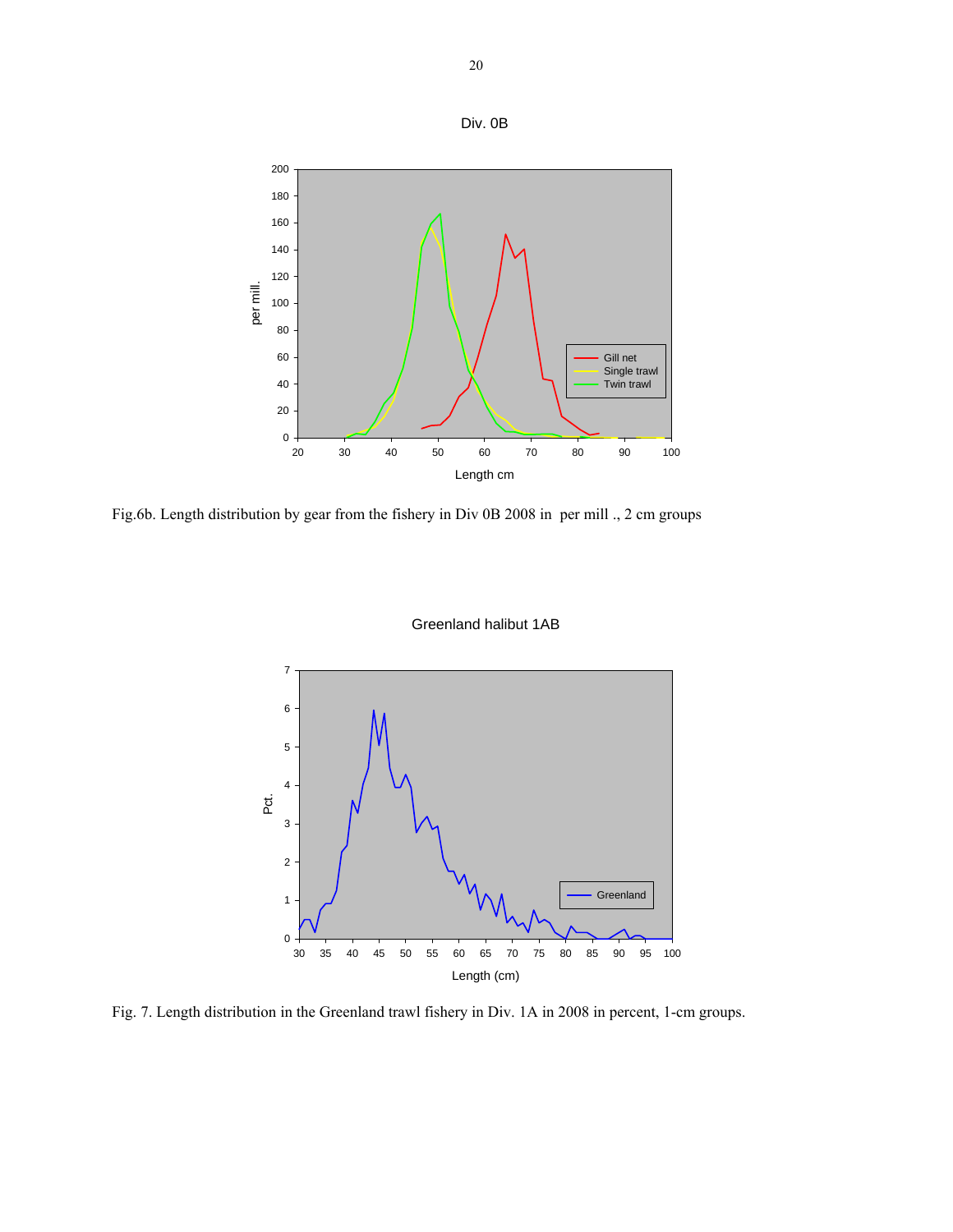#### Greenland halibut 1CD



Fig. 8. Length distribution in the EU-Germany, Norway and Greenland trawl fishery in Div. 1D in 2008.in percent, 1-cm groups.



Fig. 9. Age distribution in the Russian Trawl fishery in Div. 1A.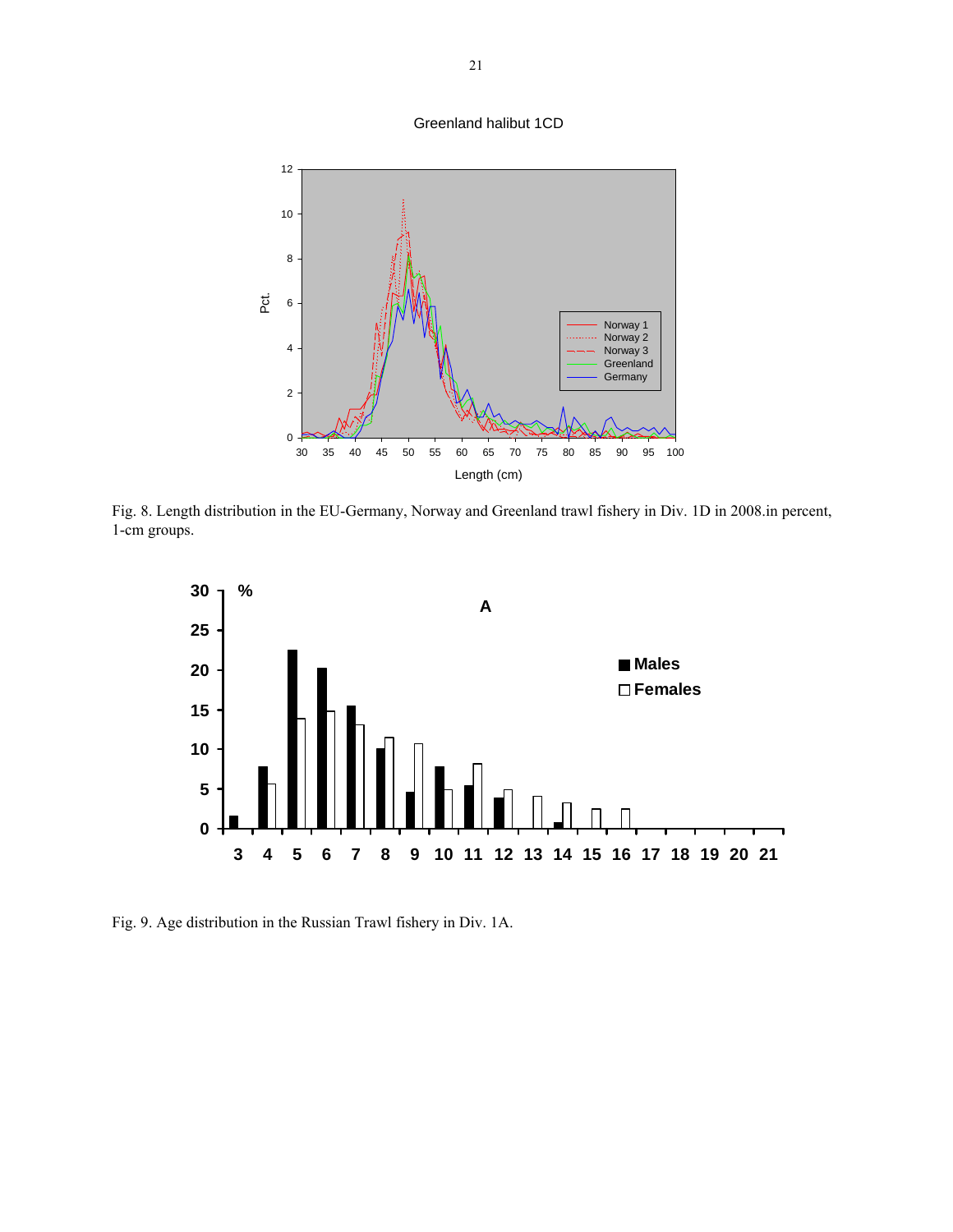

Fig. 10. Age distribution in the Russian trawl fishery in Div. 1D.



Fig. 11a. Un-standardized CPUE from the trawl fishery in Div. 0A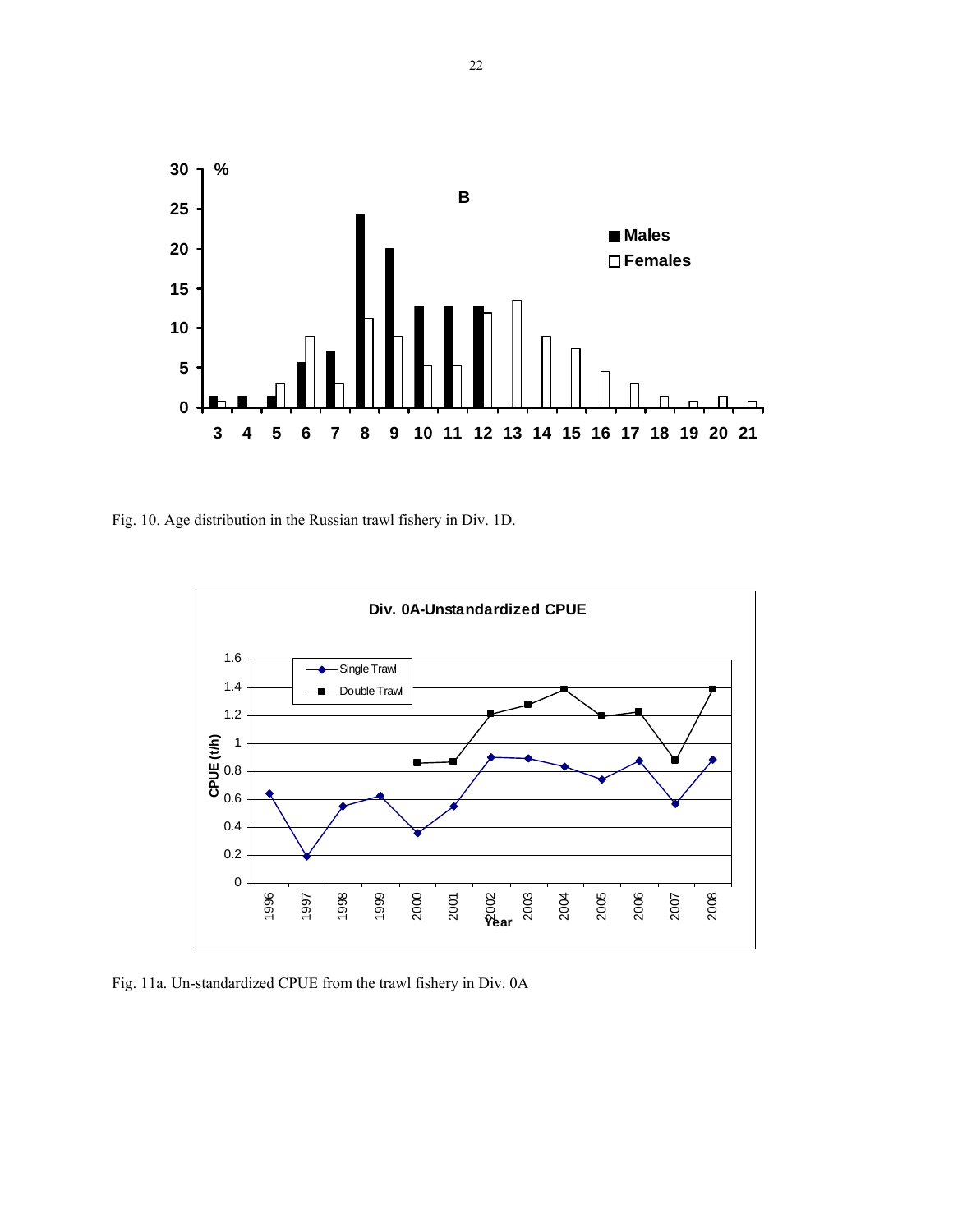

Fig. 11b. Un-standardized CPUE from the trawl fishery in Div. 0B



Unstandardized CPUE Div. 1AB

Fig. 11c. Unstandardized trawl CPUE series from Div. 1AB.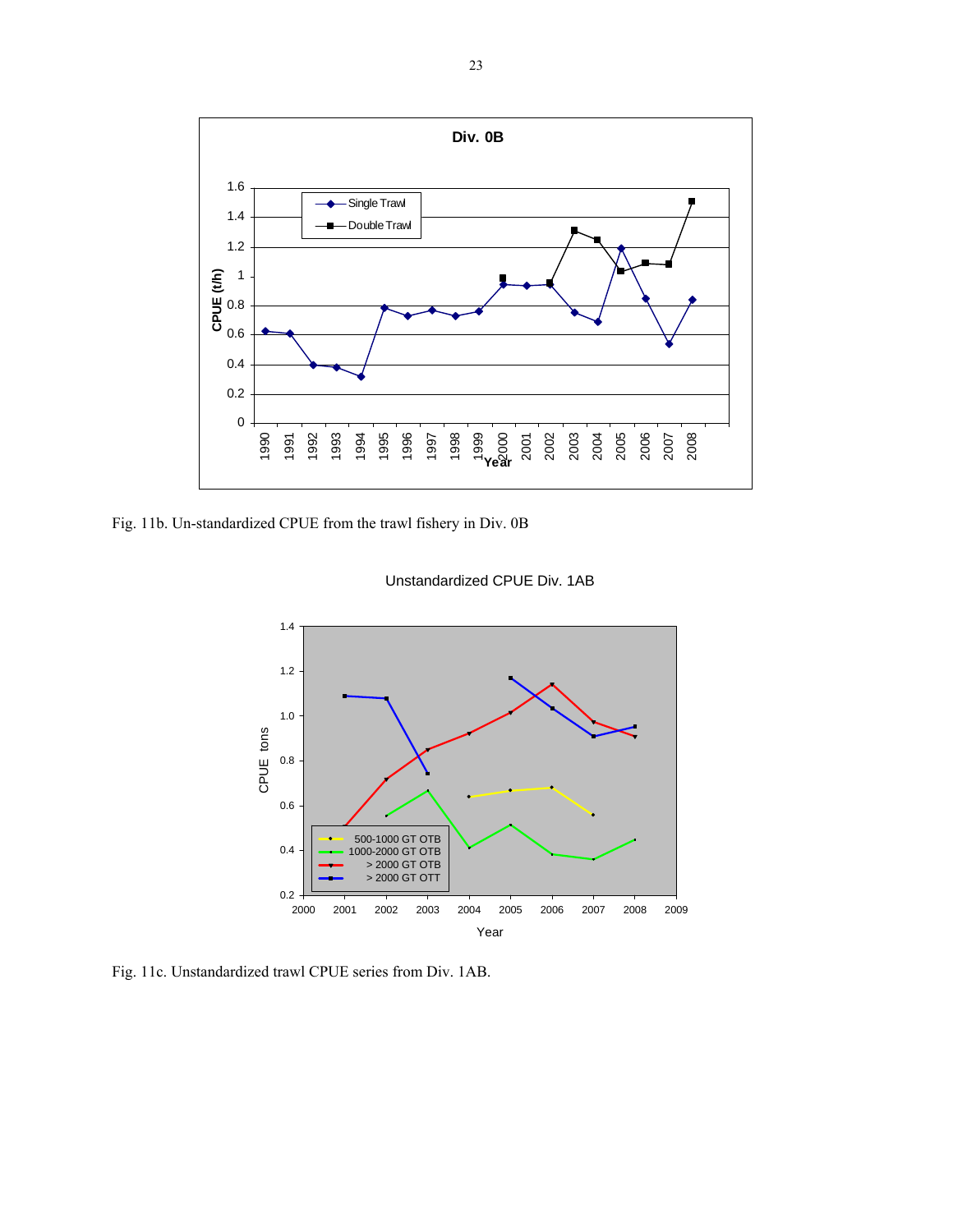Ubstandardized CPUE Div. 1CD



Fig. 11d. Unstandardized catch rates from different fleets fishing in Div. 1CD.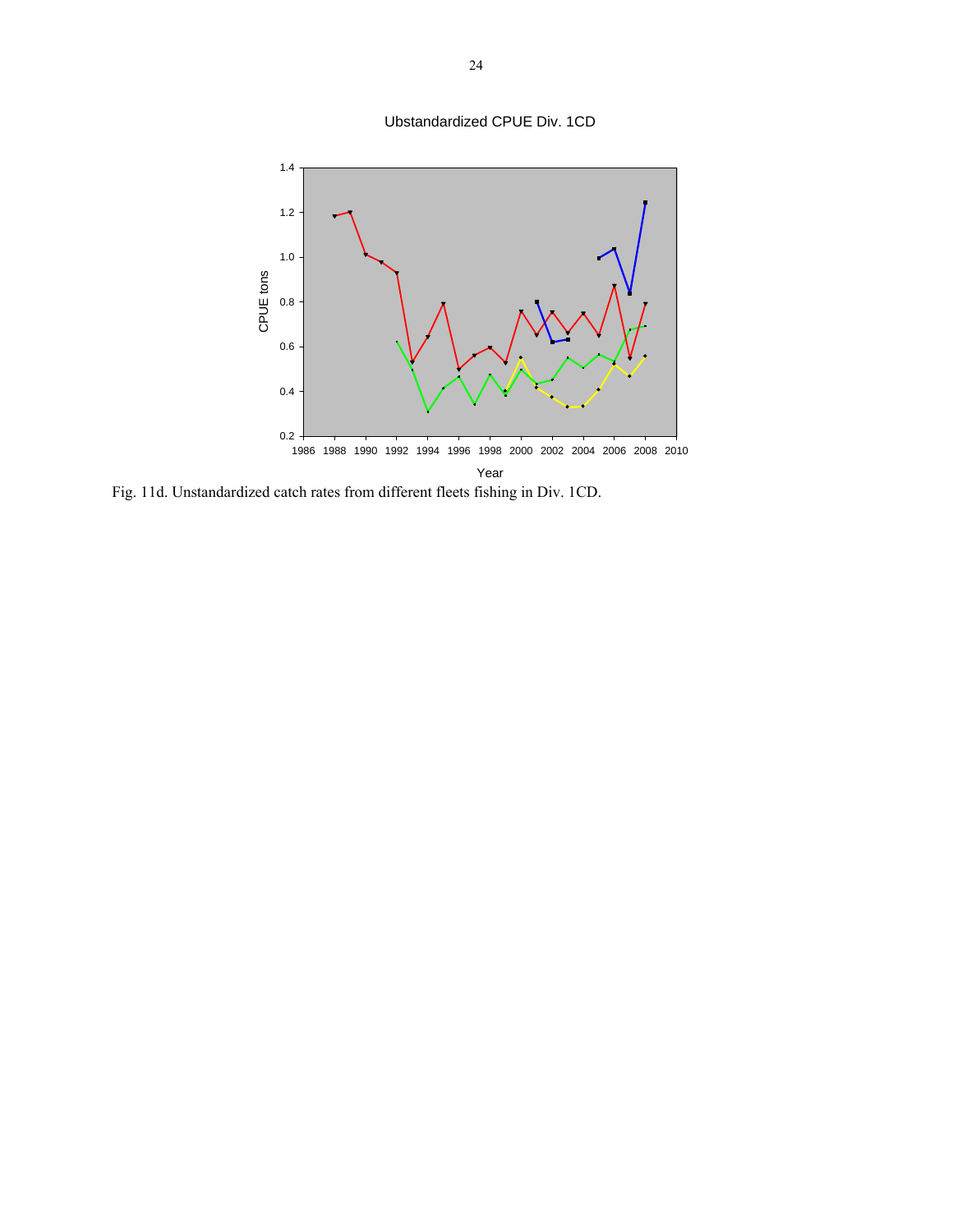



1AB trawlers







Fig 12a. Standardized CPUE series from trawlers in 0A, Div. 1AB and 0B+1AB combined with +/- S.E.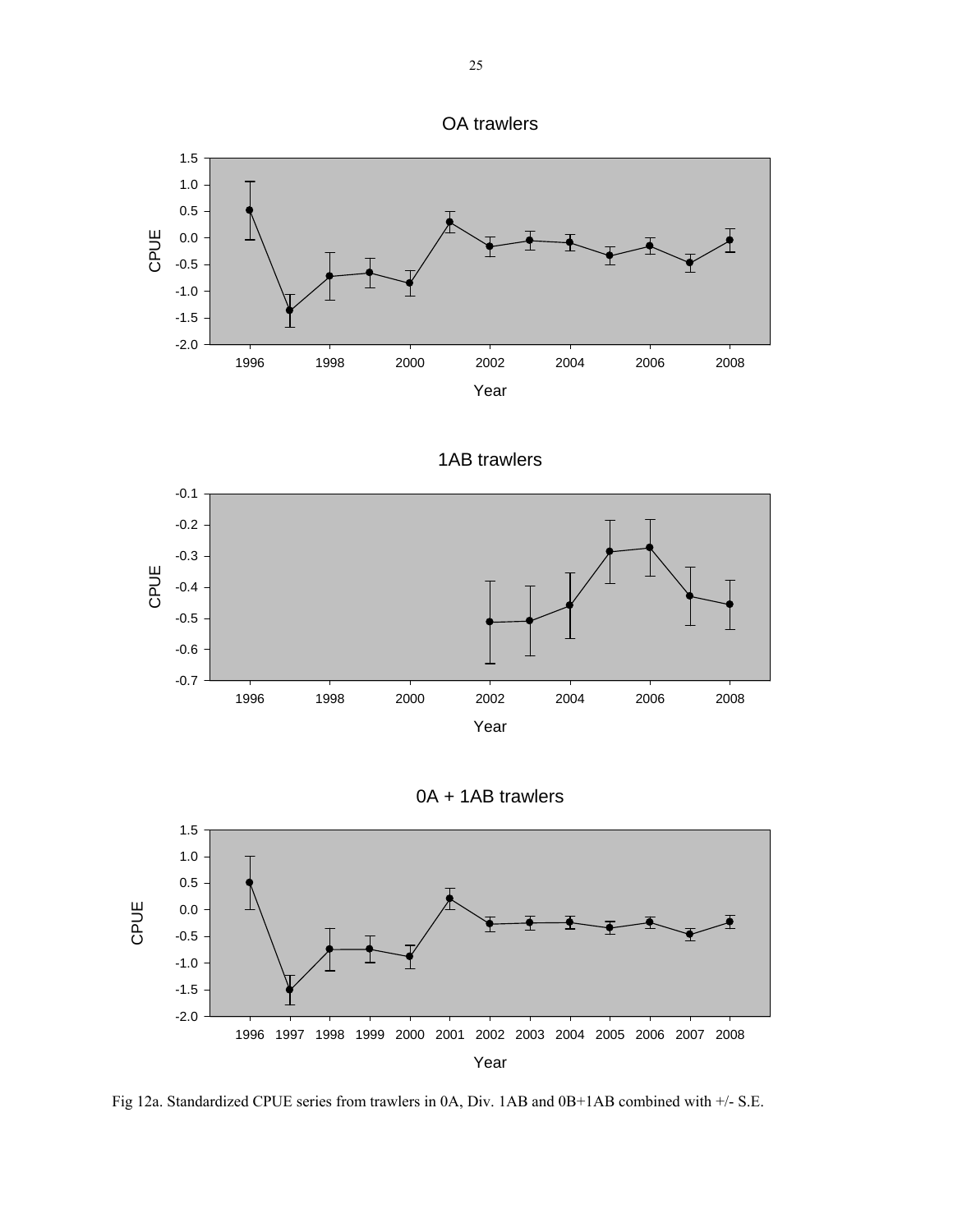

CPUE grouped by tonnage class





Fig. 12b. Standardized trawl CPUE index from trawlers in Div. 1CD with +/- S.E.. Grouped by county as in previous years, grouped by tonnage class according to NAFO's classification and standardized by vessel .

CPUE grouped by country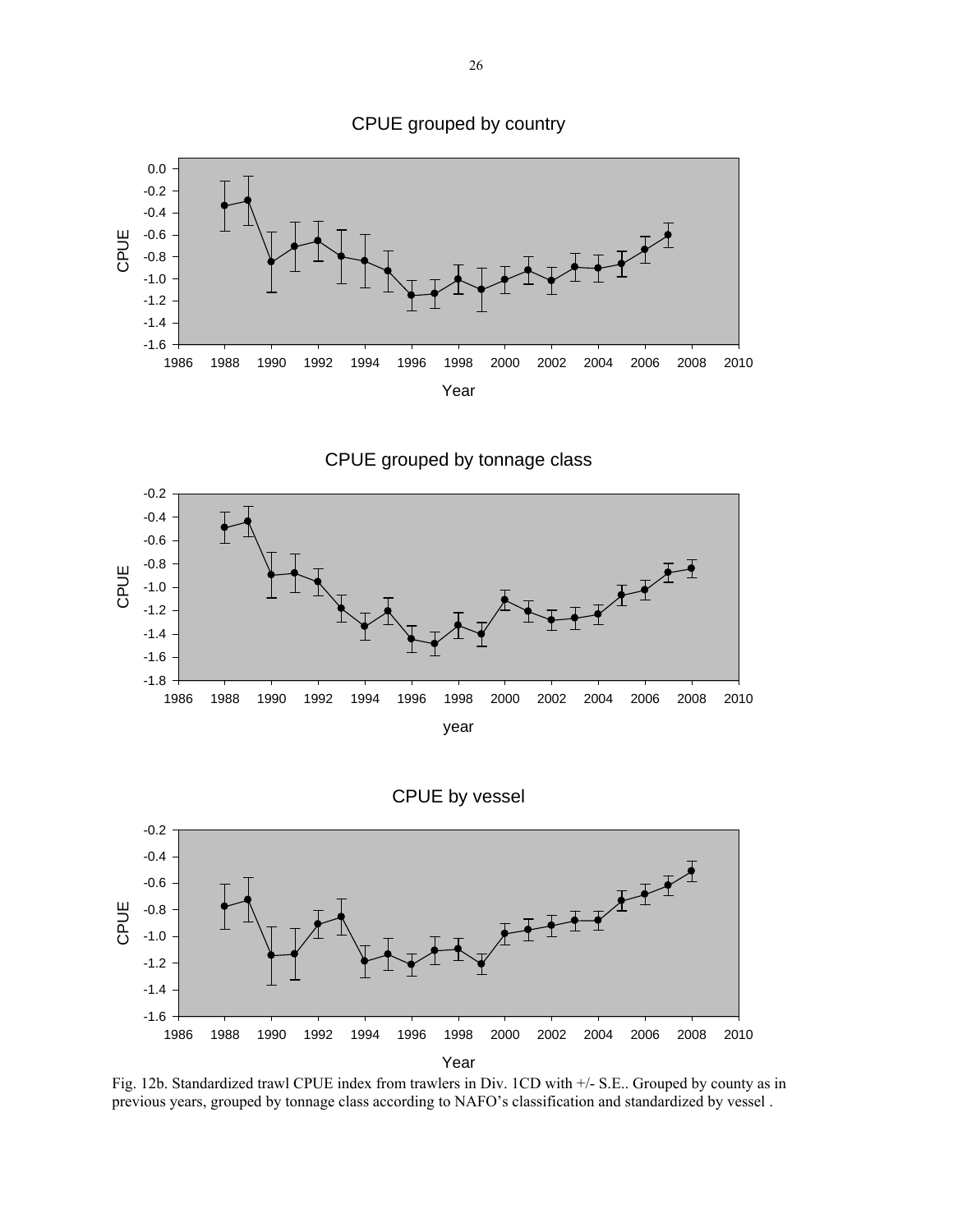

Fig 12c. Standardized CPUE series from trawlers in Div. 0B with +/- S.E.



Fig. 12d. Combined standardized trawl CPUE index from trawlers in Div. 0B +1CD with +/- S.E.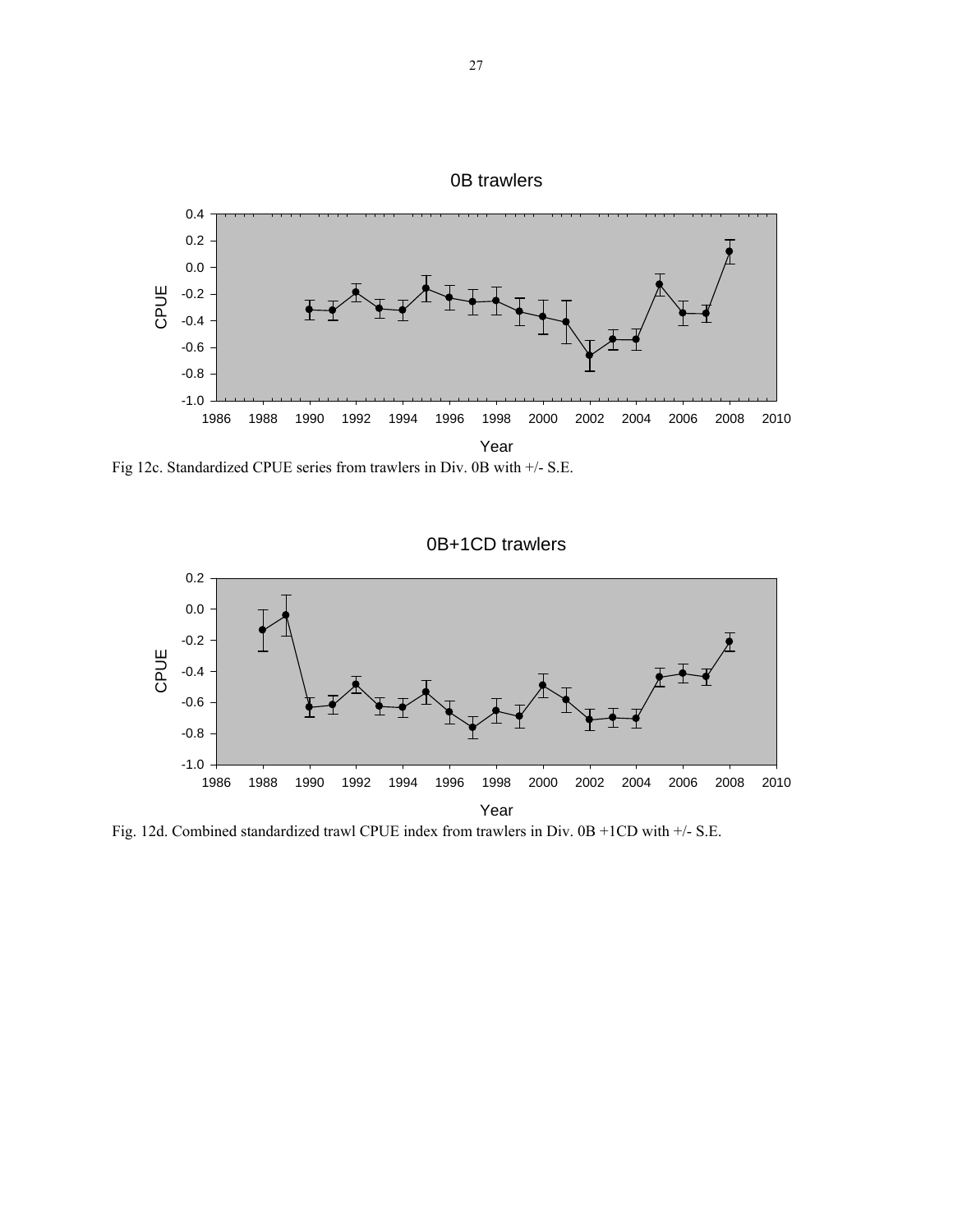|                                                                                                                         |                                                                                                           | Greenland halibut, 0A trawlers                                                                                                                                                                                                                                                       |                                        |                   |                                                                                                                                                                                                  | 16:33 Monday, June 8, 2009                                                                                                                    | 1                                                                                                                                        |
|-------------------------------------------------------------------------------------------------------------------------|-----------------------------------------------------------------------------------------------------------|--------------------------------------------------------------------------------------------------------------------------------------------------------------------------------------------------------------------------------------------------------------------------------------|----------------------------------------|-------------------|--------------------------------------------------------------------------------------------------------------------------------------------------------------------------------------------------|-----------------------------------------------------------------------------------------------------------------------------------------------|------------------------------------------------------------------------------------------------------------------------------------------|
|                                                                                                                         |                                                                                                           |                                                                                                                                                                                                                                                                                      | The GLM Procedure                      |                   |                                                                                                                                                                                                  |                                                                                                                                               |                                                                                                                                          |
|                                                                                                                         |                                                                                                           |                                                                                                                                                                                                                                                                                      | Class Level Information                |                   |                                                                                                                                                                                                  |                                                                                                                                               |                                                                                                                                          |
| Class                                                                                                                   | Levels Values                                                                                             |                                                                                                                                                                                                                                                                                      |                                        |                   |                                                                                                                                                                                                  |                                                                                                                                               |                                                                                                                                          |
| year                                                                                                                    | 13                                                                                                        | 1996 1997 1998 1999 2000 2001 2002 2003 2004 2005 2006<br>2007 2008                                                                                                                                                                                                                  |                                        |                   |                                                                                                                                                                                                  |                                                                                                                                               |                                                                                                                                          |
| md                                                                                                                      | 6                                                                                                         | 7 8 9 10 11 12                                                                                                                                                                                                                                                                       |                                        |                   |                                                                                                                                                                                                  |                                                                                                                                               |                                                                                                                                          |
| kode                                                                                                                    | 18                                                                                                        | 2126 2127 5127 15127 16127 21926 21927 31126 31926<br>31927 32125 33126 40126 40127 51926 51927 401926 401927                                                                                                                                                                        |                                        |                   |                                                                                                                                                                                                  |                                                                                                                                               |                                                                                                                                          |
|                                                                                                                         |                                                                                                           | Number of Observations Read<br>Number of Observations Used                                                                                                                                                                                                                           |                                        |                   |                                                                                                                                                                                                  | 130<br>130                                                                                                                                    |                                                                                                                                          |
|                                                                                                                         |                                                                                                           | Greenland halibut, 0A trawlers                                                                                                                                                                                                                                                       |                                        |                   |                                                                                                                                                                                                  | 16:33 Monday, June 8, 2009                                                                                                                    |                                                                                                                                          |
|                                                                                                                         |                                                                                                           |                                                                                                                                                                                                                                                                                      | The GLM Procedure                      |                   |                                                                                                                                                                                                  |                                                                                                                                               |                                                                                                                                          |
|                                                                                                                         | Dependent Variable: lcph                                                                                  |                                                                                                                                                                                                                                                                                      |                                        |                   |                                                                                                                                                                                                  |                                                                                                                                               |                                                                                                                                          |
| Source                                                                                                                  |                                                                                                           | DF                                                                                                                                                                                                                                                                                   |                                        | Sum of<br>Squares |                                                                                                                                                                                                  | Mean Square F Value                                                                                                                           | Pr > F                                                                                                                                   |
| Model                                                                                                                   |                                                                                                           | 34                                                                                                                                                                                                                                                                                   | 22.40096486                            |                   | 0.65885191                                                                                                                                                                                       | 3.73                                                                                                                                          | < .0001                                                                                                                                  |
| Error                                                                                                                   |                                                                                                           | 95                                                                                                                                                                                                                                                                                   | 16.76224123                            |                   | 0.17644464                                                                                                                                                                                       |                                                                                                                                               |                                                                                                                                          |
| Corrected Total                                                                                                         |                                                                                                           | 129                                                                                                                                                                                                                                                                                  | 39.16320609                            |                   |                                                                                                                                                                                                  |                                                                                                                                               |                                                                                                                                          |
|                                                                                                                         | R-Square                                                                                                  | Coeff Var                                                                                                                                                                                                                                                                            |                                        | Root MSE          |                                                                                                                                                                                                  | lcph Mean                                                                                                                                     |                                                                                                                                          |
|                                                                                                                         | 0.571990                                                                                                  | $-294.8160$                                                                                                                                                                                                                                                                          |                                        | 0.420053          |                                                                                                                                                                                                  | $-0.142480$                                                                                                                                   |                                                                                                                                          |
| Source                                                                                                                  |                                                                                                           | DF                                                                                                                                                                                                                                                                                   | Type I SS                              |                   |                                                                                                                                                                                                  | Mean Square F Value Pr > F                                                                                                                    |                                                                                                                                          |
| year<br>md<br>kode                                                                                                      |                                                                                                           | 12<br>- 5<br>17                                                                                                                                                                                                                                                                      | 9.81137970<br>3.15679896<br>9.43278620 |                   | 0.81761498<br>0.63135979<br>0.55486978                                                                                                                                                           | 4.63<br>3.58<br>3.14                                                                                                                          | $\sim 0001$<br>0.0052<br>0.0002                                                                                                          |
| Source                                                                                                                  |                                                                                                           | DF                                                                                                                                                                                                                                                                                   | Type III SS                            |                   |                                                                                                                                                                                                  | Mean Square F Value                                                                                                                           | Pr > F                                                                                                                                   |
| year<br>md<br>kode                                                                                                      |                                                                                                           | 12<br>5<br>17                                                                                                                                                                                                                                                                        | 7.12456418<br>2.00646829<br>9.43278620 |                   | 0.59371368<br>0.40129366<br>0.55486978                                                                                                                                                           | 3.36<br>2.27<br>3.14                                                                                                                          | 0.0004<br>0.0532<br>0.0002                                                                                                               |
| Parameter                                                                                                               |                                                                                                           | Estimate                                                                                                                                                                                                                                                                             |                                        |                   | Standard<br>Error                                                                                                                                                                                | t Value                                                                                                                                       | Pr >  t                                                                                                                                  |
| Intercept<br>year<br>year<br>year<br>year<br>year<br>year<br>year<br>year<br>year<br>year<br>year<br>year<br>year<br>md | 1996<br>1997<br>1998<br>1999<br>2000<br>2001<br>2002<br>2003<br>2004<br>2005<br>2006<br>2007<br>2008<br>7 | 0.878681640 B<br>0.560232115 B<br>-1.318715571 B<br>$-0.673261074 B$<br>$-0.608113453 B$<br>-0.804184239 B<br>0.340026370 B<br>$-0.117180991$ B<br>$-0.002757069$ B<br>$-0.041570537 B$<br>$-0.288218968$ B<br>-0.106165176 B<br>$-0.423339830 B$<br>0.000000000 B<br>-0.408868687 B |                                        |                   | 0.33724598<br>0.62076247<br>0.37478584<br>0.47913536<br>0.32815757<br>0.30392721<br>0.32526192<br>0.27481512<br>0.25984866<br>0.25682637<br>0.25333071<br>0.20254910<br>0.18546878<br>0.34260133 | 2.61<br>0.90<br>$-3.52$<br>$-1.41$<br>$-1.85$<br>$-2.65$<br>1.05<br>$-0.43$<br>$-0.01$<br>$-0.16$<br>$-1.14$<br>$-0.52$<br>$-2.28$<br>$-1.19$ | 0.0107<br>0.3691<br>0.0007<br>0.1632<br>0.0670<br>0.0095<br>0.2985<br>0.6708<br>0.9916<br>0.8718<br>0.2581<br>0.6014<br>0.0247<br>0.2357 |
| md                                                                                                                      | 8                                                                                                         | $-0.639975078 B$                                                                                                                                                                                                                                                                     |                                        |                   | 0.31890828                                                                                                                                                                                       | $-2.01$                                                                                                                                       | 0.0476                                                                                                                                   |

Appendix 1. Standardized CPUE index from trawlers in Div. 0A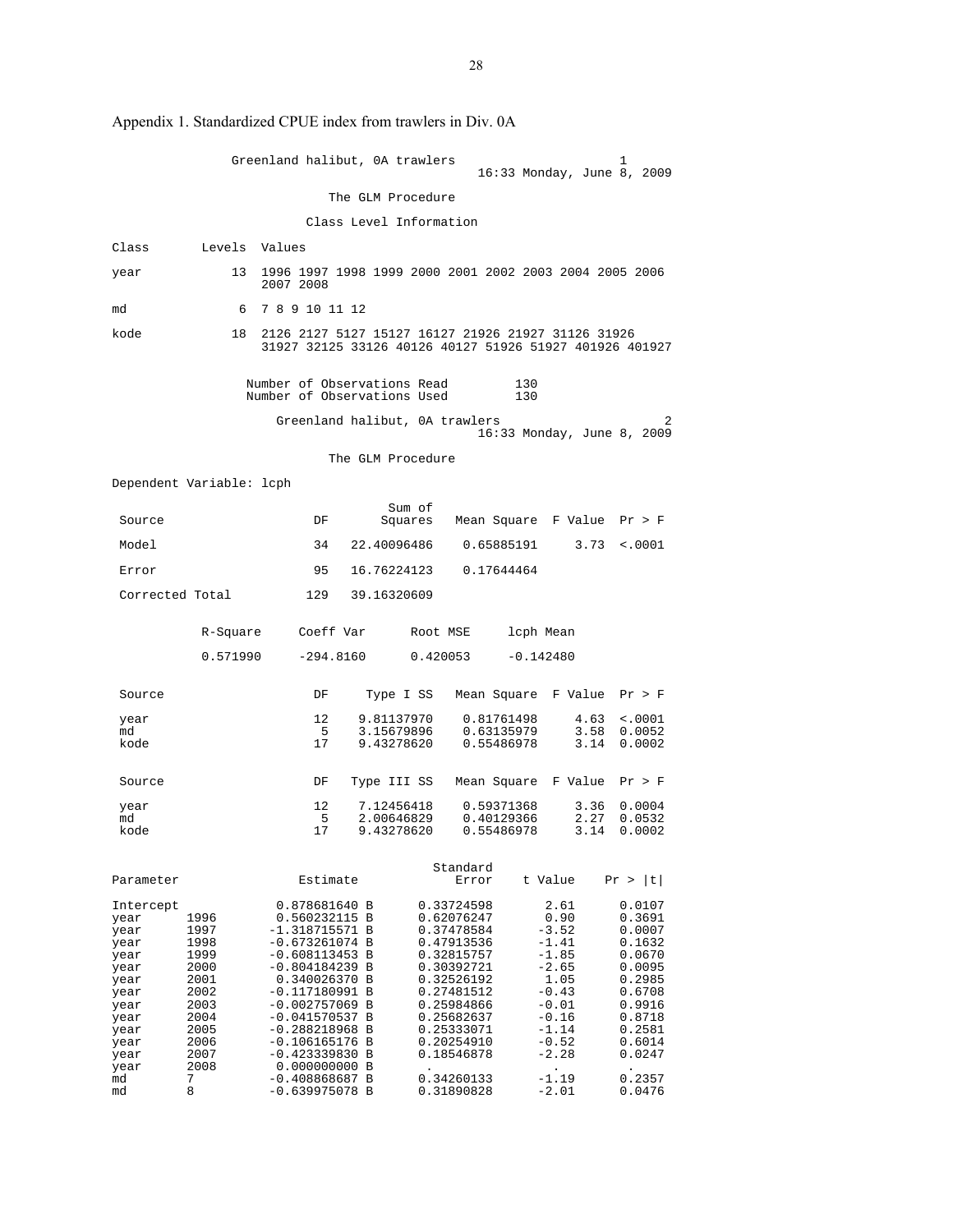#### The GLM Procedure

Dependent Variable: lcph

|           |        |                  |                | Standard   |         |         |
|-----------|--------|------------------|----------------|------------|---------|---------|
| Parameter |        | Estimate         |                | Error      | t Value | Pr >  t |
| md        | 9      | $-0.575856793 B$ |                | 0.30717265 | $-1.87$ | 0.0639  |
| md        | 10     | $-0.534774263 B$ |                | 0.30123821 | $-1.78$ | 0.0791  |
| md        | 11     | $-0.761233098$ B |                | 0.29770213 | $-2.56$ | 0.0121  |
| md        | 12     | 0.000000000B     |                |            |         |         |
| kode      | 2126   | $-0.343114347 B$ |                | 0.23464012 | $-1.46$ | 0.1470  |
| kode      | 2127   | $-0.235699577 B$ |                | 0.19162267 | $-1.23$ | 0.2217  |
| kode      | 5127   | $-1.344778107 B$ |                | 0.52773852 | $-2.55$ | 0.0124  |
| kode      | 15127  | 0.291597913 B    |                | 0.37176249 | 0.78    | 0.4348  |
| kode      | 16127  | $-1.380467046$   | - B            | 0.39079041 | $-3.53$ | 0.0006  |
| kode      | 21926  | 0.030035740 B    |                | 0.37905450 | 0.08    | 0.9370  |
| kode      | 21927  | $-0.001170231$ B |                | 0.19824801 | $-0.01$ | 0.9953  |
| kode      | 31126  | $-0.895884730 B$ |                | 0.42524032 | $-2.11$ | 0.0378  |
| kode      | 31926  | 0.029020806 B    |                | 0.25763672 | 0.11    | 0.9106  |
| kode      | 31927  | $-0.174370181$ B |                | 0.23981099 | $-0.73$ | 0.4689  |
| kode      | 32125  | $-1.433448848$   | <b>B</b>       | 0.39079041 | $-3.67$ | 0.0004  |
| kode      | 33126  | $-1.317529797R$  |                | 0.42572915 | $-3.09$ | 0.0026  |
| kode      | 40126  | $-0.433035628$   | <b>B</b>       | 0.29741394 | $-1.46$ | 0.1487  |
| kode      | 40127  | $-0.447346398$   | <b>B</b>       | 0.16885894 | $-2.65$ | 0.0094  |
| kode      | 51926  | 0.441124089      | <b>B</b>       | 0.46745557 | 0.94    | 0.3477  |
| kode      | 51927  | $-0.834808181$   | $\overline{B}$ | 0.39079041 | $-2.14$ | 0.0352  |
| kode      | 401926 | 0.170141545      | <b>B</b>       | 0.25293894 | 0.67    | 0.5028  |
| kode      | 401927 | 0.000000000      | - B            |            |         |         |

NOTE: The X'X matrix has been found to be singular, and a generalized inverse was used to solve the normal equations. Terms whose estimates are followed by the letter 'B' are not uniquely estimable.

Greenland halibut, 0A trawlers 4 16:33 Monday, June 8, 2009

#### The GLM Procedure Least Squares Means

|                                                                              |                                                                                                                                                                  | Standard                                                                                                                                 |                                                                                                   |
|------------------------------------------------------------------------------|------------------------------------------------------------------------------------------------------------------------------------------------------------------|------------------------------------------------------------------------------------------------------------------------------------------|---------------------------------------------------------------------------------------------------|
| year                                                                         | lcph LSMEAN                                                                                                                                                      | Error                                                                                                                                    | t <br>Pr                                                                                          |
| 1996<br>1997<br>1998<br>1999<br>2000<br>2001<br>2002<br>2003<br>2004<br>2005 | 0.51436616<br>$-1.36458153$<br>$-0.71912703$<br>$-0.65397941$<br>$-0.85005019$<br>0.29416041<br>$-0.16304695$<br>$-0.04862302$<br>$-0.08743649$<br>$-0.33408492$ | 0.54636966<br>0.30888849<br>0.44539329<br>0.27733620<br>0.24243981<br>0.20007443<br>0.18747259<br>0.17729344<br>0.15579809<br>0.16376230 | 0.3489<br>< .0001<br>0.1097<br>0.0204<br>0.0007<br>0.1448<br>0.3867<br>0.7845<br>0.5760<br>0.0441 |
| 2006<br>2007<br>2008                                                         | $-0.15203113$<br>$-0.46920579$<br>$-0.04586596$                                                                                                                  | 0.15448083<br>0.16523495<br>0.21913768                                                                                                   | 0.3275<br>0.0055<br>0.8347                                                                        |
|                                                                              |                                                                                                                                                                  |                                                                                                                                          |                                                                                                   |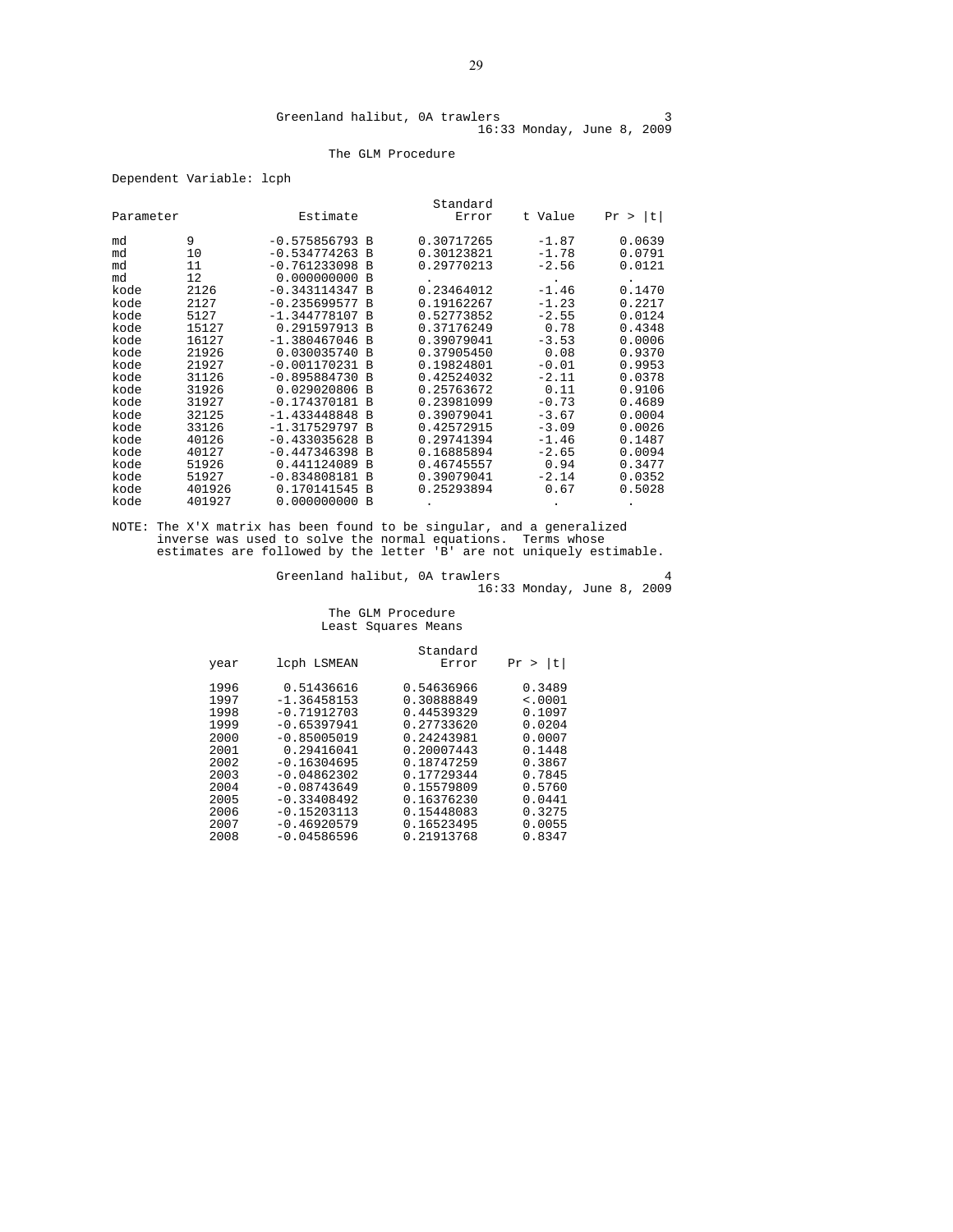| . .                                                                                                         |                                                                                            |                                                                                                                                                                                                                                                                                          |                          |                                                                                                                                                                                    |                                                                                                                                 |                                                                                                                                |
|-------------------------------------------------------------------------------------------------------------|--------------------------------------------------------------------------------------------|------------------------------------------------------------------------------------------------------------------------------------------------------------------------------------------------------------------------------------------------------------------------------------------|--------------------------|------------------------------------------------------------------------------------------------------------------------------------------------------------------------------------|---------------------------------------------------------------------------------------------------------------------------------|--------------------------------------------------------------------------------------------------------------------------------|
|                                                                                                             |                                                                                            |                                                                                                                                                                                                                                                                                          |                          | Greenland halibut, 1AB trawlers                                                                                                                                                    | $09:18$ Wednesday, May 6, 2009                                                                                                  | 107                                                                                                                            |
|                                                                                                             |                                                                                            |                                                                                                                                                                                                                                                                                          | The GLM Procedure        |                                                                                                                                                                                    |                                                                                                                                 |                                                                                                                                |
|                                                                                                             |                                                                                            |                                                                                                                                                                                                                                                                                          |                          | Class Level Information                                                                                                                                                            |                                                                                                                                 |                                                                                                                                |
|                                                                                                             | Class                                                                                      | Levels                                                                                                                                                                                                                                                                                   | Values                   |                                                                                                                                                                                    |                                                                                                                                 |                                                                                                                                |
| year                                                                                                        |                                                                                            | 7                                                                                                                                                                                                                                                                                        |                          |                                                                                                                                                                                    | 2002 2003 2004 2005 2006 2007 2008                                                                                              |                                                                                                                                |
| MD                                                                                                          |                                                                                            | 7                                                                                                                                                                                                                                                                                        | 6 7 8 9 10 11 12         |                                                                                                                                                                                    |                                                                                                                                 |                                                                                                                                |
| kode                                                                                                        |                                                                                            | $5^{\circ}$                                                                                                                                                                                                                                                                              |                          | 6125 6126 6127 61926 61927                                                                                                                                                         |                                                                                                                                 |                                                                                                                                |
|                                                                                                             |                                                                                            | Number of Observations Read<br>Number of Observations Used                                                                                                                                                                                                                               |                          |                                                                                                                                                                                    | 78<br>78                                                                                                                        |                                                                                                                                |
|                                                                                                             |                                                                                            |                                                                                                                                                                                                                                                                                          |                          | Greenland halibut, 1AB trawlers                                                                                                                                                    | 09:18 Wednesday, May 6, 2009                                                                                                    | 108                                                                                                                            |
|                                                                                                             |                                                                                            |                                                                                                                                                                                                                                                                                          | The GLM Procedure        |                                                                                                                                                                                    |                                                                                                                                 |                                                                                                                                |
| Dependent Variable: lcph                                                                                    |                                                                                            |                                                                                                                                                                                                                                                                                          |                          |                                                                                                                                                                                    |                                                                                                                                 |                                                                                                                                |
| Source                                                                                                      |                                                                                            | DF                                                                                                                                                                                                                                                                                       | Sum of                   | Squares                                                                                                                                                                            | Mean Square F Value Pr > F                                                                                                      |                                                                                                                                |
| Model                                                                                                       |                                                                                            | 16                                                                                                                                                                                                                                                                                       | 8.05988576               |                                                                                                                                                                                    | 8.21<br>0.50374286                                                                                                              | $\sim 0001$                                                                                                                    |
| Error                                                                                                       |                                                                                            |                                                                                                                                                                                                                                                                                          |                          | 61 3.74225617 0.06134846                                                                                                                                                           |                                                                                                                                 |                                                                                                                                |
| Corrected Total                                                                                             |                                                                                            | 77                                                                                                                                                                                                                                                                                       | 11.80214193              |                                                                                                                                                                                    |                                                                                                                                 |                                                                                                                                |
|                                                                                                             | R-Square                                                                                   |                                                                                                                                                                                                                                                                                          | Coeff Var Root MSE       |                                                                                                                                                                                    | lcph Mean                                                                                                                       |                                                                                                                                |
|                                                                                                             | 0.682917                                                                                   | $-77.10778$                                                                                                                                                                                                                                                                              |                          | 0.247686                                                                                                                                                                           | $-0.321221$                                                                                                                     |                                                                                                                                |
| Source                                                                                                      |                                                                                            | DF                                                                                                                                                                                                                                                                                       | Type I SS                |                                                                                                                                                                                    | Mean Square F Value Pr > F                                                                                                      |                                                                                                                                |
| year<br>MD                                                                                                  |                                                                                            | 6<br>6                                                                                                                                                                                                                                                                                   | 0.26705489<br>1.50019866 |                                                                                                                                                                                    | 0.04450915<br>0.73<br>0.25003311<br>4.08                                                                                        | 0.6307<br>0.0017                                                                                                               |
| kode                                                                                                        |                                                                                            | 4                                                                                                                                                                                                                                                                                        | 6.29263221               |                                                                                                                                                                                    | 1.57315805<br>25.64                                                                                                             | < .0001                                                                                                                        |
| Source                                                                                                      |                                                                                            | DF                                                                                                                                                                                                                                                                                       | Type III SS              |                                                                                                                                                                                    | Mean Square F Value Pr > F                                                                                                      |                                                                                                                                |
| year<br>MD                                                                                                  |                                                                                            | 6<br>6                                                                                                                                                                                                                                                                                   | 0.52002951<br>1.57196460 |                                                                                                                                                                                    | 0.08667158<br>1.41<br>0.26199410<br>4.27                                                                                        | 0.2244<br>0.0012                                                                                                               |
| kode                                                                                                        |                                                                                            | 4                                                                                                                                                                                                                                                                                        | 6.29263221               |                                                                                                                                                                                    | 25.64<br>1.57315805                                                                                                             | < .0001                                                                                                                        |
| Parameter                                                                                                   |                                                                                            | Estimate                                                                                                                                                                                                                                                                                 |                          | Standard<br>Error                                                                                                                                                                  | t Value                                                                                                                         | Pr >  t                                                                                                                        |
| Intercept<br>year<br>year<br>year<br>year<br>year<br>year<br>year<br>MD<br>MD<br>MD<br>MD<br>MD<br>MD<br>MD | 2002<br>2003<br>2004<br>2005<br>2006<br>2007<br>2008<br>6<br>7<br>8<br>9<br>10<br>11<br>12 | 0.0844576922 B<br>$-.0562461277 B$<br>$-.0527587711 B$<br>$-.0029151017 B$<br>0.1700456815 B<br>0.1825062227 B<br>0.0267708489 B<br>0.0000000000 B<br>-.3090391442 B<br>-.4386039257 B<br>$-.3115550488$ B<br>$-.2355909858$ B<br>$-.0180291105 B$<br>$-.0027901869 B$<br>0.0000000000 B |                          | 0.26106163<br>0.13589964<br>0.11687902<br>0.11234308<br>0.11033170<br>0.10847868<br>0.10589611<br>0.37138323<br>0.28466881<br>0.26992069<br>0.26808371<br>0.26822394<br>0.27032624 | 0.32<br>$-0.41$<br>$-0.45$<br>$-0.03$<br>1.54<br>1.68<br>0.25<br>$-0.83$<br>$-1.54$<br>$-1.15$<br>$-0.88$<br>$-0.07$<br>$-0.01$ | 0.7474<br>0.6804<br>0.6533<br>0.9794<br>0.1284<br>0.0976<br>0.8013<br>0.4086<br>0.1285<br>0.2529<br>0.3830<br>0.9466<br>0.9918 |
| kode                                                                                                        | 6125                                                                                       | -.4638014205 B                                                                                                                                                                                                                                                                           |                          | 0.09020377<br>Greenland halibut, 1AB trawlers                                                                                                                                      | $-5.14$                                                                                                                         | $\sim 0001$<br>109                                                                                                             |
|                                                                                                             |                                                                                            |                                                                                                                                                                                                                                                                                          |                          |                                                                                                                                                                                    | 09:18 Wednesday, May 6, 2009                                                                                                    |                                                                                                                                |

Appendix 2. Standardized CPUE index from trawlers in Div. 1AB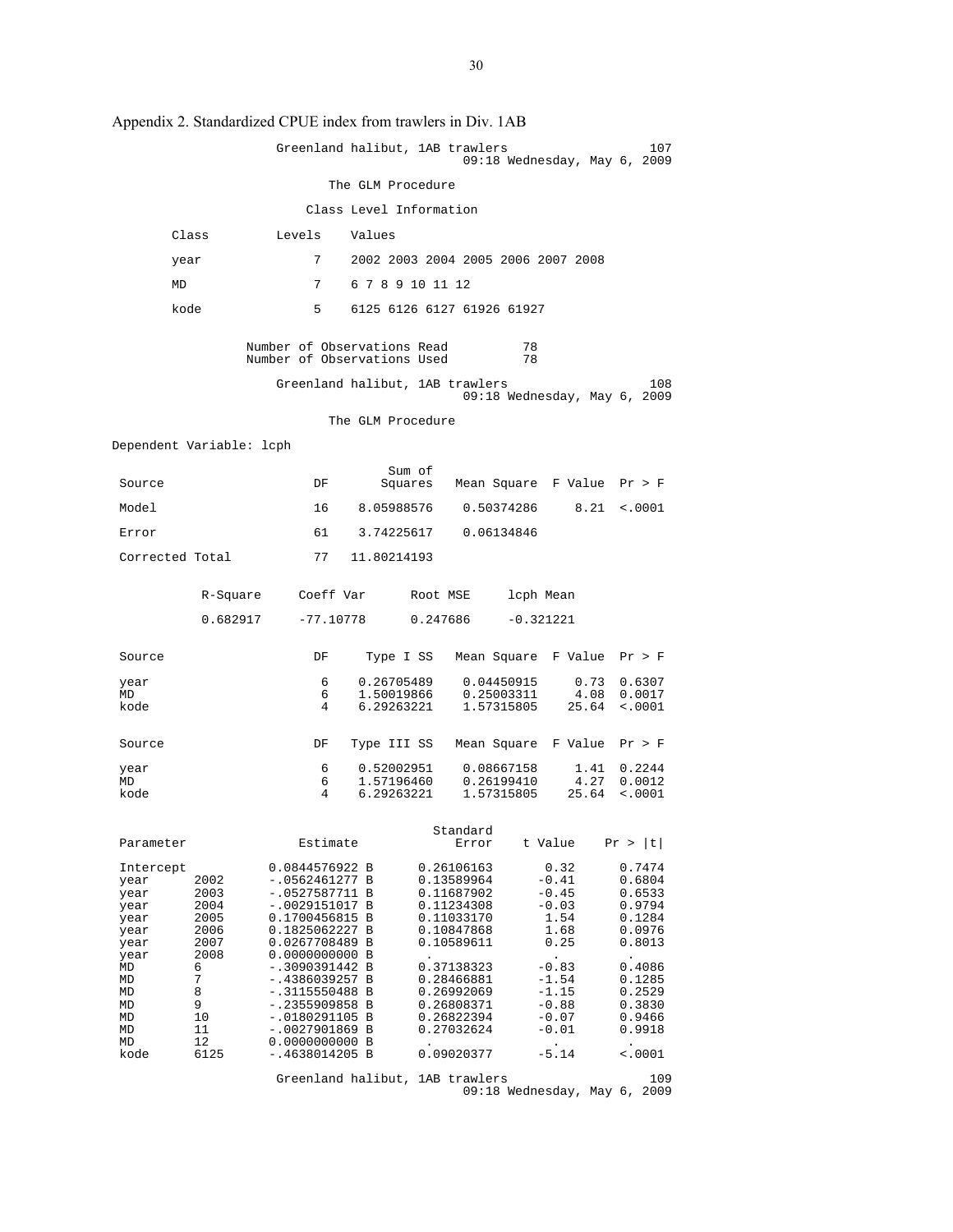#### The GLM Procedure

Dependent Variable: lcph

| Estimate                             | t Value<br>Error | Pr >  t                                            |
|--------------------------------------|------------------|----------------------------------------------------|
| $-.7422064060 B$<br>$-.0531084603 B$ |                  | $-8.37$<br>< .0001<br>0.5221<br>$-0.64$            |
| $-.5042348974 B$                     |                  | 0.0041<br>$-2.98$                                  |
|                                      | 0.0000000000 B   | Standard<br>0.08866706<br>0.08249067<br>0.16894395 |

NOTE: The X'X matrix has been found to be singular, and a generalized inverse was used to solve the normal equations. Terms whose estimates are followed by the letter 'B' are not uniquely estimable.

Greenland halibut, 1AB trawlers 110 09:18 Wednesday, May 6, 2009

#### The GLM Procedure Least Squares Means

| year                                                 | lcph LSMEAN                                                                                                         | Standard<br>Error                                                                              | l t I<br>Pr :                                                              |
|------------------------------------------------------|---------------------------------------------------------------------------------------------------------------------|------------------------------------------------------------------------------------------------|----------------------------------------------------------------------------|
| 2002<br>2003<br>2004<br>2005<br>2006<br>2007<br>2008 | $-0.51240273$<br>$-0.50891537$<br>$-0.45907170$<br>$-0.28611092$<br>$-0.27365038$<br>$-0.42938575$<br>$-0.45615660$ | 0.13259259<br>0.11225161<br>0.10482840<br>0.10136040<br>0.09120573<br>0.09416043<br>0.07926028 | 0.0003<br>$\leq 0001$<br>< .0001<br>0.0064<br>0.0039<br>< .0001<br>< .0001 |
|                                                      |                                                                                                                     |                                                                                                |                                                                            |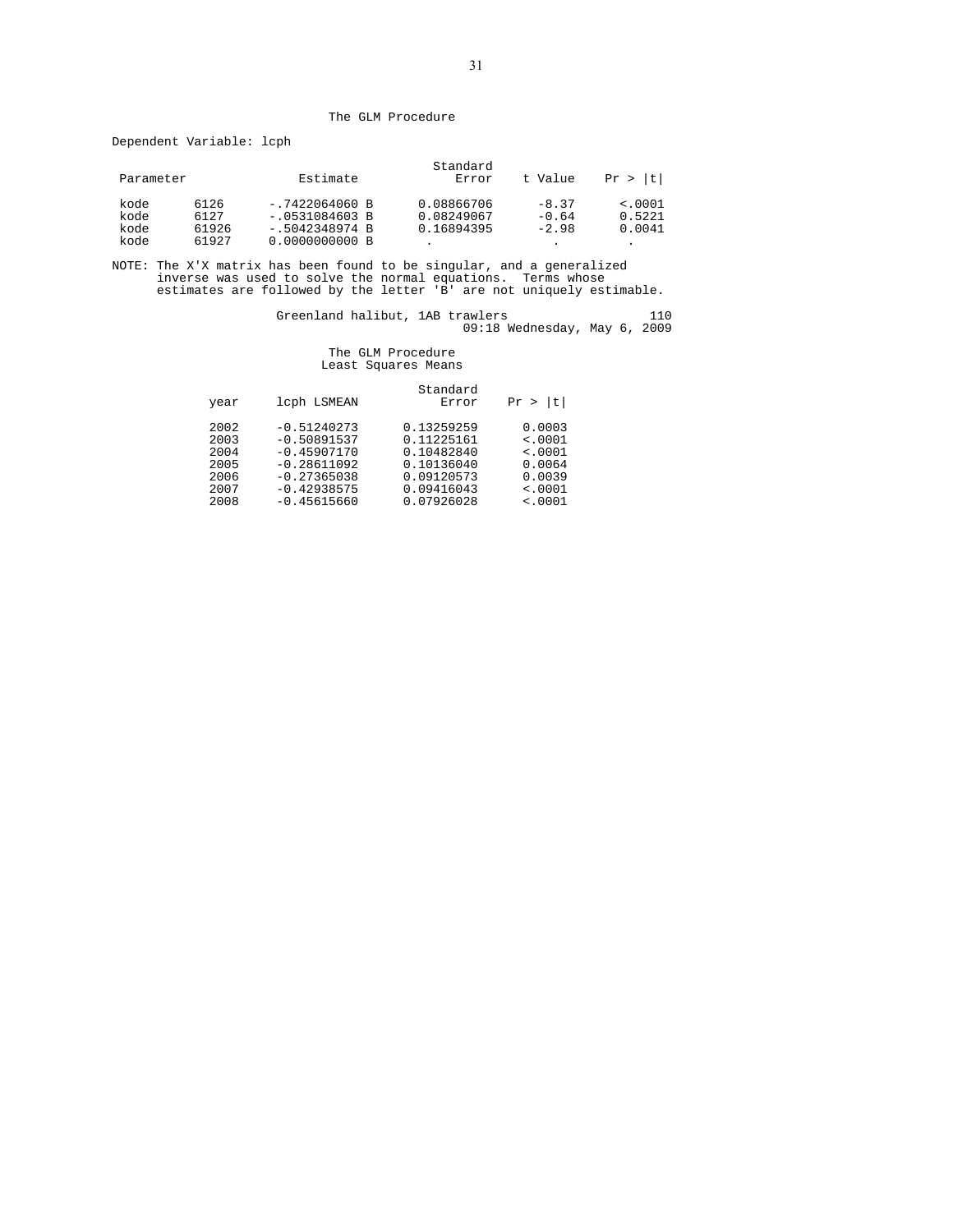Appendix 3. Standardized CPUE index from trawlers in Div. 10A+1AB Greenland halibut, 0A+1AB trawlers 9 16:33 Monday, June 8, 2009 The GLM Procedure Class Level Information Class Levels Values year 13 1996 1997 1998 1999 2000 2001 2002 2003 2004 2005 2006 2007 2008 MD 7 6 7 8 9 10 11 12 kode 23 2126 2127 5127 6125 6126 6127 15127 16127 21926 21927 31126 31926 31927 32125 33126 40126 40127 51926 51927 61926 61927 401926 401927 Number of Observations Read 208 Number of Observations Used 208 Greenland halibut, 0A+1AB trawlers 10 16:33 Monday, June 8, 2009 The GLM Procedure Dependent Variable: lcph Sum of Source Source DF Squares Mean Square F Value Pr > F Model 40 28.80275903 0.72006898 5.07 <.0001 Error 167 23.72007144 0.14203636 Corrected Total 207 52.52283048 R-Square Coeff Var Root MSE lcph Mean 0.548386 -179.8871 0.376877 -0.209508 Source DF Type I SS Mean Square F Value Pr > F year 12 6.72649710 0.56054143 3.95 <.0001<br>MD 6 2.71683603 0.45280601 3.19 0.0055 MD 6 2.71683603 0.45280601 3.19 0.0055<br>22 19.35942590 0.87997390 6.20 <.0001  $6.20 \div 0.001$  Source DF Type III SS Mean Square F Value Pr > F year 12 6.32824466 0.52735372 3.71 <.0001 MD 6 1.84561859 0.30760310 2.17 0.0487 MD 6 1.84561859 0.30760310 2.17 0.0487 kode 22 19.35942590 0.87997390 6.20 <.0001 Standard Parameter Estimate Error t Value Pr > |t| 10111 11tercept 0.693059422 B 0.24353454 2.85 0.0050<br>
1996 0.733839171 B 0.53468148 1.37 0.1718<br>
1997 -1.277683737 B 0.29465666 -4.34 <.0001 year 1996 0.733839171 B 0.53468148 1.37 0.1718 year 1997 -1.277683737 B 0.29465666 -4.34 <.0001 year 1998 -0.514032214 B 0.40379242 -1.27 0.2048 year 1999 -0.510584472 B 0.25652939 -1.99 0.0482 year 2000 -0.651292055 B 0.22826424 -2.85 0.0049 year 2001 0.436055522 B 0.25255184 1.73 0.0861 year 2002 -0.037434123 B 0.15274896 -0.25 0.8067 year 2003 -0.015906636 B 0.13568297 -0.12 0.9068 year 2004 -0.009292478 B 0.12958476 -0.07 0.9429 year 2005 -0.111022348 B 0.12730975 -0.87 0.3844 year 2006 -0.007068095 B 0.11714269 -0.06 0.9520 -<br>| year 2007 -0.235024732 B<br>| year 2008 -0.000000000 B  $\frac{1}{2}$ <br>
MD 6 -0.630028692 B 0.45139110 -1.40 0.1646 MD 6 -0.630028692 B 0.45139110 -1.40 0.1646<br>MD 7 -0.486766832 B 0.24513846 -1.99 0.0487  $-0.486766832 B$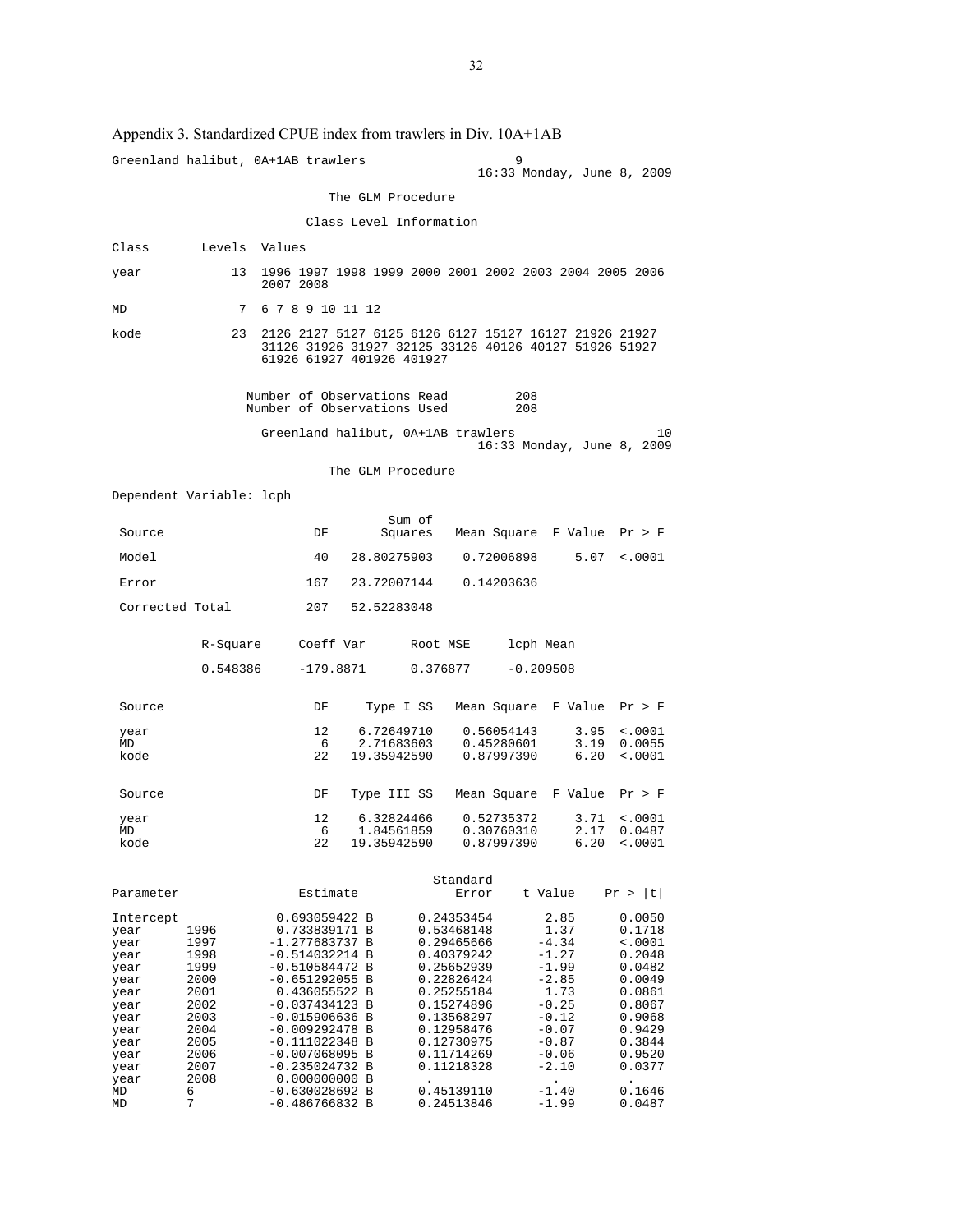#### The GLM Procedure

#### Dependent Variable: lcph

|           |        |                  |          | Standard   |         |         |
|-----------|--------|------------------|----------|------------|---------|---------|
| Parameter |        | Estimate         |          | Error      | t Value | Pr >  t |
| MD        | 8      | $-0.578091986$ B |          | 0.22926348 | $-2.52$ | 0.0126  |
| MD        | 9      | $-0.503528647 B$ |          | 0.22444172 | $-2.24$ | 0.0262  |
| MD        | 10     | $-0.390764962 B$ |          | 0.22245462 | $-1.76$ | 0.0808  |
| MD        | 11     | $-0.575486471 B$ |          | 0.22128644 | $-2.60$ | 0.0101  |
| MD        | 12     | $0.000000000$ B  |          |            |         |         |
| kode      | 2126   | $-0.337754718 B$ |          | 0.16532452 | $-2.04$ | 0.0426  |
| kode      | 2127   | $-0.281634364 B$ |          | 0.14919704 | $-1.89$ | 0.0608  |
| kode      | 5127   | $-1.440931668$ B |          | 0.46294349 | $-3.11$ | 0.0022  |
| kode      | 6125   | $-0.561839284 B$ |          | 0.14914184 | $-3.77$ | 0.0002  |
| kode      | 6126   | $-0.929800719$ B |          | 0.14764022 | $-6.30$ | < .0001 |
| kode      | 6127   | $-0.282757695 B$ |          | 0.13901907 | $-2.03$ | 0.0435  |
| kode      | 15127  | 0.287554621 B    |          | 0.28921270 | 0.99    | 0.3215  |
| kode      | 16127  | $-1.424902003$ B |          | 0.33893470 | $-4.20$ | < .0001 |
| kode      | 21926  | 0.018501935 B    |          | 0.30597684 | 0.06    | 0.9519  |
| kode      | 21927  | $-0.023986610 B$ |          | 0.15240803 | $-0.16$ | 0.8751  |
| kode      | 31126  | $-0.882882693 B$ |          | 0.33919955 | $-2.60$ | 0.0101  |
| kode      | 31926  | 0.036700052 B    |          | 0.18562091 | 0.20    | 0.8435  |
| kode      | 31927  | $-0.188547061$ B |          | 0.18570380 | $-1.02$ | 0.3114  |
| kode      | 32125  | $-1.477883806 B$ |          | 0.33893470 | $-4.36$ | < .0001 |
| kode      | 33126  | $-1.336105453$ B |          | 0.37127966 | $-3.60$ | 0.0004  |
| kode      | 40126  | $-0.439250670 B$ |          | 0.25317993 | $-1.73$ | 0.0846  |
| kode      | 40127  | $-0.469306428$   | <b>B</b> | 0.15120440 | $-3.10$ | 0.0022  |
| kode      | 51926  | 0.477545751      | <b>B</b> | 0.40379295 | 1.18    | 0.2386  |
| kode      | 51927  | $-0.879243139 B$ |          | 0.33893470 | $-2.59$ | 0.0103  |
| kode      | 61926  | $-0.708380028$   | <b>B</b> | 0.25015807 | $-2.83$ | 0.0052  |
| kode      | 61927  | $-0.138164849 B$ |          | 0.13987039 | $-0.99$ | 0.3247  |
| kode      | 401926 | 0.179452878      | <b>B</b> | 0.21170071 | 0.85    | 0.3978  |
| kode      | 401927 | 0.000000000      | <b>B</b> |            |         |         |

NOTE: The X'X matrix has been found to be singular, and a generalized inverse was used to solve the normal equations. Terms whose estimates are followed by the letter 'B' are not uniquely estimable.

Greenland halibut, 0A+1AB trawlers 12 16:33 Monday, June 8, 2009

# The GLM Procedure Least Squares Means

|              |                             | Standard                 |                       |
|--------------|-----------------------------|--------------------------|-----------------------|
| year         | lcph LSMEAN                 | Error                    | t <br>Pr<br>$\geq$    |
| 1996<br>1997 | 0.50508079<br>$-1.50644212$ | 0.49626193<br>0.27831717 | 0.3103<br>$\leq 0001$ |
| 1998         | $-0.74279060$               | 0.39803348               | 0.0638                |
| 1999         | $-0.73934285$               | 0.24862152               | 0.0034                |
| 2000         | $-0.88005044$               | 0.21663612               | < .0001               |
| 2001         | 0.20729714                  | 0.19536378               | 0.2902                |
| 2002         | $-0.26619250$               | 0.13819425               | 0.0558                |
| 2003         | $-0.24466502$               | 0.13052176               | 0.0626                |
| 2004         | $-0.23805086$               | 0.11942326               | 0.0479                |
| 2005         | $-0.33978073$               | 0.12169189               | 0.0058                |
| 2006         | $-0.23582648$               | 0.10805642               | 0.0305                |
| 2007         | $-0.46378311$               | 0.11652049               | 0.0001                |
| 2008         | $-0.22875838$               | 0.12663105               | 0.0726                |
|              |                             |                          |                       |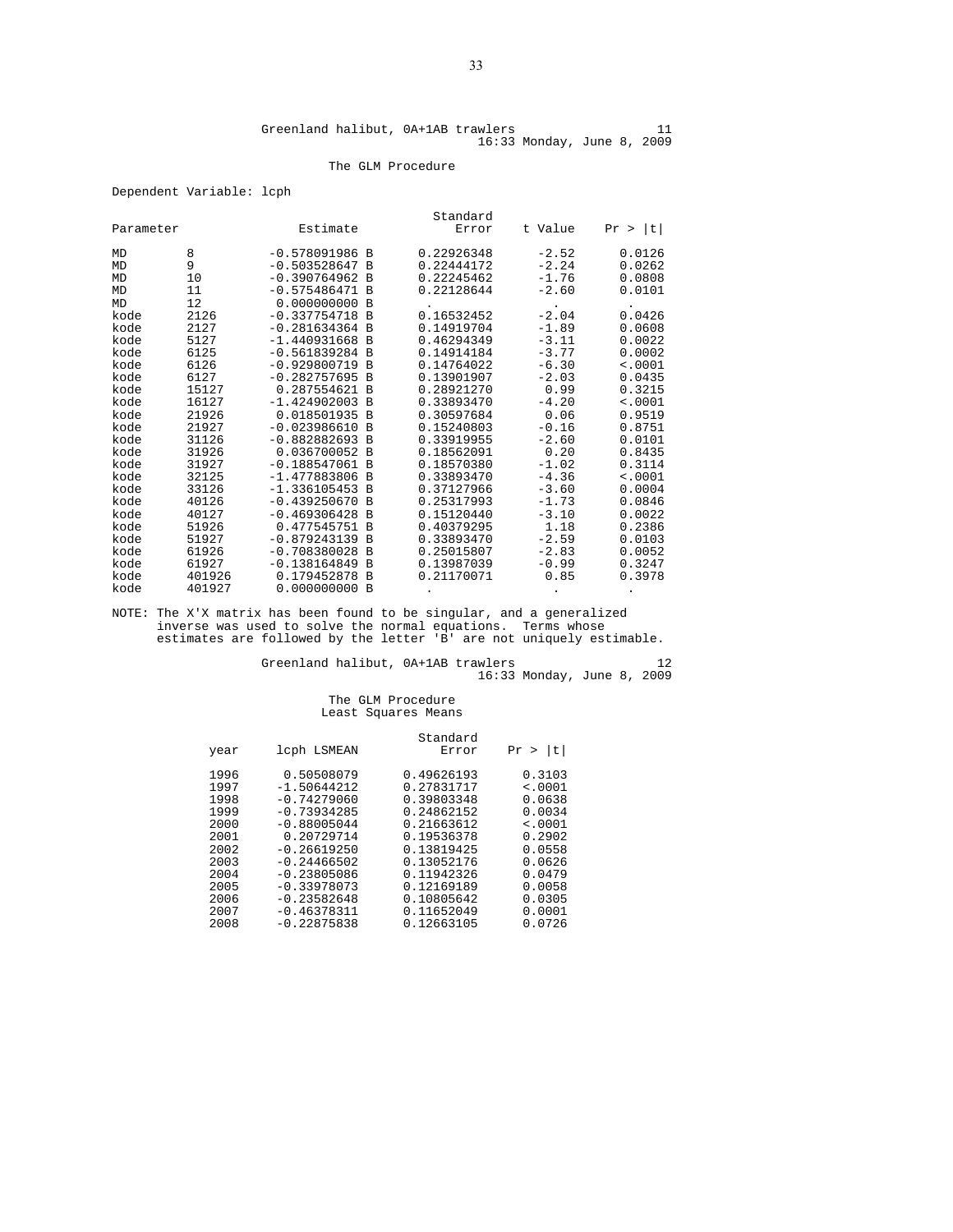Appendix 4. Standardized CPUE index from trawlers in Div. 0B

|                 |                          | Greenland halibut, OB trawlers                                                                              | 13<br>14:32 Sunday, June 7, 2009                     |
|-----------------|--------------------------|-------------------------------------------------------------------------------------------------------------|------------------------------------------------------|
|                 |                          | The GLM Procedure                                                                                           |                                                      |
|                 |                          | Class Level Information                                                                                     |                                                      |
| Class           | Levels Values            |                                                                                                             |                                                      |
| year            | 19                       | 1990 1991 1992 1993 1994 1995 1996 1997 1998 1999 2000<br>2001 2002 2003 2004 2005 2006 2007 2008           |                                                      |
| md              | 12 <sup>°</sup>          | 1 2 3 4 5 6 7 8 9 10 11 12                                                                                  |                                                      |
|                 |                          |                                                                                                             |                                                      |
| kode            | 18                       | 2126 2127 3125 5126 5127 14124 15126 15127 20126 20127<br>21926 21927 31926 31927 40126 40127 401926 401927 |                                                      |
|                 |                          | Number of Observations Read<br>510<br>Number of Observations Used<br>510                                    |                                                      |
|                 |                          | Greenland halibut, OB trawlers                                                                              | 14<br>14:32 Sunday, June 7, 2009                     |
|                 |                          | The GLM Procedure                                                                                           |                                                      |
|                 | Dependent Variable: lcph |                                                                                                             |                                                      |
| Source          |                          | Sum of<br>Mean Square F Value<br>DF<br>Squares                                                              | Pr > F                                               |
| Model           |                          | 46<br>132.5385149<br>2.8812721                                                                              | 43.00<br>$\sim 0001$                                 |
| Error           |                          | 31.0264190<br>0.0670117<br>463                                                                              |                                                      |
| Corrected Total |                          | 163.5649339<br>509                                                                                          |                                                      |
|                 | R-Square                 | Coeff Var<br>lcph Mean<br>Root MSE                                                                          |                                                      |
|                 | 0.810311                 | $-39.86740$<br>0.258866<br>$-0.649318$                                                                      |                                                      |
| Source          |                          | Mean Square F Value<br>DF<br>Type I SS                                                                      | Pr > F                                               |
| year<br>md      |                          | 18<br>79.91859201<br>4.43992178<br>11<br>9.15449374<br>0.83222670                                           | 66.26<br>$\frac{1}{2}$ .0001<br>12.42<br>$\sim 0001$ |
| kode            |                          | 43.46542916<br>2.55678995<br>17                                                                             | 38.15<br>$\sim 0001$                                 |
| Source          |                          | Mean Square F Value<br>DF<br>Type III SS                                                                    | Pr > F                                               |
| year<br>md      |                          | 18<br>6.00239391<br>0.33346633<br>11<br>7.71194755<br>0.70108614                                            | 4.98<br>$\sim 0001$<br>10.46<br>$\sim 0001$          |
| kode            |                          | 17<br>43.46542916<br>2.55678995                                                                             | 38.15<br>< .0001                                     |
|                 |                          |                                                                                                             |                                                      |
| Parameter       |                          | Standard<br>t Value<br>Estimate<br>Error                                                                    | Pr >  t                                              |
| Intercept       |                          | 0.1752626237 B<br>0.11420113<br>1.53                                                                        | 0.1255                                               |
| year<br>year    | 1990<br>1991             | -.4360270714 B<br>0.11192031<br>$-3.90$<br>$-3.97$<br>-.4419225718 B<br>0.11134245                          | 0.0001<br>$\sim 0001$                                |
| year            | 1992                     | 0.10657208<br>$-2.87$<br>-.3061758542 B                                                                     | 0.0043                                               |
| year            | 1993                     | -.4271821582 B<br>0.11036659<br>$-3.87$<br>$-.4406032609$ B<br>0.11396879<br>$-3.87$                        | 0.0001                                               |
| year<br>year    | 1994<br>1995             | -.2765183198 B<br>0.13105480<br>-2.11                                                                       | 0.0001<br>0.0354                                     |
| year            | 1996                     | -.3463161317 B<br>0.12360943<br>$-2.80$                                                                     | 0.0053                                               |
| year            | 1997<br>1998             | $-.3778895855 B$<br>0.12346119<br>$-3.06$<br>$-.3697384045$ B<br>$-2.89$<br>0.12810100                      | 0.0023<br>0.0041                                     |
| year<br>year    | 1999                     | -.4501679901 B<br>0.12487534<br>$-3.60$                                                                     | 0.0003                                               |
| year            | 2000                     | $-3.29$<br>-.4892117724 B<br>0.14887637                                                                     | 0.0011                                               |
| year            | 2001                     | -.5290115770 B<br>0.17793803<br>$-2.97$<br>-.7798901153 B<br>0.13149675<br>$-5.93$                          | 0.0031<br><.0001                                     |
| year<br>year    | 2002<br>2003             | $-6.33$<br>-.6594023471 B<br>0.10409136                                                                     | <.0001                                               |
| year            | 2004                     | -.6598524820 B<br>0.10586176<br>$-6.23$                                                                     | $\ddotsc 0001$                                       |

Greenland halibut, 0B trawlers 15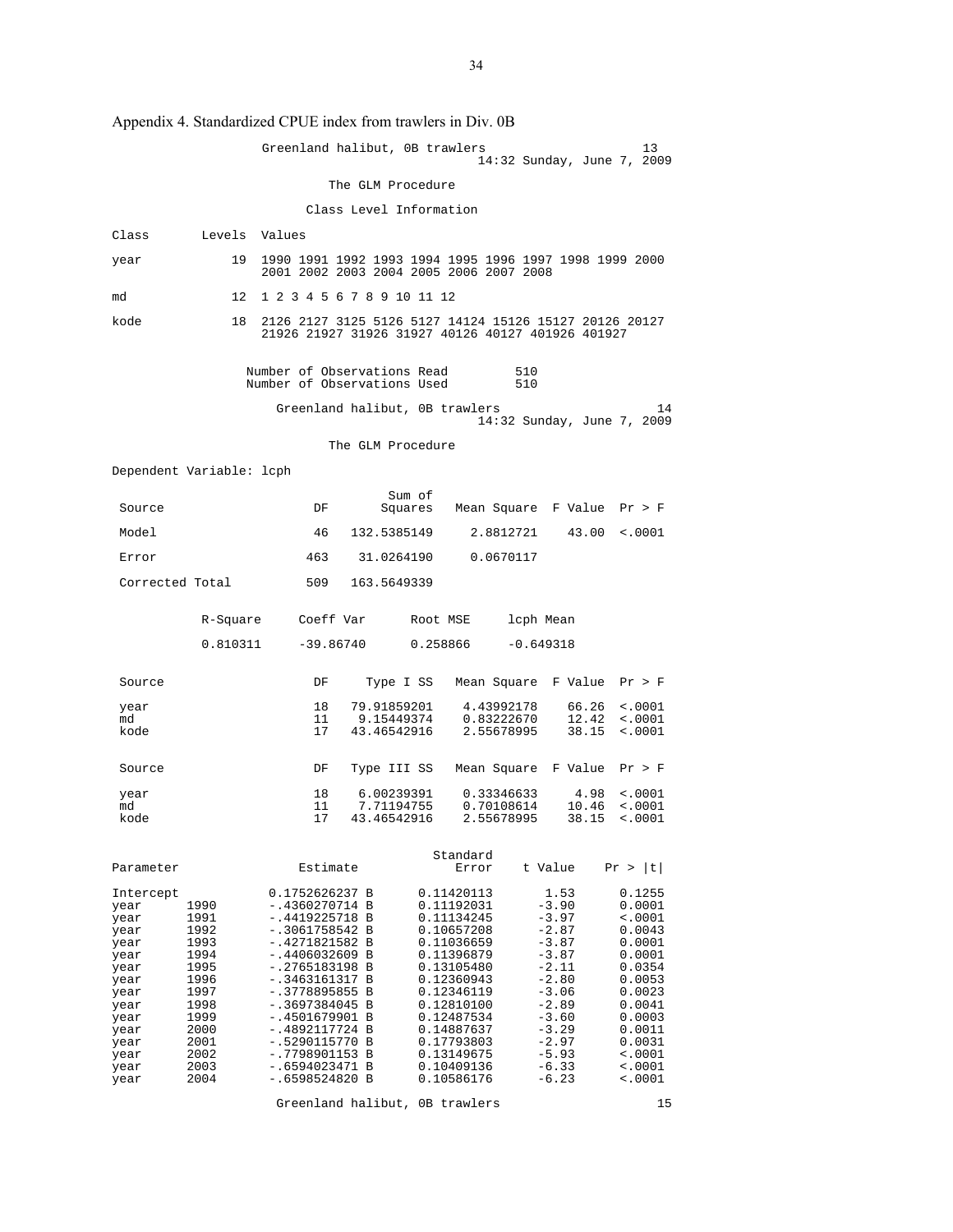#### 14:32 Sunday, June 7, 2009

#### The GLM Procedure

| Parameter              |                              | Estimate                                                                  |                                  | Standard<br>Error                      | t Value                       | t <br>Pr >                  |
|------------------------|------------------------------|---------------------------------------------------------------------------|----------------------------------|----------------------------------------|-------------------------------|-----------------------------|
| year<br>year<br>year   | 2005<br>2006<br>2007<br>2008 | $-.2475835196$ B<br>$-.4626676671 B$<br>$-.4651171382B$<br>0.0000000000 B |                                  | 0.10664417<br>0.12564212<br>0.10863474 | $-2.32$<br>$-3.68$<br>$-4.28$ | 0.0207<br>0.0003<br>< .0001 |
| year<br>md<br>md<br>md | 1<br>$\sqrt{2}$<br>3         | 0.0677674708 B<br>0.3267068657 B<br>0.1543686122 B                        |                                  | 0.11314008<br>0.23239033<br>0.28212810 | 0.60<br>1.41<br>0.55          | 0.5495<br>0.1604<br>0.5845  |
| md                     | $\,4$                        | 0.1394998154 B                                                            | $\overline{B}$                   | 0.09275249                             | 1.50                          | 0.1333                      |
| md                     | 5                            | 0.4045459168 B                                                            |                                  | 0.07215465                             | 5.61                          | < .0001                     |
| md                     | 6                            | 0.0251861366                                                              |                                  | 0.07429284                             | 0.34                          | 0.7348                      |
| md                     | 7                            | $-.2483721719$ B                                                          |                                  | 0.06119147                             | $-4.06$                       | < .0001                     |
| md                     | 8                            | $-.1540345153 B$                                                          |                                  | 0.05664428                             | $-2.72$                       | 0.0068                      |
| md                     | 9                            | $-.2369275036$ B                                                          |                                  | 0.05389114                             | $-4.40$                       | < .0001                     |
| md<br>md<br>md         | 10<br>11<br>12               | $-.2883317633 B$<br>$-.1449975588B$<br>0.0000000000 B                     |                                  | 0.05127095<br>0.05147501               | $-5.62$<br>$-2.82$            | < .0001<br>0.0051           |
| kode                   | 2126                         | $-.2234591901 B$                                                          |                                  | 0.15040281                             | $-1.49$                       | 0.1380                      |
| kode                   | 2127                         | 0.0611329601 B                                                            |                                  | 0.13211886                             | 0.46                          | 0.6438                      |
| kode                   | 3125                         | $-.7845394649 B$                                                          |                                  | 0.16153569                             | $-4.86$                       | < .0001                     |
| kode                   | 5126                         | $-.0826810311$ B                                                          |                                  | 0.17708369                             | $-0.47$                       | 0.6408                      |
| kode                   | 5127                         | 0.1387092866 B                                                            |                                  | 0.14733302                             | 0.94                          | 0.3470                      |
| kode                   | 14124                        | $-.4056786352 B$                                                          |                                  | 0.15091078                             | $-2.69$                       | 0.0074                      |
| kode                   | 15126                        | 0.3518029071 B                                                            | $\overline{B}$                   | 0.15295697                             | 2.30                          | 0.0219                      |
| kode                   | 15127                        | 0.3296852958                                                              |                                  | 0.16492578                             | 2.00                          | 0.0462                      |
| kode                   | 20126                        | $-.7176181539 B$                                                          |                                  | 0.14410137                             | $-4.98$                       | < .0001                     |
| kode                   | 20127                        | $-.7355186714$ B                                                          |                                  | 0.14888225                             | $-4.94$                       | < .0001                     |
| kode                   | 21926                        | 0.0658730038 B                                                            |                                  | 0.25644349                             | 0.26                          | 0.7974                      |
| kode<br>kode<br>kode   | 21927<br>31926<br>31927      | 0.5785797301 B<br>$-.3746205798$<br>0.3504319546                          | $\overline{B}$<br>$\overline{B}$ | 0.17463191<br>0.29935846<br>0.13359894 | 3.31<br>$-1.25$<br>2.62       | 0.0010<br>0.2114<br>0.0090  |
| kode                   | 40126                        | 0.1240409317 B                                                            | $\overline{B}$                   | 0.23231526                             | 0.53                          | 0.5936                      |
| kode                   | 40127                        | $-.2997015418$                                                            |                                  | 0.15770083                             | $-1.90$                       | 0.0580                      |
| kode                   | 401926                       | 0.5033275927 B                                                            |                                  | 0.19644139                             | 2.56                          | 0.0107                      |
| kode                   | 401927                       | 0.0000000000 B                                                            |                                  |                                        |                               |                             |

NOTE: The X'X matrix has been found to be singular, and a generalized inverse was used to solve the normal equations. Terms whose estimates are followed by the letter 'B' are not uniquely estimable.

Greenland halibut, 0B trawlers 16 14:32 Sunday, June 7, 2009

#### The GLM Procedure Least Squares Means

|      |               | Standard   |             |
|------|---------------|------------|-------------|
| year | lcph LSMEAN   | Error      | >  t <br>Pr |
| 1990 | $-0.31921537$ | 0.07254464 | $\sim 0001$ |
| 1991 | $-0.32511087$ | 0.07226473 | < .0001     |
| 1992 | $-0.18936416$ | 0.06783417 | 0.0055      |
| 1993 | $-0.31037046$ | 0.07169605 | < .0001     |
| 1994 | $-0.32379156$ | 0.07757800 | < .0001     |
| 1995 | $-0.15970662$ | 0.09977829 | 0.1101      |
| 1996 | $-0.22950443$ | 0.09271754 | 0.0137      |
| 1997 | $-0.26107789$ | 0.09477460 | 0.0061      |
| 1998 | $-0.25292671$ | 0.10443202 | 0.0158      |
| 1999 | $-0.33335629$ | 0.10300967 | 0.0013      |
| 2000 | $-0.37240007$ | 0.12847911 | 0.0039      |
| 2001 | $-0.41219988$ | 0.16303516 | 0.0118      |
| 2002 | $-0.66307842$ | 0.11567903 | < .0001     |
| 2003 | $-0.54259065$ | 0.07700444 | < .0001     |
| 2004 | $-0.54304078$ | 0.08076945 | < .0001     |
| 2005 | $-0.13077182$ | 0.08279034 | 0.1149      |
| 2006 | $-0.34585597$ | 0.09150548 | 0.0002      |
| 2007 | $-0.34830544$ | 0.06652359 | $\sim 0001$ |
| 2008 | 0.11681170    | 0.08953153 | 0.1926      |

#### Dependent Variable: lcph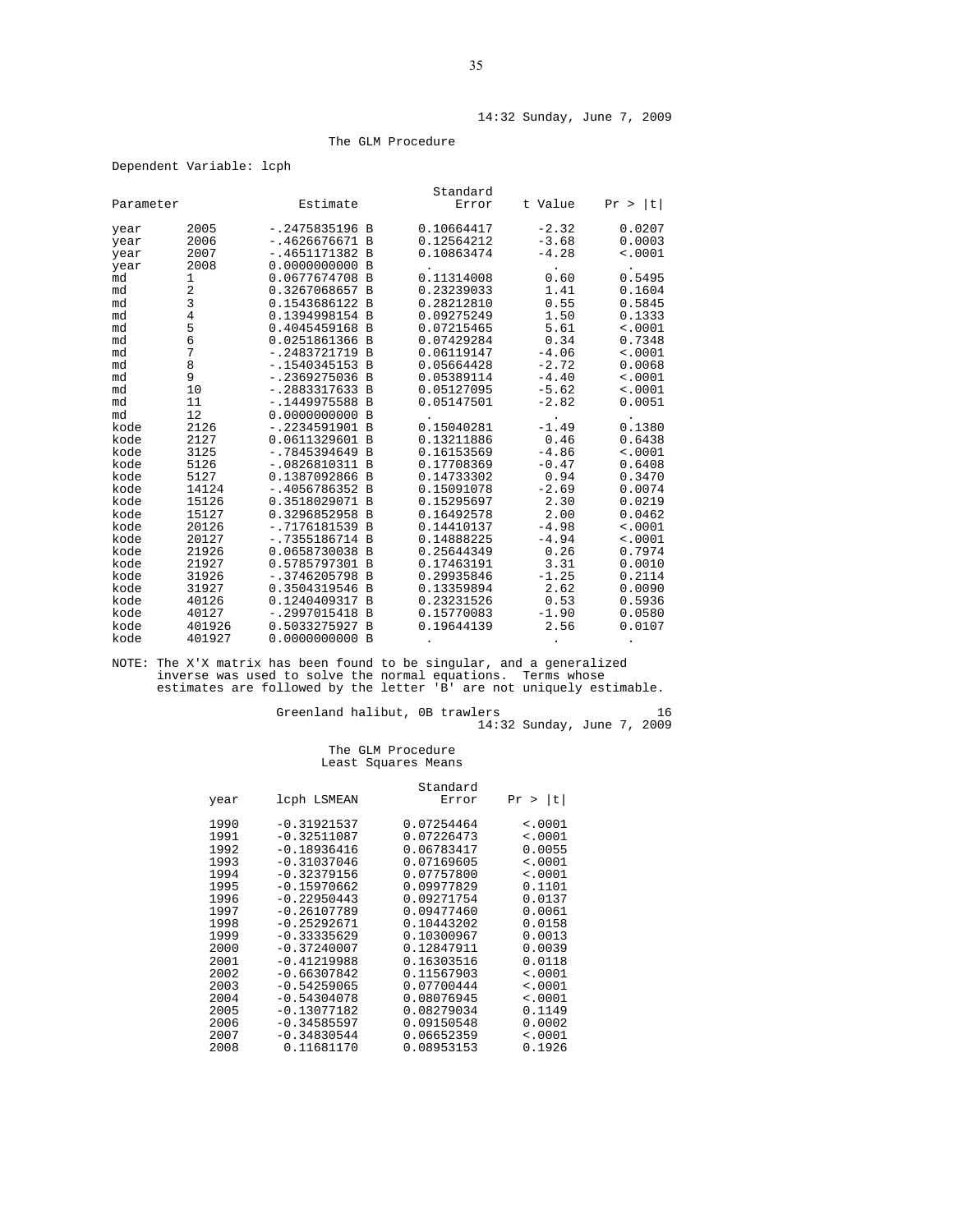Appendix 5. Standardized CPUE index for trawlers in Div.1CD.

|                          |                 | Appendix 5. Standardized CPUE index for trawlers in Div.ICD.                                                |                           |          |                          |             |                            |                                      |
|--------------------------|-----------------|-------------------------------------------------------------------------------------------------------------|---------------------------|----------|--------------------------|-------------|----------------------------|--------------------------------------|
|                          |                 | Greenland halibut, 1CD trawlers                                                                             |                           |          |                          |             |                            | 49<br>$09:18$ Wednesday, May 6, 2009 |
|                          |                 |                                                                                                             | The GLM Procedure         |          |                          |             |                            |                                      |
|                          |                 |                                                                                                             | Class Level Information   |          |                          |             |                            |                                      |
| Class                    | Levels Values   |                                                                                                             |                           |          |                          |             |                            |                                      |
| year                     | 21              | 1988 1989 1990 1991 1992 1993 1994 1995 1996 1997 1998<br>1999 2000 2001 2002 2003 2004 2005 2006 2007 2008 |                           |          |                          |             |                            |                                      |
| MD                       | 12 <sup>°</sup> | 1 2 3 4 5 6 7 8 9 10 11 12                                                                                  |                           |          |                          |             |                            |                                      |
| kode                     | 6               | 6124 6125 6126 6127 61926 61927                                                                             |                           |          |                          |             |                            |                                      |
|                          |                 | Number of Observations Read<br>Number of Observations Used                                                  |                           |          |                          | 221<br>221  |                            |                                      |
|                          |                 | Greenland halibut, 1CD trawlers                                                                             |                           |          |                          |             |                            | 50                                   |
|                          |                 |                                                                                                             | The GLM Procedure         |          |                          |             |                            | $09:18$ Wednesday, May 6, 2009       |
|                          |                 |                                                                                                             |                           |          |                          |             |                            |                                      |
| Dependent Variable: lcph |                 |                                                                                                             |                           |          |                          |             |                            |                                      |
| Source                   |                 | DF                                                                                                          | Sum of<br>Squares         |          |                          |             | Mean Square F Value Pr > F |                                      |
| Model                    |                 | 36                                                                                                          | 42.96778375               |          | 1.19354955               |             | 18.04                      | $\sim 0001$                          |
| Error                    |                 | 184                                                                                                         | 12.17382323               |          | 0.06616208               |             |                            |                                      |
| Corrected Total          |                 | 220                                                                                                         | 55.14160699               |          |                          |             |                            |                                      |
|                          | R-Square        | Coeff Var                                                                                                   |                           | Root MSE |                          | lcph Mean   |                            |                                      |
|                          | 0.779226        | -43.76581                                                                                                   |                           | 0.257220 |                          | $-0.587719$ |                            |                                      |
|                          |                 |                                                                                                             |                           |          |                          |             |                            |                                      |
| Source                   |                 | DF                                                                                                          | Type I SS                 |          |                          |             | Mean Square F Value Pr > F |                                      |
| year<br>MD               |                 | 20<br>11                                                                                                    | 15.35142208<br>8.41972637 |          | 0.76757110<br>0.76542967 |             | 11.60<br>11.57             | $\sim 0001$<br>< .0001               |
| kode                     |                 | 5                                                                                                           | 19.19663531               |          | 3.83932706               |             | 58.03                      | < .0001                              |
| Source                   |                 | DF                                                                                                          | Type III SS               |          |                          |             | Mean Square F Value Pr > F |                                      |
| year                     |                 | 20                                                                                                          | 10.10497084               |          | 0.50524854               |             | 7.64                       | < .0001                              |
| MD<br>kode               |                 | 11<br>5                                                                                                     | 5.69706562<br>19.19663531 |          | 0.51791506<br>3.83932706 |             | 7.83<br>58.03              | $\sim 0001$<br>< .0001               |
| Parameter                |                 | Estimate                                                                                                    |                           |          | Standard<br>Error        |             | t Value                    | Pr >  t                              |
| Intercept                |                 | 0.281314561 B                                                                                               |                           |          | 0.09768958               |             | 2.88                       | 0.0045                               |
| year<br>year             | 1988<br>1989    | 0.350426579 B<br>0.403742860 B                                                                              |                           |          | 0.14434309<br>0.13803351 |             | 2.43<br>2.92               | 0.0162<br>0.0039                     |
| year                     | 1990<br>1991    | $-0.055630571 B$                                                                                            |                           |          | 0.19651755               |             | $-0.28$                    | 0.7774                               |
| year<br>year             | 1992            | $-0.039153765 B$<br>$-0.115138065$ B                                                                        |                           |          | 0.16521371<br>0.12087172 |             | $-0.24$<br>$-0.95$         | 0.8129<br>0.3421                     |
| year<br>year             | 1993<br>1994    | $-0.342830499 B$<br>$-0.496480535 B$                                                                        |                           |          | 0.11879613<br>0.11848900 |             | $-2.89$<br>$-4.19$         | 0.0044<br>$\sim 0001$                |
| year                     | 1995            | $-0.365215951 B$                                                                                            |                           |          | 0.11859008               |             | $-3.08$                    | 0.0024                               |
| year<br>year             | 1996<br>1997    | $-0.604267088$ B<br>$-0.645264589 B$                                                                        |                           |          | 0.11806812<br>0.10542559 |             | $-5.12$<br>$-6.12$         | $\sim 0001$<br>< .0001               |
| year<br>year             | 1998<br>1999    | $-0.486361137 B$<br>$-0.563026107$ B                                                                        |                           |          | 0.11303542<br>0.10613053 |             | $-4.30$<br>$-5.31$         | < .0001<br>$\sim 0001$               |
| year                     | 2000            | $-0.269399419 B$                                                                                            |                           |          | 0.10022563               |             | $-2.69$                    | 0.0078                               |
| year<br>year             | 2001<br>2002    | $-0.367981637 B$<br>$-0.442548630 B$                                                                        |                           |          | 0.09615014<br>0.09357137 |             | $-3.83$<br>$-4.73$         | 0.0002<br>$\sim 0001$                |
|                          |                 | Greenland halibut, 1CD trawlers                                                                             |                           |          |                          |             |                            | 51<br>09:18 Wednesday, May 6, 2009   |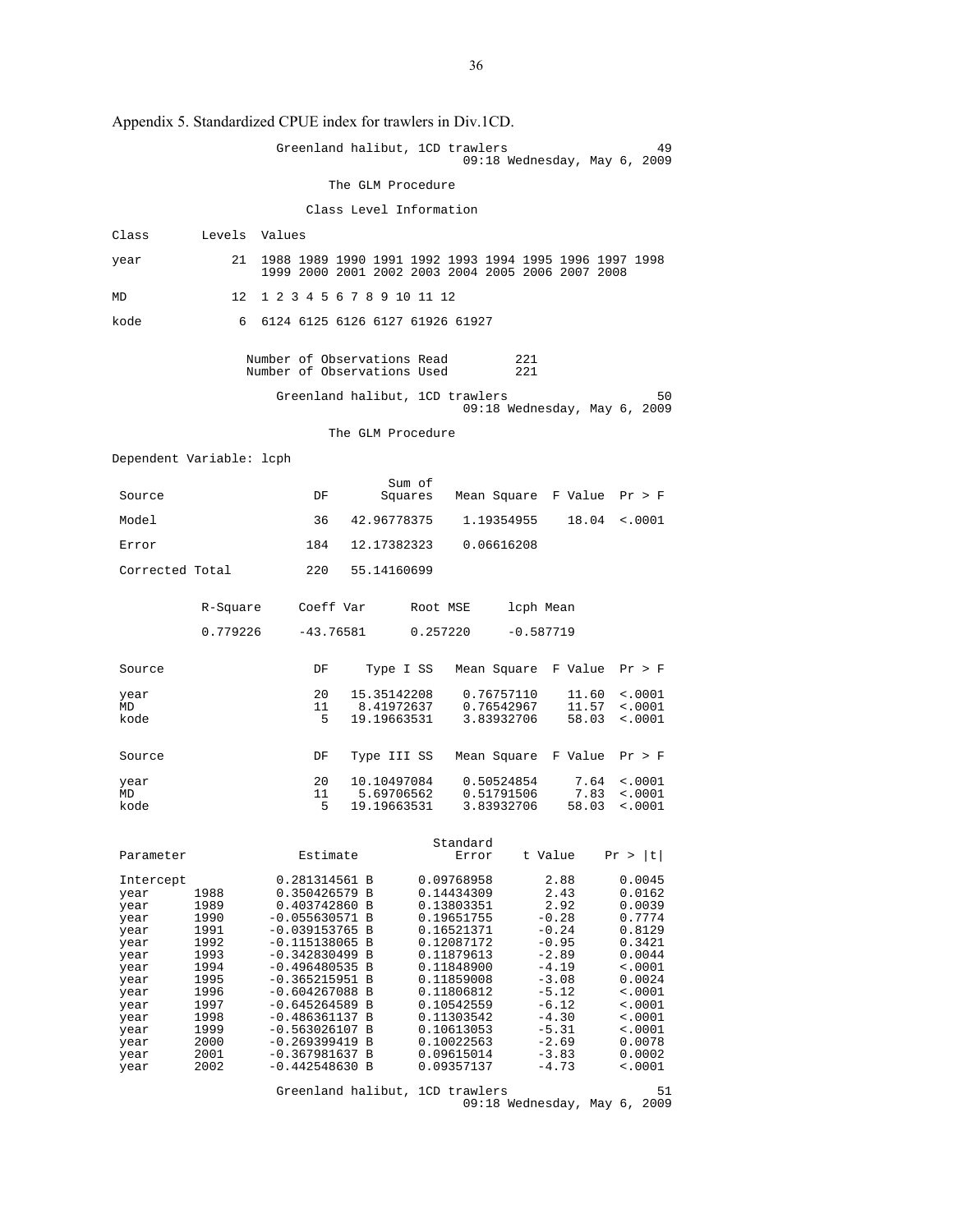#### The GLM Procedure

Dependent Variable: lcph

|           |       |                  |              | Standard   |          |             |
|-----------|-------|------------------|--------------|------------|----------|-------------|
| Parameter |       | Estimate         |              | Error      | t Value  | t <br>Pr >  |
|           |       |                  |              |            |          |             |
| year      | 2003  | $-0.424720815$ B |              | 0.09938183 | $-4.27$  | $\leq 0001$ |
| year      | 2004  | $-0.392304973$   | <b>B</b>     | 0.09178812 | $-4.27$  | < .0001     |
| year      | 2005  | $-0.228711739 B$ |              | 0.09384930 | $-2.44$  | 0.0158      |
| year      | 2006  | $-0.184374411$   | B            | 0.09216962 | $-2.00$  | 0.0469      |
| year      | 2007  | $-0.034986272 B$ |              | 0.09491761 | $-0.37$  | 0.7129      |
| year      | 2008  | 0.000000000      | <b>B</b>     |            |          |             |
| MD        | 1     | $-0.485508951$   | B            | 0.13160723 | $-3.69$  | 0.0003      |
| MD        | 2     | $-1.040406997$   | $\mathbf{B}$ | 0.16700764 | $-6.23$  | < .0001     |
| MD        | 3     | $-0.950784199 B$ |              | 0.27472644 | $-3.46$  | 0.0007      |
| MD        | 4     | $-0.470986062$   | - B          | 0.20383002 | $-2.31$  | 0.0220      |
| MD        | 5     | $-0.351612303$ B |              | 0.12520197 | $-2.81$  | 0.0055      |
| MD        | 6     | $-0.609372356$   | B            | 0.11676055 | $-5.22$  | < .0001     |
| MD        | 7     | $-0.521034467$   | B            | 0.09144719 | $-5.70$  | $\leq 0001$ |
| MD        | 8     | $-0.361046868$   | B            | 0.07745611 | $-4.66$  | < .0001     |
| MD        | 9     | $-0.182328128$   | <b>B</b>     | 0.06809261 | $-2.68$  | 0.0081      |
| MD        | 10    | $-0.227942228$   | B            | 0.06458230 | $-3.53$  | 0.0005      |
| MD        | 11    | $-0.170276655$   | <b>B</b>     | 0.06528930 | $-2.61$  | 0.0099      |
| MD        | 12    | 0.000000000      | B            |            |          |             |
| kode      | 6124  | $-2.556655138$   | <b>B</b>     | 0.17934101 | $-14.26$ | < .0001     |
| kode      | 6125  | $-0.542800933$   | B            | 0.07524286 | $-7.21$  | < .0001     |
| kode      | 6126  | $-0.459212785 B$ |              | 0.07203004 | $-6.38$  | < .0001     |
| kode      | 6127  | $-0.126952152$   | <b>B</b>     | 0.07327001 | $-1.73$  | 0.0848      |
| kode      | 61926 | $-0.362980566$   | B            | 0.20352591 | $-1.78$  | 0.0762      |
| kode      | 61927 | 0.000000000      | B            |            |          |             |

NOTE: The X'X matrix has been found to be singular, and a generalized inverse was used to solve the normal equations. Terms whose estimates are followed by the letter 'B' are not uniquely estimable.

Greenland halibut, 1CD trawlers 52 09:18 Wednesday, May 6, 2009

#### The GLM Procedure Least Squares Means

|      |               | Standard   |             |
|------|---------------|------------|-------------|
| year | lcph LSMEAN   | Error      | Pr >  t     |
| 1988 | $-0.49063406$ | 0.13408861 | 0.0003      |
| 1989 | $-0.43731778$ | 0.13233160 | 0.0011      |
| 1990 | $-0.89669121$ | 0.19471619 | < .0001     |
| 1991 | $-0.88021440$ | 0.16310922 | < .0001     |
| 1992 | $-0.95619870$ | 0.11465075 | < .0001     |
| 1993 | $-1.18389114$ | 0.11502067 | < .0001     |
| 1994 | $-1.33754117$ | 0.11550621 | $\leq 0001$ |
| 1995 | $-1.20627659$ | 0.11497699 | $\sim 0001$ |
| 1996 | $-1.44532772$ | 0.11505476 | < .0001     |
| 1997 | $-1.48632523$ | 0.10038005 | < .0001     |
| 1998 | $-1.32742177$ | 0.11001747 | < .0001     |
| 1999 | $-1.40408674$ | 0.10194722 | < .0001     |
| 2000 | $-1.11046006$ | 0.08553915 | < .0001     |
| 2001 | $-1.20904227$ | 0.09120684 | $\leq 0001$ |
| 2002 | $-1.28360927$ | 0.08772047 | $\sim 0001$ |
| 2003 | $-1.26578145$ | 0.09537802 | < .0001     |
| 2004 | $-1.23336561$ | 0.08481276 | < .0001     |
| 2005 | $-1.06977237$ | 0.08517121 | < .0001     |
| 2006 | $-1.02543505$ | 0.08625438 | < .0001     |
| 2007 | $-0.87604691$ | 0.08072710 | < .0001     |
| 2008 | $-0.84106064$ | 0.07626316 | < .0001     |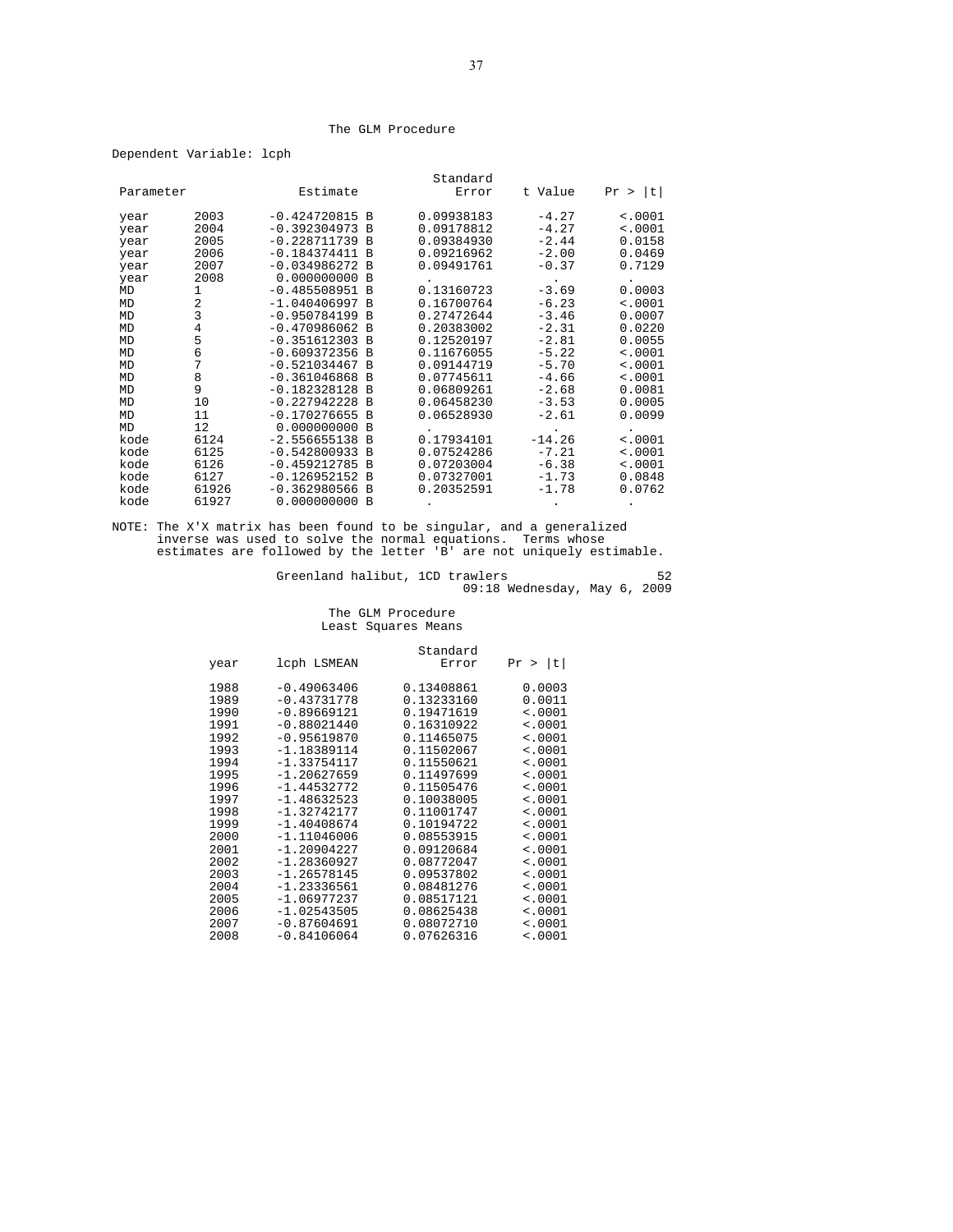Greenland halibut, 0B+1cD trawlers 17 14:32 Sunday, June 7, 2009 The GLM Procedure Class Level Information Class Levels Values year 21 1988 1989 1990 1991 1992 1993 1994 1995 1996 1997 1998 1999 2000 2001 2002 2003 2004 2005 2006 2007 2008 MD 12 1 2 3 4 5 6 7 8 9 10 11 12 kode 24 2126 2127 3125 5126 5127 6124 6125 6126 6127 14124 15126 15127 20126 20127 21926 21927 31926 31927 40126 40127 61926 61927 401926 401927 Number of Observations Read 731 Number of Observations Used 731 Greenland halibut, 0B+1cD trawlers 18 14:32 Sunday, June 7, 2009 The GLM Procedure Dependent Variable: lcph Sum of Source Source DF Squares Mean Square F Value  $Pr > F$  Model 54 167.1301739 3.0950032 40.11 <.0001 Error 676 52.1614183 0.0771619 Corrected Total 730 219.2915922 R-Square Coeff Var Root MSE lcph Mean 0.762137 -44.04352 0.277780 -0.630695 Source DF Type I SS Mean Square F Value Pr > F year 20 69.42167084 3.47108354 44.98 <.0001 ND 11 16.63327085 1.51211553 19.60 <.0001 MD 11 16.63327085 1.51211553 19.60 <.0001<br>11 16.63327085 1.51211553 19.60 <.0001<br>23 81.07523223 3.52501010 45.68 <.0001  $45.68 < .0001$  Source DF Type III SS Mean Square F Value Pr > F year 20 10.47810803 0.52390540 6.79 <.0001<br>MD 11 6.98547546 0.63504322 8.23 <.0001<br>kode 23 81.07523223 3.52501010 45.68 <.0001 MD 11 6.98547546 0.63504322 8.23 <.0001 kode 23 81.07523223 3.52501010 45.68 <.0001 Standard Parameter Estimate Error t Value Pr > |t| 11110201111084 B 0.187837780 B 0.11868064 1.58 0.1140<br>1988 0.074114084 B 0.14096104 0.53 0.5992<br>1989 0.170055146 B 0.13945821 1.22 0.2231 year 1988 0.074114084 B 0.14096104 0.53 0.5992 year 1989 0.170055146 B 0.13945821 1.22 0.2231 year 1990 -0.421377207 B 0.07911257 -5.33 <.0001 year 1991 -0.405814766 B 0.07872627 -5.15 <.0001<br>year 1992 -0.275810678 B 0.07265174 -3.80 0.0002 year 1992 -0.275810678 B 0.07265174 -3.80 0.0002<br>year 1993 -0.415477892 B 0.07514263 -5.53 <.0001  $\begin{array}{cccccccc} 1993 & -0.415477892 & B & 0.07514263 & -5.53 & < 0.001 \\ 1994 & -0.422768484 & B & 0.07848909 & -5.39 & < 0.001 \end{array}$ year 1994 -0.422768484 B 0.07848909 -5.39 <.0001 year 1995 -0.324254756 B 0.08982144 -3.61 0.0003<br>year 1996 -0.452784756 B 0.08704986 -5.20 <.0001<br>year 1997 -0.552226239 B 0.08428039 -6.55 <.0001 year 1996 -0.452784756 B 0.08704986 -5.20 <.0001 year 1997 -0.552226239 B 0.08428039 -6.55 <.0001 year 1998 -0.444412340 B 0.08981276 -4.95 <.0001 year 1999 -0.479570848 B 0.08602947 -5.57 <.0001 year 2000 -0.281267782 B 0.08826218 -3.19 0.0015<br>year 2001 -0.374363331 B 0.08813365 -4.25 <.0001 year 2001 -0.374363331 B 0.08813365 -4.25 <.0001  $-0.501512748$  B

Appendix 6. Combined Standardized CPUE index for trawlers in Div. 1CD and Div. 0B.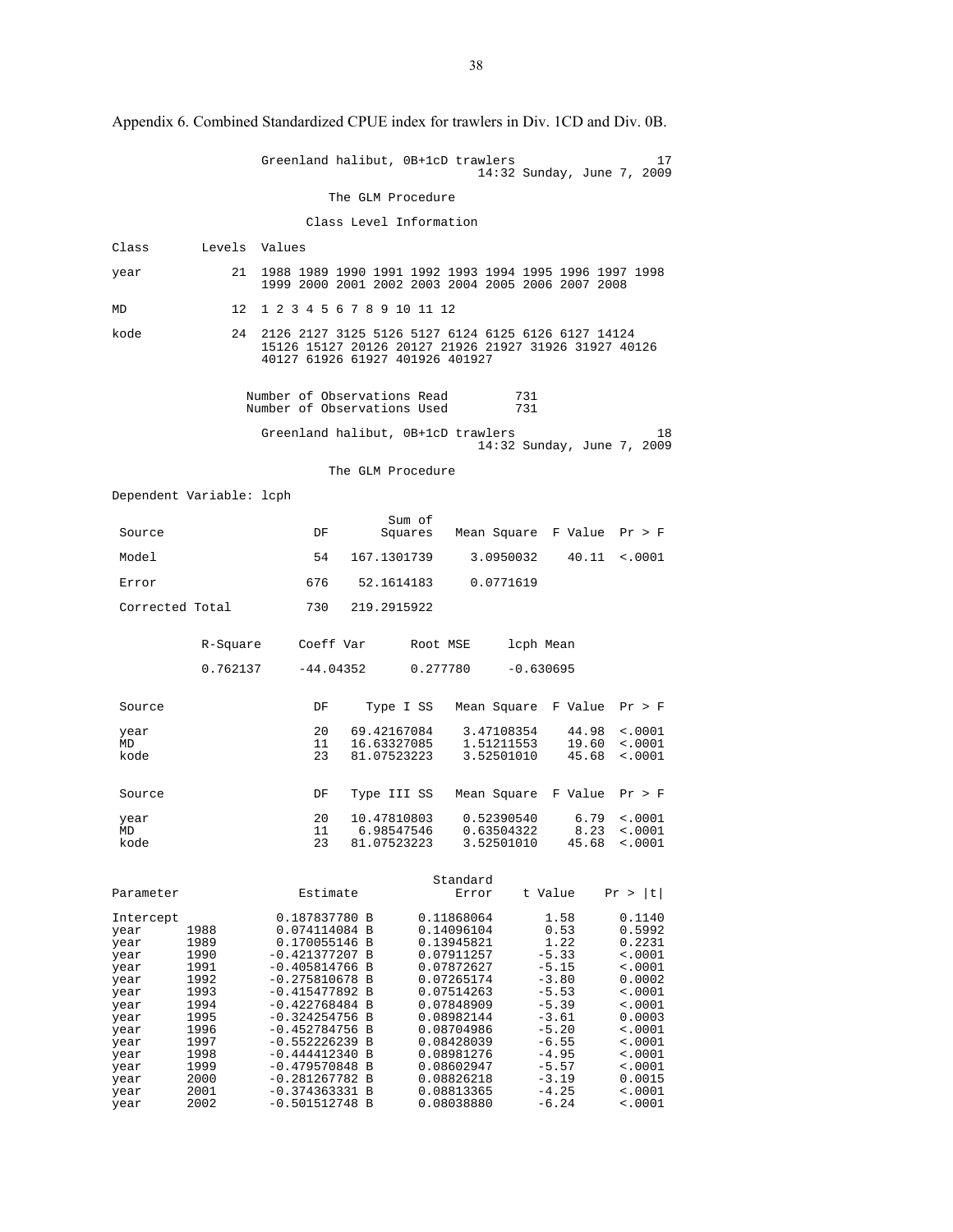#### The GLM Procedure

#### Dependent Variable: lcph

|              |                |                                   |                | Standard                 |                    |                  |
|--------------|----------------|-----------------------------------|----------------|--------------------------|--------------------|------------------|
| Parameter    |                | Estimate                          |                | Error                    | t Value            | lt I<br>Pr >     |
| year         | 2003           | $-0.487916943 B$                  |                | 0.07434248               | $-6.56$            | $\sim 0001$      |
| year         | 2004           | $-0.494368039$ B                  |                | 0.07333364               | $-6.74$            | < .0001          |
| year         | 2005           | $-0.227544779$                    | B              | 0.07453673               | $-3.05$            | 0.0024           |
| year         | 2006           | $-0.203737157$ B                  |                | 0.07786925               | $-2.62$            | 0.0091           |
| year         | 2007           | $-0.224930642 B$                  |                | 0.07478323               | $-3.01$            | 0.0027           |
| year         | 2008           | 0.000000000 B                     |                |                          |                    |                  |
| MD           | 1              | $-0.266407032 B$                  |                | 0.08794122               | -3.03              | 0.0025           |
| MD           | 2              | $-0.546801278$ B                  |                | 0.14054624               | $-3.89$            | 0.0001           |
| MD           | 3              | $-0.373583852$                    | $\overline{B}$ | 0.20981171               | $-1.78$            | 0.0754           |
| MD           | 4              | $-0.029781879$ B                  |                | 0.08737929               | $-0.34$            | 0.7333           |
| MD           | 5              | 0.188147575 B                     |                | 0.06493269               | 2.90               | 0.0039           |
| MD           | 6              | $-0.167528527$ B                  |                | 0.06546798               | $-2.56$            | 0.0107           |
| MD           | 7              | $-0.292954182 B$                  |                | 0.05258492               | $-5.57$            | < .0001          |
| MD           | 8              | $-0.183261428$                    | B              | 0.04751951               | $-3.86$            | 0.0001           |
| MD           | 9              | $-0.189733561$ B                  |                | 0.04420258               | $-4.29$            | < .0001          |
| MD           | 10             | $-0.234438491$ B                  |                | 0.04227819               | $-5.55$            | < .0001          |
| MD           | 11             | $-0.125206410$                    | B              | 0.04286340               | $-2.92$            | 0.0036           |
| MD           | 12             | 0.000000000 B                     |                |                          |                    |                  |
| kode         | 2126           | $-0.222599579 B$                  |                | 0.14314209               | $-1.56$            | 0.1204           |
| kode         | 2127           | 0.031689630 B                     |                | 0.12672966               | 0.25               | 0.8026           |
| kode         | 3125           | $-0.931729412 B$                  |                | 0.15724966               | $-5.93$            | < .0001          |
| kode         | 5126           | 0.026725405 B                     |                | 0.16985585               | 0.16               | 0.8750           |
| kode         | 5127           | 0.136378826 B                     |                | 0.13551807               | 1.01               | 0.3146           |
| kode         | 6124           | $-2.461699512 B$                  |                | 0.21416503               | $-11.49$           | < .0001          |
| kode         | 6125           | $-0.562248928$                    | B              | 0.13133866               | $-4.28$            | < .0001          |
| kode         | 6126           | $-0.406051417$ B                  |                | 0.12734098               | $-3.19$            | 0.0015           |
| kode         | 6127           | $-0.049439251$ B                  |                | 0.12712682<br>0.14057204 | $-0.39$<br>$-3.25$ | 0.6975           |
| kode<br>kode | 14124          | $-0.457418407$ B<br>0.286111161 B |                | 0.14336961               | 2.00               | 0.0012           |
| kode         | 15126<br>15127 | 0.259574091 B                     |                | 0.15812476               | 1.64               | 0.0464<br>0.1011 |
| kode         | 20126          | $-0.761955531 B$                  |                | 0.13203463               | $-5.77$            | < .0001          |
| kode         | 20127          | $-0.781659308$                    | B              | 0.13700516               | -5.71              | < .0001          |
| kode         | 21926          | 0.416952675                       | $\overline{B}$ | 0.24649504               | 1.69               | 0.0912           |
| kode         | 21927          | 0.559198933 B                     |                | 0.17328001               | 3.23               | 0.0013           |
| kode         | 31926          | $-0.190836135 B$                  |                | 0.31106774               | $-0.61$            | 0.5398           |
| kode         | 31927          | 0.350343703 B                     |                | 0.13411402               | 2.61               | 0.0092           |
| kode         | 40126          | $-0.138092728$ B                  |                | 0.23596542               | $-0.59$            | 0.5586           |
| kode         | 40127          | $-0.316812892 B$                  |                | 0.16891115               | $-1.88$            | 0.0611           |
| kode         | 61926          | $-0.266255653 B$                  |                | 0.22813500               | $-1.17$            | 0.2436           |
| kode         | 61927          | 0.071908147 B                     |                | 0.13839686               | 0.52               | 0.6035           |
| kode         | 401926         | 0.295832098                       | $\overline{B}$ | 0.19093007               | 1.55               | 0.1217           |
| kode         | 401927         | 0.000000000 B                     |                |                          | $\cdot$            | $\bullet$        |
|              |                |                                   |                |                          |                    |                  |

Greenland halibut, 0B+1cD trawlers 20 14:32 Sunday, June 7, 2009

The GLM Procedure

Dependent Variable: lcph

NOTE: The X'X matrix has been found to be singular, and a generalized inverse was used to solve the normal equations. Terms whose estimates are followed by the letter 'B' are not uniquely estimable.

Greenland halibut, 0B+1cD trawlers 21 14:32 Sunday, June 7, 2009

> The GLM Procedure Least Squares Means

|      |               | Standard   |              |
|------|---------------|------------|--------------|
| year | lcph LSMEAN   | Error      | lt I<br>Pr > |
| 1988 | $-0.13618073$ | 0.13442457 | 0.3114       |
| 1989 | $-0.04023967$ | 0.13377959 | 0.7637       |
| 1990 | $-0.63167202$ | 0.06102509 | < .0001      |
| 1991 | $-0.61610958$ | 0.05996339 | < .0001      |
| 1992 | $-0.48610549$ | 0.05317997 | $\leq 0001$  |
| 1993 | $-0.62577270$ | 0.05624032 | < .0001      |
| 1994 | $-0.63306330$ | 0.06113000 | $\leq 0001$  |
|      |               |            |              |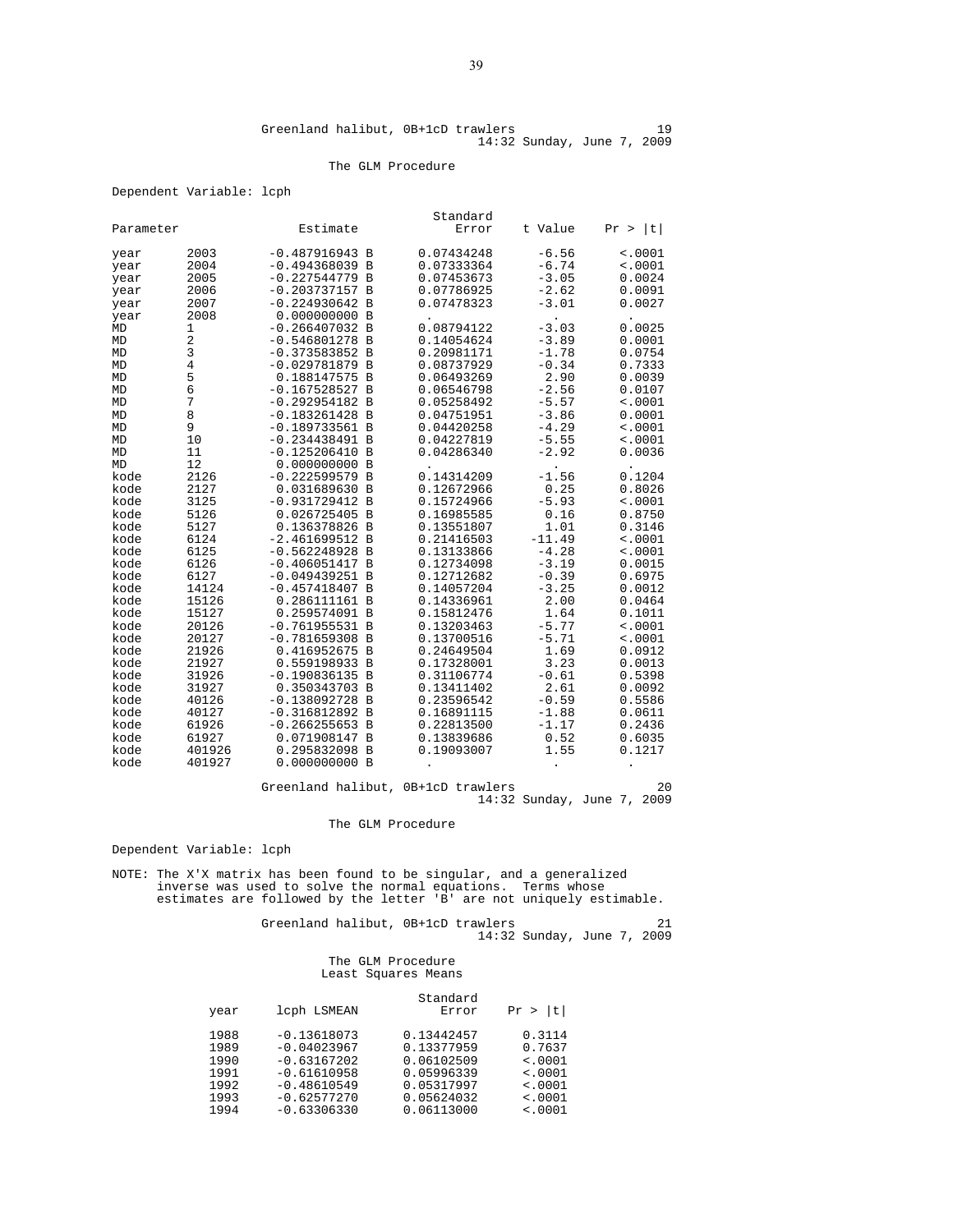| 1995<br>1996 | $-0.53454957$                  | 0.07658523<br>0.07422855 | < .0001<br>< 0.001 |
|--------------|--------------------------------|--------------------------|--------------------|
| 1997         | $-0.66307957$<br>$-0.76252105$ | 0.07122402               | < .0001            |
| 1998         | $-0.65470715$                  | 0.07894953               | < 0.001            |
| 1999         | $-0.68986566$                  | 0.07505126               | < 0.001            |
| 2000         | $-0.49156259$                  | 0.07476527               | $\leq 0001$        |
| 2001         | $-0.58465814$                  | 0.07796578               | < 0.001            |
| 2002         | $-0.71180756$                  | 0.06930252               | $\leq 0001$        |
| 2003         | $-0.69821176$                  | 0.06076872               | < 0.001            |
| 2004         | $-0.70466285$                  | 0.05981555               | < 0.001            |
| 2005         | $-0.43783959$                  | 0.05974619               | $\leq 0001$        |
| 2006         | $-0.41403197$                  | 0.06170701               | < .0001            |
| 2007         | $-0.43522545$                  | 0.05242680               | < 0.001            |
| 2008         | $-0.21029481$                  | 0.05965340               | 0.0005             |